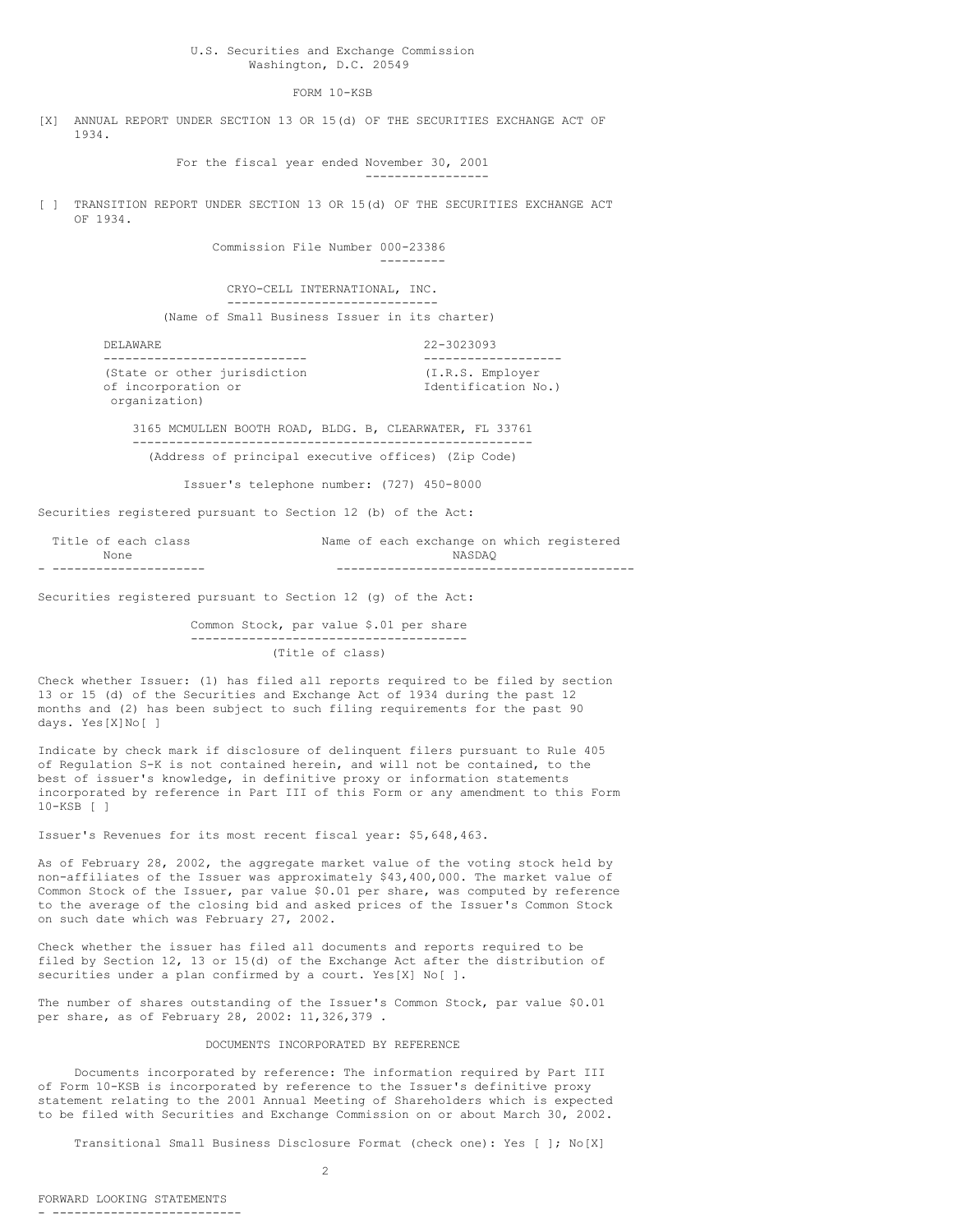In addition to historical information, this report contains forward-looking statements within the meanings of Section 27A of the Securities Act of 1933 and Section 21E of the Securities Exchange Act of 1934. The forward-looking statements contained herein are subject to certain risks and uncertainties that could cause actual results to differ materially from those reflected in the forward-looking statements. Factors that might cause such a difference include, but are not limited to; those discussed in the section entitled "Management's Discussion and Analysis or Plan of Operation -- Factors That May Affect Future Results and Market Price of Stock." Readers are cautioned not to place undue reliance on these forward-looking statements, which reflect management's analysis only as of the date hereof. CRYO-CELL International, Inc. (the "Company") undertakes no obligation to publicly revise these forward-looking statements to reflect events or circumstances that arise after the date hereof. Readers should carefully review the risk factors described in other documents the Company files from time to time with the Securities and Exchange Commission, including the Quarterly Reports on Form 10-Q filed by the Company in 2001 and any Current Reports on Form 8-K filed by the Company.

Part I

ITEM 1. DESCRIPTION OF BUSINESS - ------ -----------------------

#### Introduction

CRYO-CELL International, Inc. was incorporated on September 11, 1989 in the state of Delaware. It is engaged in cryogenic cellular storage and the design and development of cellular storage devices. The Company's current focus is on the processing and preservation of umbilical cord (U-Cord(TM)) blood stem cells for autologous/sibling use. The Company believes that it is the fastest growing commercial firm currently specializing in separated umbilical cord blood stem cell preservation. CRYO-CELL has pioneered several technologies that allow for the processing and storage of specimens in a cryogenic environment. The Company's original mission of affordability for U-Cord blood preservation remains in effect. These technologies include a process for the storage of fractionated (separated) U-Cord stem cells and the development and patenting of the first computer controlled, robotically operated cryogenic storage system. Its headquarters facility in Clearwater, FL handles all aspects of its business operations including the processing and storage of specimens. Several other companies involved in commercial cell banking rely on shipping their specimens elsewhere for processing and storage. During 2000 and 2001, the Company has expanded into international markets. The Company has signed agreements covering Europe, Mexico, Israel and the Middle East for the license to market the Company' s U-Cord program in these geographies.

It is the Company's mission to make expectant parents aware of the potential medical benefits from preserving stem cells and to provide them the means and processes for collection and storage of these cells. Today, stem cell transplants are known and accepted treatments for a number of life-threatening diseases. With continued research in this area of medical technology, other avenues for their potential use and expansion are being explored. A vast majority of expectant parents are simply unaware that umbilical cord blood contains a rich supply of stem cells and that they can be collected, processed and stored for the potential future use of the newborn and possibly related family members. A baby's stem cells will remain a perfect match for the baby throughout its life and have a 1-in-4 chance (or better) of being a perfect match for a sibling. There is no assurance, however, that a perfect match means the cells could be used to treat certain diseases. Today, it is still common for the cord blood (the blood remaining in the umbilical cord and placenta) to be discarded at the time of birth as medical waste. Obviously, the Company believes that no U-Cord specimen should be discarded when it could possibly save a life.

Given the potential benefits of U-Cord stem cell preservation, the number of parents of newborns participating in stem cell preservation is still relatively small compared to the number of births (four million per annum) in the United States alone. Critical reasons for this low level of market penetration are the misperception

3

of the high cost of stem cell storage as well as a general lack of awareness of the benefits of stem cell preservation programs. However, evolving medical technology could significantly increase the utilization of the U-Cord blood for transplantation and/or other types of treatments. A number of competitors in this market have been charging upwards of \$1000 - \$1500 for stem cell preservation plus higher annual fees for storage than the Company charges. The cost is usually not covered by insurance. The Company has made this procedure affordable and within financial reach of most families. The growth and profitability of the Company should come from increases in stem cell specimen storage volume driven by its marketing approaches, resulting in an increasing base of annual stem cell storage renewal fees.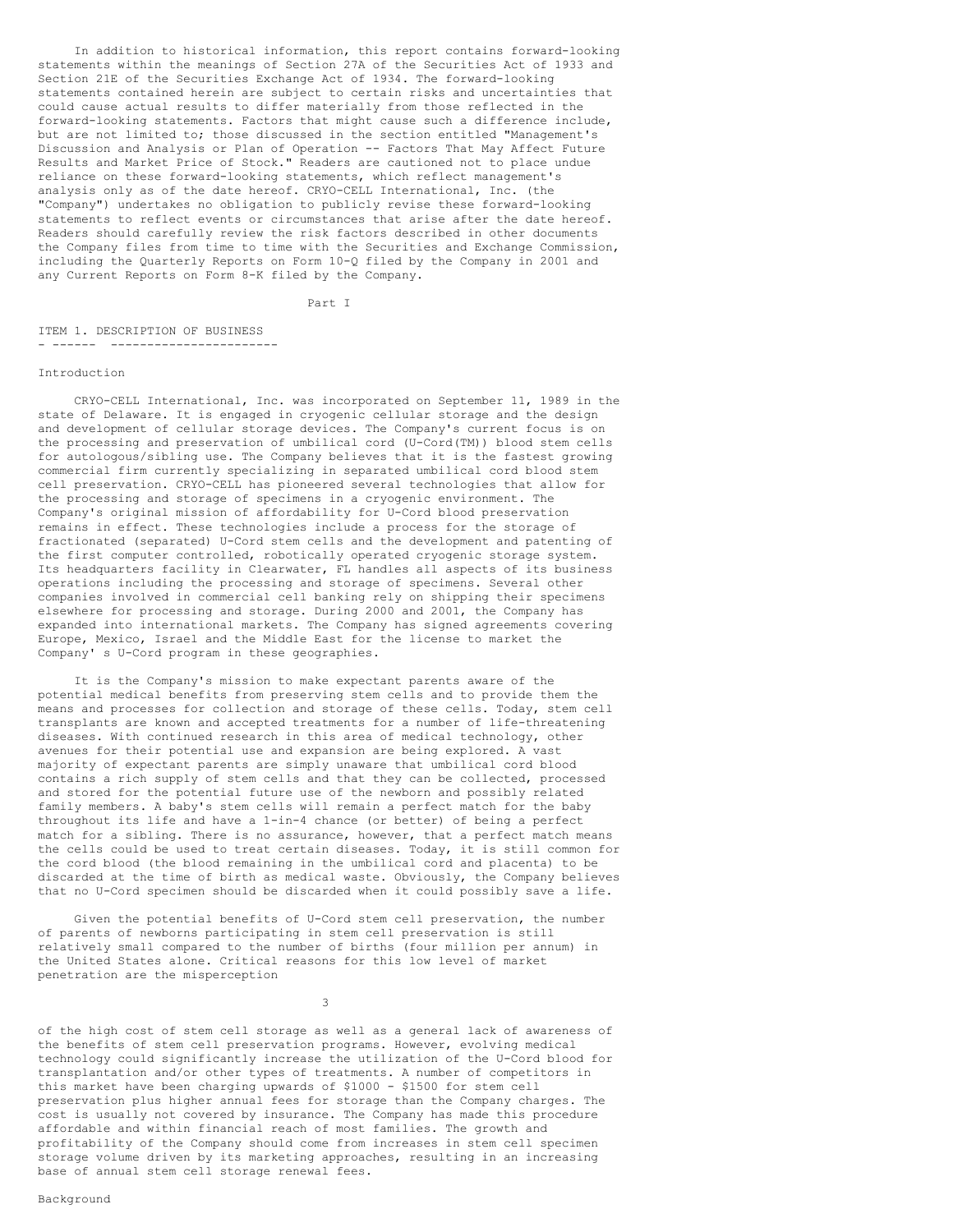Nearly fifty years ago researchers discovered that cells could be cryopreserved at extremely low temperatures and all cellular activity would cease until the specimens were thawed. Historically, cryopreservation was required for organ transplants, blood banking and medical research. Today, cryopreservation of umbilical cord blood stem cells gives expectant parents the opportunity to potentially take advantage of evolving cellular therapies and other medical technologies.

## Cell Banking

Hematopoeitic stem cells are the building blocks of our blood and immune systems. They form the white blood cells that fight infection, red blood cells that carry oxygen throughout the body and platelets that promote healing. Stem cells are found in bone marrow where they continue to generate cells throughout our lives. Stem cells can be stored in a cryogenic environment, and upon thawing, infused into a patient. They can be returned to the individual from whom they were taken (autologous) or donated to someone else (allogeneic). The opportunity to use an individual's own bone marrow for a transplant is dependent upon whether the cancer has entered the marrow system (metastasized). Otherwise, a marrow donor needs to be identified to provide the needed bone marrow. The availability of a marrow donor or matched stem cell specimen allows physicians to administer larger doses of chemotherapy or radiation in an effort to eradicate the disease. Stem cell therapies and transplants are used for both cancerous and non-cancerous diseases.

Stem cells are found in umbilical cord blood and placental blood ("cord blood stem cells") that can be collected and stored after a baby is born. Recent advances have provided the techniques to separate the stem cells found in these two sources. Over 2,500-cord blood stem cell transplants have been performed to date. The Company believes that parents will want to save and store these cells for potential future use by their child(ren). These stem cells also have at least a one in four chance of being compatible for use by a sibling. Moreover, researchers believe they may be utilized in the future by parents for treating diseases that currently have no cure as a result of evolving cellular expansion technologies.

The Company believes that the market for cord blood stem cells is enhanced by the current focus on reducing prohibitive health care costs. With the increasing costs of bone marrow matches and transplants, a newborn's U-Cord cells are stored as a precautionary measure. Medical technology is constantly evolving which may provide new uses for cryopreserved cord blood stem cells.

#### CCEL Cellular Storage Systems

During the period since its inception, the Company's research and development activities have principally involved the design and development of its cellular storage systems ("CCEL Cellular Storage System") and in securing patents on these systems.

The Company believes that its long-term cellular storage units can provide an improved ability to store cells or other material in liquid nitrogen, its vapors or other media. The units are controlled by a computer system, which robotically inserts vials in pre-selected storage areas inside the chamber. Additionally, the stored

4

material can be robotically inserted or retrieved by computer on an individual basis without all of the remaining specimens being exposed to ambient temperature. The efficient use of storage space and a dual identification system for inventory control is a competitive advantage for the Company. The Company is the assignee of all patents on the units.

Other cryopreservation systems are manually operated and can expose the laboratory technician to liquid nitrogen when inserting or retrieving specimens. Moreover, the use of these units exposes the remaining stored specimens to ambient temperature whenever specimens are inserted or retrieved. The Company has designed and holds patents on its system which makes use of the latest in computer, robotics and bar code laser scanning identification technologies. The unit is assembled by an independent manufacturer utilizing the Company's patented designs.

In February 1999, the Company was granted a patent on the CCEL III computer controlled robotically operated cellular storage system, which is designed to be multi-functional. When completely developed the unit will be able to store more than 35,000 5ml vials, and many times that number of smaller vials. Because the CCEL III is multi-functional it is currently being evaluated for various other uses.

# Affiliated Hospitals

On November 30, 1996, the Company signed agreements with OrNda HealthCorp. Two "one-third" Revenue Sharing Agreements were purchased in which OrNda paid the Company \$666,666. OrNda was acquired by Tenet Healthcare Corporation, which agreed to be bound by the terms of the OrNda agreements. The agreements were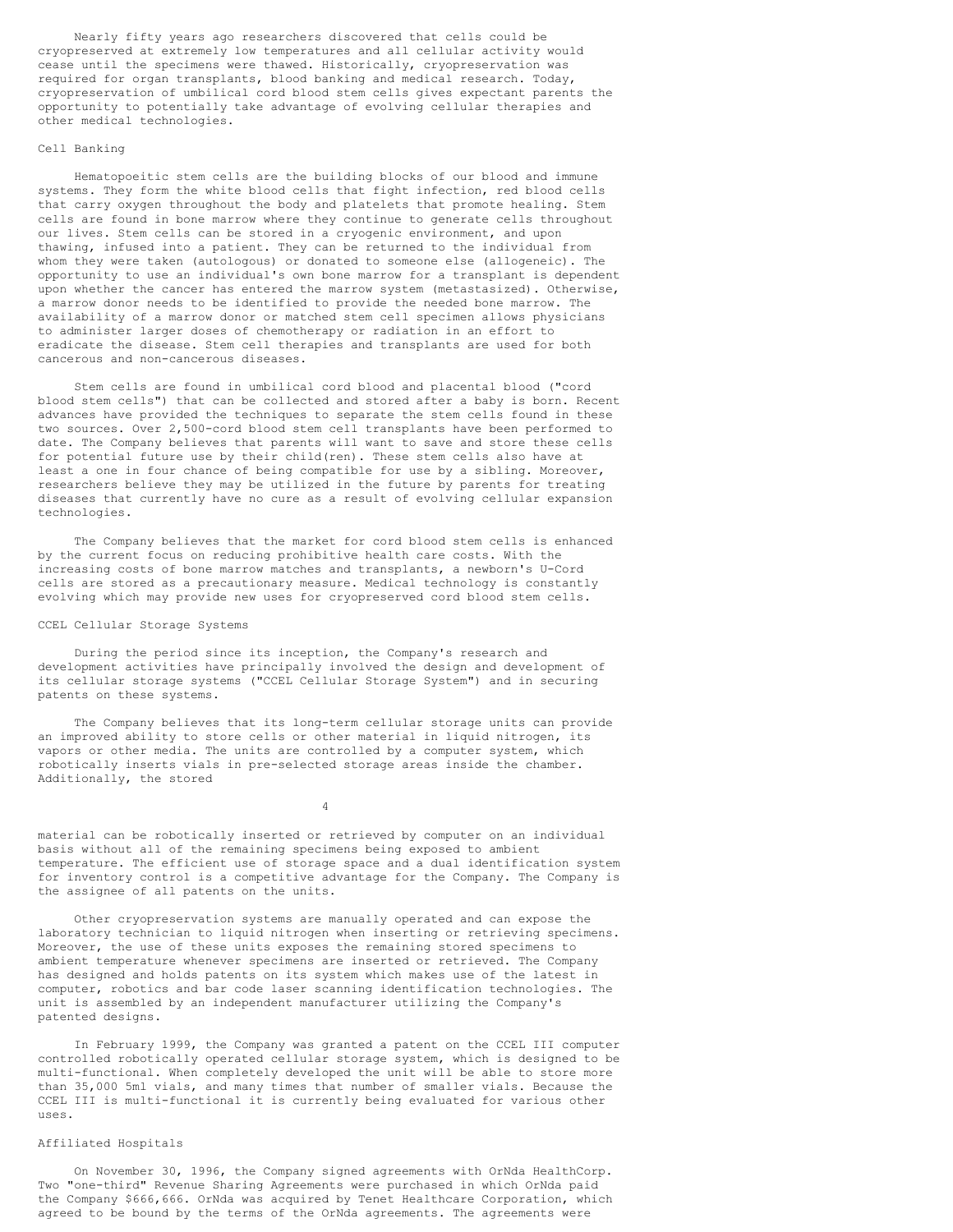renegotiated and the Company can store Tenet hospital originated specimens at its headquarters lab in Clearwater, Florida and pay Tenet a proportionate revenue sharing entitlement.

## Marketing Cellular Storage Services

To increase awareness of its services, the Company has invested in a variety of marketing programs designed to educate expectant parents and those medical caregivers to whom they turn to for advice.

The Company markets its preservation services to expectant parents and by distributing information to obstetricians, pediatricians, Lamaze instructors and other childbirth educators, certified nurse-midwifes and other related healthcare professionals. The Company has a clinical support team of specially trained nurses who are available 24 hours, 7 days a week to educate expectant parents and the medical community on the life-saving potential of cord blood stem cell preservation. In addition, the Company exhibits at conferences, trade shows and other media focusing on the medical professional and expectant parent market.

In January 2000 the Company renewed its agreement with the Lamaze Publishing Company to sponsor the Lamaze You and Your Baby tutorial tape. The agreement has been extended for three (3) years and calls for Lamaze to distribute the videotape to 1.8 million women in their third trimester of pregnancy. Over 90% of first time mothers and 45% of the pre-natal market avail themselves of the Lamaze Institute for Family Education proven instruction programs. The tutorial tape, which is distributed by approximately 9,000 instructors, discusses the importance of cord blood storage and refers viewers to the full-page ad that the Company has placed in the Lamaze Parents Magazine, which is distributed to 2.4 million expectant mothers. During 2000, 600,000 You and Your Baby CD's were distributed through WAL-MART stores for the first time. The Company also places an ad in Lamaze para Padres, Lamaze Publishing's magazine for Hispanic mothers-to-be. The Company has exclusivity on the tutorial tape in the cord blood storage category and first right of refusal for renewal of the agreement beyond 2003.

In March 2000, the Company became a sponsor of the 2000 ACOG (American College of Obstetricians and Gynecologists) Meeting CD-ROM. The CD includes a segment on the Company's

5

U-Cord(TM) program and was distributed to approximately 40,000 ACOG members in November 2000. The Company is the only cord blood preservation firm featured on the CD-ROM.

In March 2000, the Company launched its Mother to Mother(TM)Educational Network program to offer the Company's umbilical cord blood preservation program to expectant parents. The network is comprised of clients who have stored their newborn's U-Cord blood stem cells with the Company. These independent contractors contact expectant parents, OB/GYNs and medical caregivers advising them of the Company's affordable service.

The Company's advertisements have appeared in, or are scheduled for insertion in several national targeted prenatal magazines including American Baby, Pregnancy, Baby Talk and Fit Pregnancy. Expectant parents have also received information via emails and newsletter links through BabyCenter.com. BayNews 9, a CNN affiliate, and NewsChannel 10 have both carried stories about CRYO-CELL's affordable service.

In January 2002, the Company redesigned and greatly enhanced its Web site, www.cryo-cell.com. The new site provides many new features and benefits that will contribute to the Company's continued growth. It is divided into areas of interest, including sections for expectant parents, medical caregivers and investors.

In January 2002, the Company introduced an insurance marketing program with Lanier Upshaw, Inc., a prestigious insurance firm. Lanier Upshaw is a member of Assurex Insurance Group, which has 62 North American partners and operates worldwide in more than 35 countries. Under the terms of the agreement, Lanier Upshaw has agreed to give every policyholder who enrolls in the CRYO-CELL U-Cord preservation program a \$25 gift certificate.

# Stem Cell Preservation Technologies, Inc.

On July 25, 2001 the Board of Directors of CRYO-CELL International, Inc. announced that the Company will declare and distribute a stock dividend in the shares of its wholly-owned subsidiary, Stem Cell Preservation Technologies, Inc. Stem Cell Preservation Technologies, Inc. is a development stage company, which will be involved in the development of marketing programs for the collection and preservation of adult stem cells.

All shareholders of record of CRYO-CELL on August 31, 2001 will receive a distribution of three shares of Stem Cell Preservation Technologies, Inc. common stock for every four shares of CCEL that they owned on the record date. The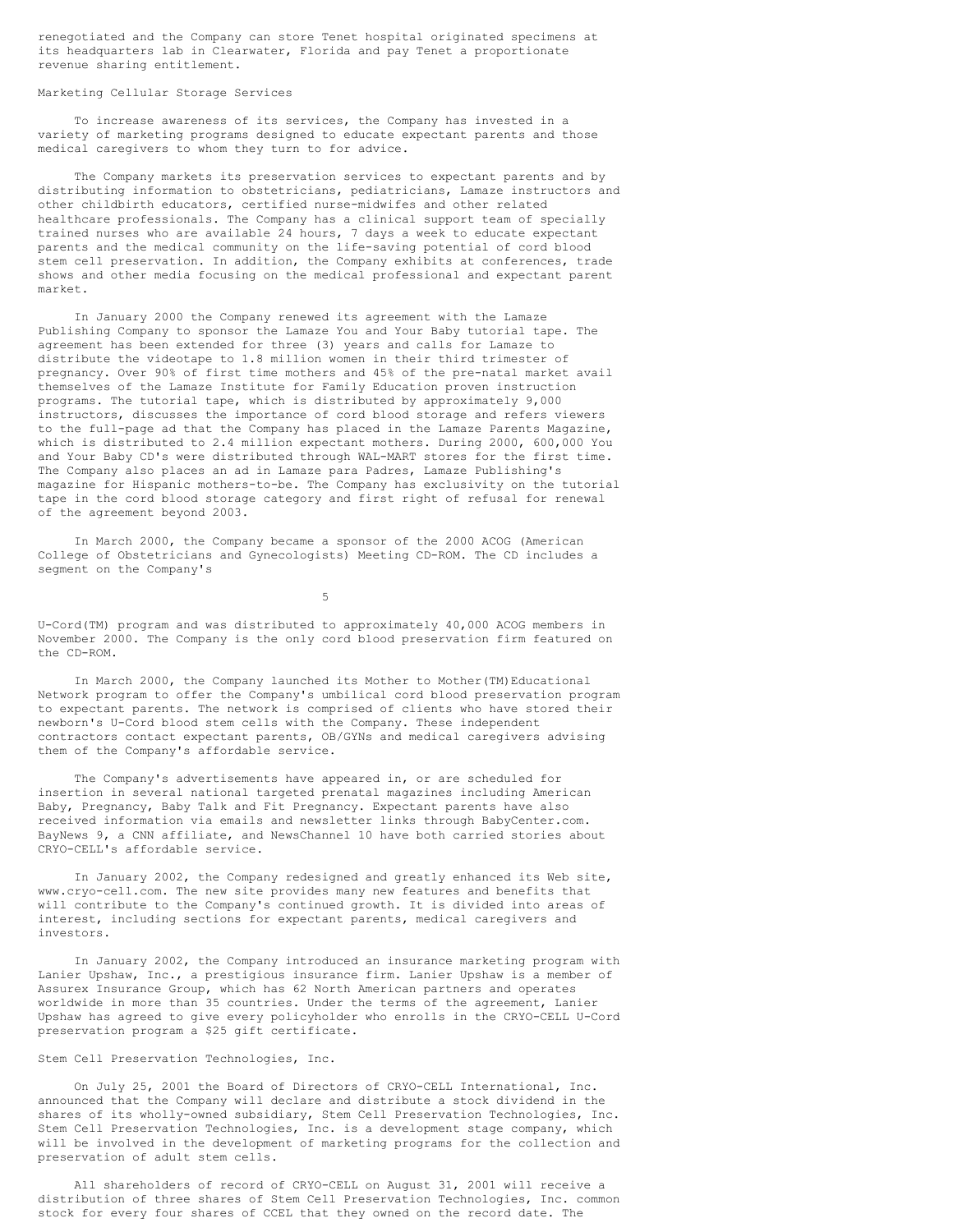payment date of the shares to be distributed will follow the effective date of a registration statement. Stem Cell Preservation Technologies, Inc. is currently preparing this registration statement, which it intends to file with the Securities and Exchange Commission. Upon the effective date of the registration statement and distribution of the shares, shareholders will be able to sell one-third of their shares immediately and the remaining two-thirds equally over the two years following the effective date.

## Safti-Cell, Inc.

In October 2001 the Company sold 90% of Safti-Cell, Inc. a wholly-owned subsidiary of the Company, to Diversified Cellular Storage, Inc. Diversified Cellular Storage will be building a state-of-the-art "back-up" cellular storage facility in Sedona, Arizona. According to the terms of the agreement, Diversified Cellular Storage has committed land and property in excess of five hundred thousand dollars, at no cost to Safti-Cell, Inc., and will be building a fireproof and earthquake resistant storage facility. The Company will own 10% of Safti-Cell, Inc. and will receive a 2% share in secondary storage of stem cells. In addition, if Diversified Cellular Storage agrees to build a prototype of a CRYO-CELL multi-million capacity facility for DNA back-up storage, CRYO-CELL will receive an additional 8% equity In the DNA back-up storage program.

6

#### Revenue Sharing Agreements

In addition to revenues generated from sales to customers, the Company generates revenues from the sales of Revenue Sharing Agreements. Under these agreements the Company shares its storage revenues with investors who receive entitlements on storage spaces. These agreements can take considerable time to negotiate and finalize. Moreover, since such agreements can involve large infusions of revenues on intermittent bases, diverse swings in quarterly and annual revenues and earnings may occur.

New Jersey. At November 30, 1999, the Company entered into agreements with two investors entitling them to on-going shares in a portion of CRYO-CELL's net storage revenue generated by specimens originating from within the state of New Jersey for a price of \$500,000. Deposits totaling \$130,000 have been received through November 30, 2001 and the remaining \$370,000, due in August 2002, is recorded as a receivable. When the \$370,000 is received by the Company the investors will be entitled to a portion of net storage revenues generated to a maximum of 33,000 storage spaces.

Arizona/Florida. On February 9, 1999, the previous agreements with the Company's Arizona Revenue Sharing investors were modified and replaced by a Revenue Sharing Agreement for the state of Florida for a price of \$1,000,000. Under the terms of this agreement the Company credited the investor's previously paid \$450,000 toward the purchase of the Revenue Sharing Agreement. The balance of \$550,000 will be paid through their Revenue Sharing entitlements on their share of net storage revenues. The Revenue Sharing Agreement applies to net storage revenues originating from specimens from within the state of Florida. The Revenue Sharing Agreement entitles the investors to net revenues from a maximum of 33,000 storage spaces and cancels the investors' obligation to provide the Company with \$675,000 plus accrued interest under the prior Arizona agreement.

Illinois. In 1996, the Company signed agreements with a group of investors entitling them to an on-going 50% share in the Company's portion of net storage revenues generated by specimens stored in Chicago's Illinois Masonic Medical Center. The agreements were modified in 1998 to entitle the investors to a 50% share of the Company's portion of net revenues relating to specimens originating in Illinois and its contiguous states and stored in Clearwater, Florida for a maximum of up to 33,000 spaces. The revenue generated by this Single Unit Revenue Sharing Agreement was \$1,000,000.

Bio-Stor/New York. On February 26, 1999, the Company modified all previous agreements with Bio-Stor International, Inc. The modified agreement entered Bio-Stor into a Revenue Sharing Agreement for the state of New York. The Company credited Bio-Stor's \$900,000 (previously paid) toward the purchase of 90% of New York. Bio-Stor received 90% of the 50% share in CRYO-CELL's portion of net storage revenues generated by the specimens originating from the Company's clients in the state of New York for up to 33,000 shared spaces. This agreement supersedes all other agreements between Bio-Stor International, Inc and the Company.

Tenet Healthcare Corporation. On November 30, 1996, the Company signed agreements with OrNda HealthCorp. Two "one-third" Revenue Sharing Agreements were purchased in which OrNda paid CRYO-CELL \$666,666. OrNda was acquired by Tenet Healthcare Corporation, which agreed to be bound by the terms of the OrNda agreements. The agreements were renegotiated and the Company has agreed to store Tenet originated specimens at its headquarter's lab in Clearwater, Florida while paying Tenet a proportionate revenue sharing entitlement.

Texas. On May 31, 2001 the Company entered into an agreement with two investors affiliated with the Company entitling them to on-going shares in a portion of CRYO-CELL's net storage revenue generated by specimens originating from within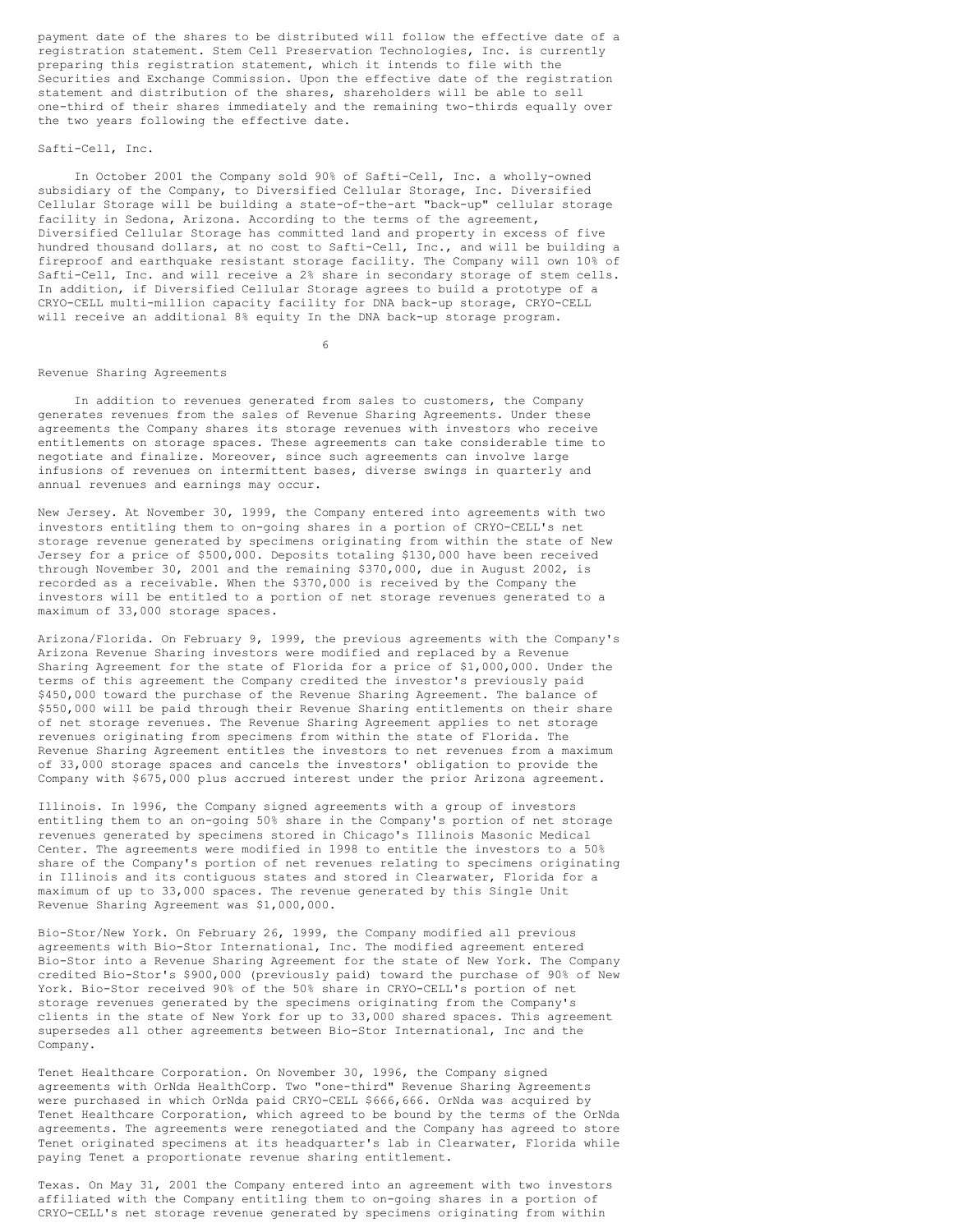the state of Texas for a price of \$750,000. An initial deposit of \$50,000 was received upon signing of the agreement and the remaining balance of \$700,000 was paid on August 30, 2001. The investors are entitled to a 37.5% share of net storage revenues originating in the state of Texas to a maximum of 33,000 storage spaces.

## 7

## Patents

The Company has been granted several patents with respect to its cellular storage units. In January 2001, the Company was informed that a patent for a "method and device for maintaining temperature integrity of cryogenically preserved biological samples" has been allowed by the United States Patent and Trademark Office. In addition, the Company has filed several additional United States and foreign patents. There can be no assurances, however, that the pending patent applications will be issued as patents or, if issued, that the patents will provide the Company with significant protection against competitors.

## Competition

The Company is aware of at least three competing companies in the marketplace. These companies, Viacord, Cord Blood Registry, Inc. and Corcell, charge a considerably higher price for their services than does the Company. The Company believes it will be able to successfully compete due to its affordable pricing structure and its marketing approach, which includes agreements with Lamaze Publishing Company, an iVillage Company, for category-exclusive sponsorship of the Lamaze You and Your Baby tutorial tape, among others.

#### Research, Development and Related Engineering

The Company has incurred \$51,067 during fiscal 2001, compared to \$275,803 during fiscal 2000, on research, development and related engineering expenses. In fiscal 2000 these expenses were attributed to: 1) to the research agreement with the University of South Florida at Tampa and the Company's wholly owned subsidiary CCEL BIO-THERAPIES, Inc. CCEL BIO-THERAPIES and the University are co-assignees of a filed patent application covering the technology utilizing cord blood for the treatment of neurological degenerative diseases. The Company has been granted worldwide marketing rights for any pharmaceutical or therapy developed as a result of this umbilical cord blood research program; 2) the design, development and approval of the Company's CCEL III technology; 3) the design and development of a device for maintaining and monitoring the temperature of vials during cryogenic transfer.

## Government Regulation

The CCEL Cellular Storage technology is a class II device and falls under the Food and Drug Administration's (FDA) regulations at 21 C.F.R. ss. 864.9700 ("Blood Storage Refrigerator/Freezer"). Devices regulated under 21 C.F.R. ss. 864.9700 have been granted an exemption from the 510(k) notification requirements. To date, the FDA does not regulate banks that collect and store cord blood for private or family use.

In June 1998, the Company was granted a license to operate in the state of New York. The New York Department of Health approved the Company's application to operate as a comprehensive tissue procurement service, processing and storage facility. This license allows the Company to offer its cord blood stem cell storage services to the residents of New York, which represents a market in excess of 270,000 annual births.

In September 1999, the Company was granted a Blood Bank license to operate in the state of New Jersey. The Company is now authorized to operate in all 50 states.

The Company has established a Medical & Scientific Advisory Board comprised of more than 10 researchers, physicians and scientists from various fields such as oncology, stem cell research, hematology, genetic research, assisted reproduction and other specialties. Many of the Company's Advisory Board members are heads of their departments and are committed to cellular storage as part of new services to improve patient care and save lives.

8

#### Management Employees

At February 28, 2002 there are 42 employees on the staff of the Company. The following are the key members of the Company's management group:

Daniel D. Richard, Chairman of the Board and Chief Executive Officer. Mr. Richard is the founder of the Company and co-inventor of much of the Company's technology it currently employs. Mr. Richard has served as Chairman of the Board since the Company's inception. Prior to founding the Company, Mr. Richard was the first officer and director of Marrow-Tech, Inc., a publicly traded company engaged in the field of cellular replication. Mr. Richard was also the President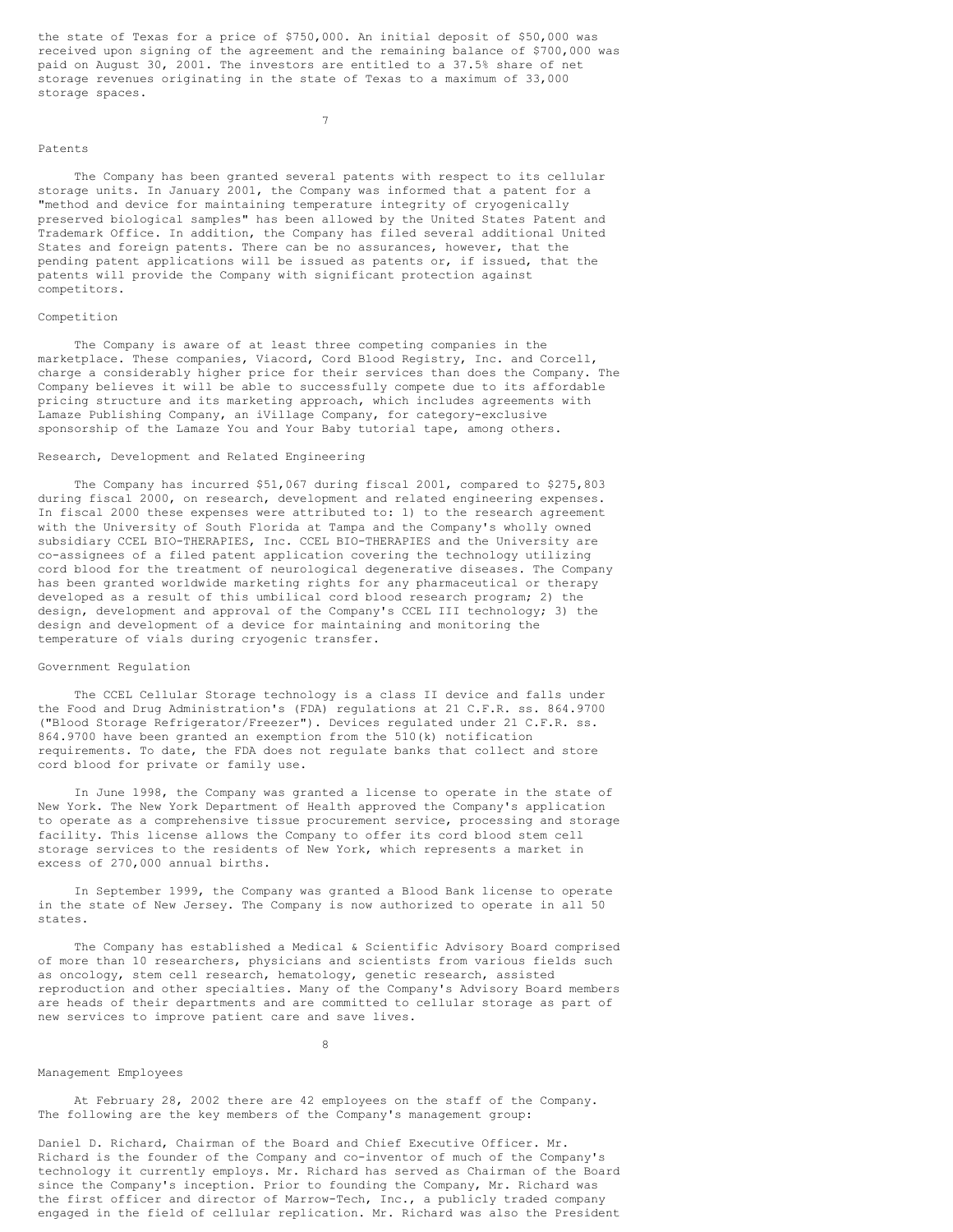of Daniel Richard Consultants, Inc., a marketing firm which operated in forty-four cities in the U.S. and throughout the world.

John V. Hargiss, President and Chief Operating Officer. Mr. Hargiss joined the Company in February 2002. Prior to joining the Company Mr. Hargiss was a health care consultant, providing advisory services to firms within the biotechnology, medical device and health care services segments. Mr. Hargiss served as President and Chief Executive Officer of Biodynamics International, Inc., (currently Tutogen Medical, Inc., AMEX: TTG) for nine years. The company is a publicly traded biomedical concern with operations in the U.S. and Germany, and is engaged in tissue processing/preservation and the development of autologous blood processing technology. Prior to this, he served as Corporate Vice President of Sales and Marketing for the \$200 million health care services unit of the BOC Group, plc (NYSE: BOX). Mr. Hargiss held several executive management positions during his twelve-year career with Becton-Dickinson & Co. (NYSE: BDX), a multi-national medical and laboratory product firm. Mr. Hargiss holds an M.B.A. from the University of Miami (FL) and a B.S. from the University of Texas.

Gerald F. Maass, Executive Vice President. Mr. Maass joined the Company in March 1998. Prior to joining the Company Mr. Maass was an executive with Critikon, a subsidiary of Johnson & Johnson, where his most recent position was International Director of Marketing for the Patient Monitoring business. Mr. Maass' ten-year tenure with Johnson and Johnson included several marketing and business development roles; he also served on the Critikon management committee. Prior to Johnson & Johnson, Mr. Maass was with Baxter Healthcare and Control Data Corporation in marketing, sales management, business development and business management roles. Mr. Maass began his career with Mayo Clinic in Rochester, MN and holds a B.S. degree in Medical Technology. In September 1998, Mr. Maass was appointed a member of the Company's Board of Directors.

Geoffrey J. O'Neill, Ph.D., Laboratory Director. Dr. O'Neill joined the company in April 1999 and has oversight of the Company's processing laboratory and storage facility. He has over 25 years experience in human hematopoetic progenitor cell therapy, including expertise in the processing, cryopreservation and storage of stem cells, flow cytometry analysis, HLA typing and CD34+ cell purification. Dr. O'Neill also has expertise in immunohematology and blood banking. A co-author of many publications, he has an undergraduate degree in microbiology and a Ph.D. in Immunology.

Jill Taymans, Vice President, Finance. Ms. Taymans joined the Company in April 1997 serving initially as Controller and was appointed CFO in May 1998. Ms. Taymans graduated from the University of Maryland in 1991 with a BS in Accounting. She has worked in the accounting industry for over ten years in both the public and private sectors. Prior to joining the company she served for three years as Controller for a telecommunications company in Baltimore, Maryland.

E. Thomas Deutsch, III, Vice President, Technology. Mr. Deutsch joined the Company in May 1996 and is a software and process engineer, specializing in healthcare information systems. He graduated from the University of North Carolina in Chapel Hill in 1986 with a B. S. degree in Mathematics. Prior to joining the Company in 1996, Mr. Deutsch worked for Shared Medical Systems in Malvern, PA, IBM in Atlanta, GA, and HBO and Company in Atlanta, GA. His responsibilities include developing, implementing and supporting the Company's

9

communications and information systems, the Company's Internet plan and systems engineering for the patented CCEL II Cellular Storage System.

Additional employees and staff will be hired on an "as needed" basis. The Company believes its relationship with its employees to be excellent and therefore does not contemplate any labor disputes.

# Saneron CCEL Therapeutics, Inc.

In February 2000, the Company, through its subsidiary CCEL BIO-THERAPIES, Inc., entered into a research agreement with the University of South Florida at Tampa to collaborate on a technology for the potential treatment of a number of debilitating degenerative diseases. The research project is to be conducted at the University's laboratory facilities. In March 2000, the Company transferred \$200,000 to CCEL BIO-THERAPIES, Inc. to meet its funding commitment. CCEL BIO-THERAPIES, Inc. and the University are co-assignees of a filed patent application covering the technology. An application has been made for federal grants (STTR research grants) on behalf of CCEL BIO-THERAPIES, Inc. In addition, an application was filed for a State of Florida I-4 (now Hi-Tech Corridor) matching grant. The Company has been granted worldwide marketing rights for any product developed as a result of this research program. Under the terms of the agreement, the University will receive standard royalty payments on any future product sales. In February 2001, the Company paid the University an initial \$100,000 license payment with the issuance of 15,000 shares of the Company's common stock. In May 2001, the Company paid the University the first two benchmark payments totaling \$200,000 with the issuance of 50,000 shares of the Company's common stock. The University was awarded the Hi-Tech Corridor grant in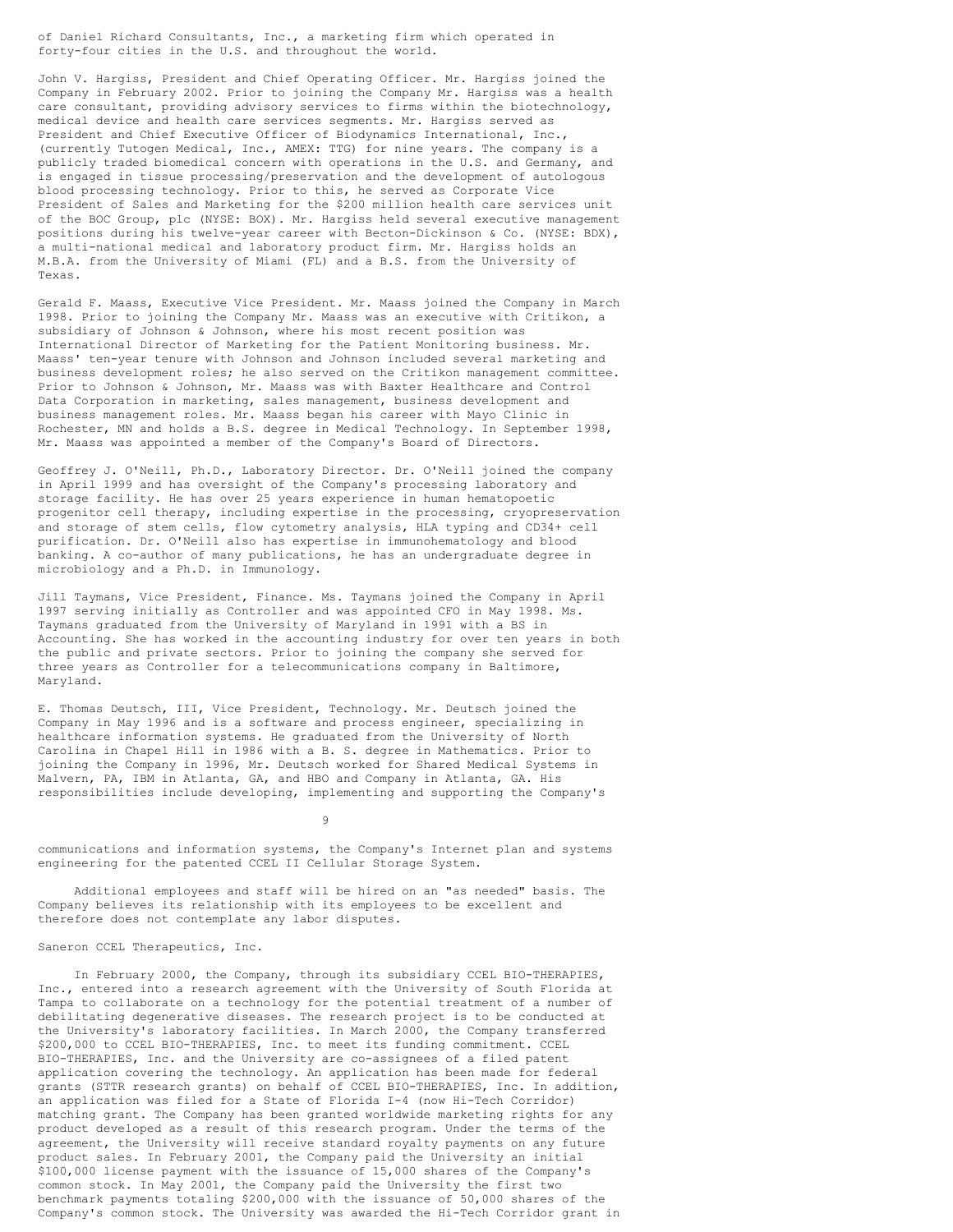the amount of \$100,000. In September 2001, CCEL BIO-THERAPIES was awarded the STTR grant in the amount of \$107,000.

In October 2001, Saneron Therapeutics, Inc. merged into CCEL Bio-Therapies, Inc., which then changed its name to Saneron CCEL Therapeutics, Inc. As part of the merger, the Company contributed 260,000 shares of its common stock. The world marketing rights granted through licenses to Saneron and CCEL BIO-THERAPIES, INC. have been assigned to the merged company. Saneron CCEL Therapeutics, Inc. has been granted patents in many countries throughout the world for the therapeutic use of sertoli cells. Intellectual property for human cord blood as a source of stem cells has been filed jointly by the University of South Florida and Daniel D. Richard and has been assigned to Saneron CCEL Therapeutics, Inc. At the conclusion of the merger the Company retained a 43.42% minority interest in Saneron CCEL Therapeutics, Inc.

## International Expansion

Europe. On April 6, 2000, the Company entered into a renewable agreement with COLTEC, Ltd. for the exclusive license to market the Company's U-Cord program in Europe. The marketing rights allow COLTEC, Ltd. to directly market the U-Cord program, sell revenue sharing agreements or further sub-license the marketing rights throughout Europe. The Company received \$1,400,000 in cash for the marketing license and will receive royalties of 10.5% to 20% of adjusted U-Cord processing and storage revenues to be generated in Europe, and granted COLTEC, Ltd. a three year option to purchase 100,000 shares of the Company's common stock (\$8.00 exercise price) and will issue up to 100,000 additional options (\$10.00 exercise price), as needed, to facilitate sales of sub-licensing and/or revenue sharing agreements in Europe. The Company recognized \$465,000 of the licensing fees in 2000. Subsequent to the licensing agreement date, COLTEC, Ltd. formed a corporation, CRYO-CELL Europe, B.V. to engage in the cryogenic cellular storage business under the agreement. At September 19, 2000 the Company entered into an agreement to purchase approximately 6% of CRYO-CELL Europe, B.V. In October and November 2000, the Company paid \$1,000,000 for 38,760 shares of the capital stock of CRYO-CELL Europe, B.V. The Company owned these shares on January 24, 2001.

On August 28, 2001, the Company entered into an agreement with CRYO-CELL Europe, N.V. to purchase 21.9% of CRYO-CELL Italia, Srl from CRYO-CELL Europe's equity in this emerging business entity. CRYO-CELL Italia intends to offer the U-Cord program to expectant parents in Italy, initially operating from a laboratory in

10

the Vatican-owned San Raphaelo Hospital in Milan. Through its prior agreement with CRYO-CELL Europe, the Company will receive a portion of the processing and storage fees generated by CRYO-CELL Italia's operations. The Company's equity purchase of \$1,800,000 was facilitated by the exercise of previously issued stock options.

On October 3, 2001, the Company issued CRYO-CELL Europe, N.V. 17,750 shares of the Company's common stock for payment of an option to acquire an additional 60% interest in CRYO-CELL Europe, N.V. for \$13,500,000. The option is for one year and is payable in shares of the Company's common stock or other securities acceptable to CRYO-CELL Europe, N.V.

Mexico. On June 13, 2001, the Company entered into an agreement for the exclusive license to market the Company's U-Cord program in Mexico. The license allows CRYO-CELL de Mexico to directly market and operate the U-Cord program throughout Mexico, Central America and Ecuador. The total cost of the license is \$900,000 and the licensing fees are 10.5% to 18% of adjusted U-Cord processing and storage revenues to be generated in Mexico and Central America. Per the agreement CRYO-CELL de Mexico will purchase 100,000 warrants at \$1.00 each giving them the right to purchase 100,000 shares of the Company's common stock at an exercise price of \$8.00 per share. As of November 2001, \$200,000 was received. The remainder of the payments are due to be paid in two installments over a two-year period.

During October 2001, the License Agreement was revised. The initial cost of the license was reduced to \$600,000 in exchange for a higher percentage of on-going fees. The Company will now receive 15% of processing fees and 25% of annual storage fees.

Israel. On August 15, 2001, the Company entered into an agreement with CRYO-CELL Israel for the exclusive license to market the Company's U-Cord program in Israel. The total cost of the license is \$500,000, which will be recognized by the Company over a three-year period. In addition to the license fees, the Company is entitled to receive 15% of net processing revenues and at least 18% of annual storage fees generated by CRYO-CELL Israel's operations. In addition the Company agreed to the sale of 50,000 warrants at \$1.00 each to purchase shares of CCEL at \$9.00 per share over the next five years. As of November 2001, the Company received the deposit of \$50,000 and \$50,000 for the purchase of the warrants. The remainder of the payments is due to be paid in four installments over a three-year period.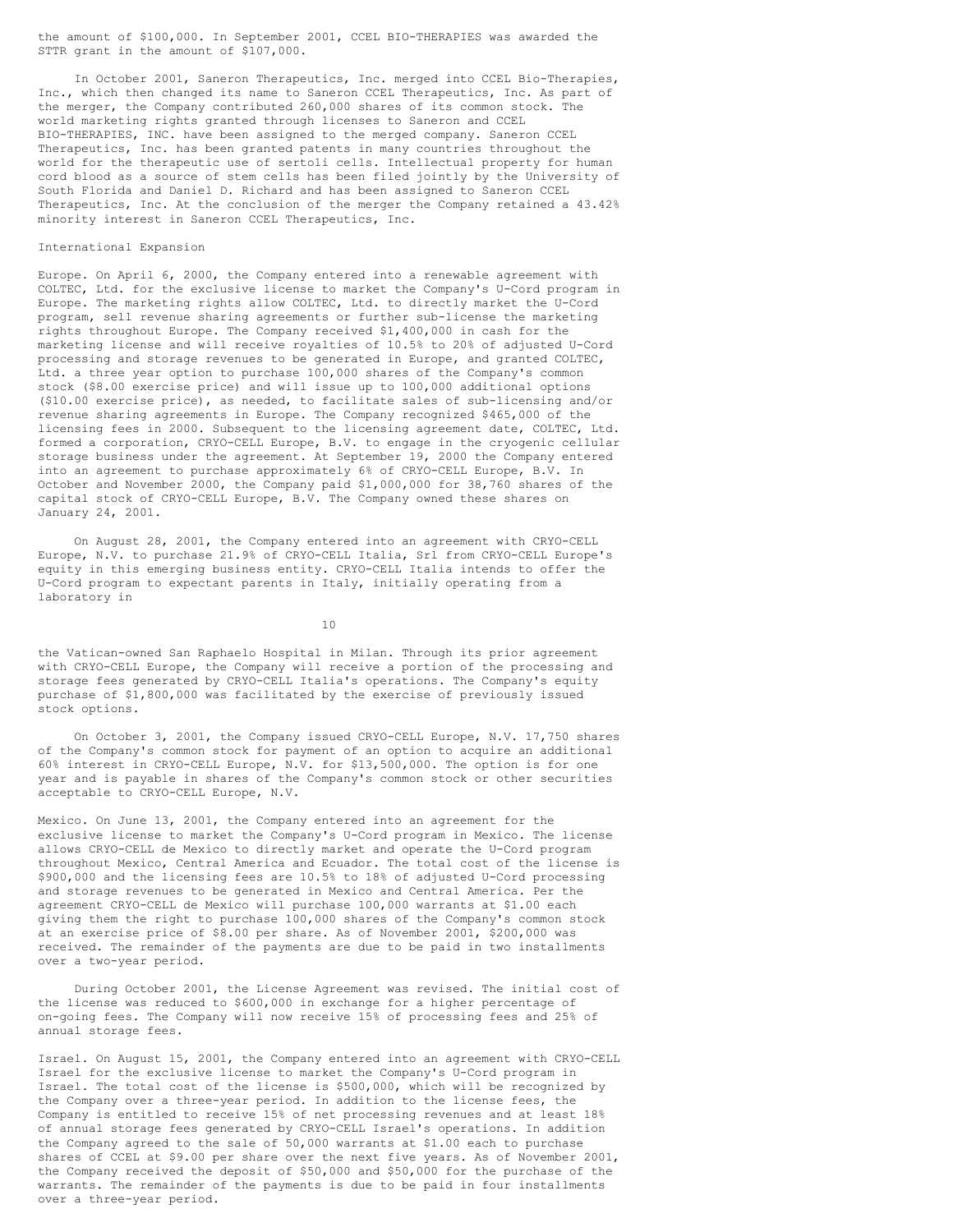Middle East. On August 15, 2001, the Company entered into an agreement with CRYO-CELL Middle East, Inc. (CME) for the exclusive license to market the Company's U-Cord program in the Middle East and Turkey. The total cost of the license is \$500,000, which will be recognized by the Company over a three-year period. In addition to the license fees, the Company is entitled to receive 15% of net processing revenues and at least 18% of annual storage fees generated by CME's operations. In addition the Company agreed to the sale of 50,000 warrants at \$1.00 each to purchase shares of CCEL at \$9.00 per share over the next five years. As of November 2001, the Company received the deposit of \$50,000 and \$50,000 for the purchase of the warrants. The remainder of the payments are due to be paid in four installments over a three-year period. If, after payment of any monies towards the portion of the License for the Middle East and Turkey, CME determines that it no longer wants to operate in these countries, CME may void the portion of the License for the Middle East and Turkey within one year from the date of the agreement. In this case all of the monies paid by CME will be applied to the Israel portion of the License fees.

# ITEM 2. DESCRIPTION OF PROPERTY

- ------ -----------------------

The Company entered into a long-term lease in September 1997 for its corporate headquarters in Clearwater, Florida. The 7,500 square foot facility contains the Company's executive offices, its conference and training center, its state-of-the-art laboratory processing and cryogenic storage facility and its supporting scientific offices.

11

#### ITEM 3. LEGAL PROCEEDINGS - ------ -----------------

I. In December 1992, CRYO-CELL entered into an exclusive agreement with the University of Arizona to develop and enhance a commercial (paid for) cord blood stem cell bank. Prior to this agreement the University of Arizona had not commenced storing any cord blood specimens. CRYO-CELL provided the means for the University to obtain approximately 1400 paying clients. Prior to the termination of the exclusive agreement, which CRYO-CELL alleges was unwarranted; the University breached its contract with CRYO-CELL and entered into an Agreement with Cord Blood Registry, Inc. (CBR).

On or about July 11, 1996, CRYO-CELL filed suit in San Francisco Superior Court against the University of Arizona, Dr. David Harris and Cord Blood Registry, Inc. The suit claimed breach of contract and other related business torts. Months later, after settlement discussions were unproductive, the University of Arizona counter-sued CRYO-CELL for breach of contract and negligent misrepresentation.

On July 20, 1998, as a result of the evidence, the jury awarded CRYO-CELL \$1,050,000 against Defendant University of Arizona. In addition, an award of \$120,000 was granted to the Company against the University of Arizona and David Harris, individually, for misappropriation of trade secrets.

On or about September 27, 1999 the Company accepted the University's offer of \$800,000 and settled the matter in order to avoid a lengthy and costly appeals process. On September 30, 1999, the Company received \$441,000 from the University of Arizona. The remaining balance of \$359,000 was held in escrow, to satisfy a legal lien filed November 4, 1998 by the Company's previous attorneys, Horwitz and Beam. The Company disputed their position and counter sued Horwitz and Beam for malpractice.

II. CRYO-CELL retained the services of Horwitz & Beam, a California law firm, to handle the above-described lawsuit including its allegations against CBR for interference in a legitimate contract between two parties and unfair business practices, among other claims. CRYO-CELL believes that Horwitz & Beam mishandled the CBR aspect of the case and certain aspects of its case against the University of Arizona by failing to depose CBR defendants on a timely basis and failing to respond to the University's request for an exemption from punitive damages (stating they were a public entity), among others. Without this evidence, the court granted a summary judgment dismissal in favor of CBR. There is a dispute as to whether Horwitz and Beam is entitled to the fees of \$129,822 they claim is owed by the Company.

On March 8, 1999, the Company, the Company's CEO and Chairman, the Company's Executive Vice President, and the Company's legal counsel were named as the defendants in a lawsuit filed in the Superior Court of Orange County, California by Horwitz & Beam, the attorneys which had represented CRYO-CELL in its suit against the University of Arizona et al. The plaintiff alleges breach of contract and seeks payment of \$129,822 in allegedly unpaid fees and costs associated with the University of Arizona litigation. The plaintiff also asserts claims of misrepresentation. In reference to these misrepresentation claims, plaintiff has filed a Statement of Damages, which asserts \$1,000,000 in general damages and \$3,500,000 in punitive damages.

Accordingly, on June 14, 1999, the Company filed: (1) an answer denying all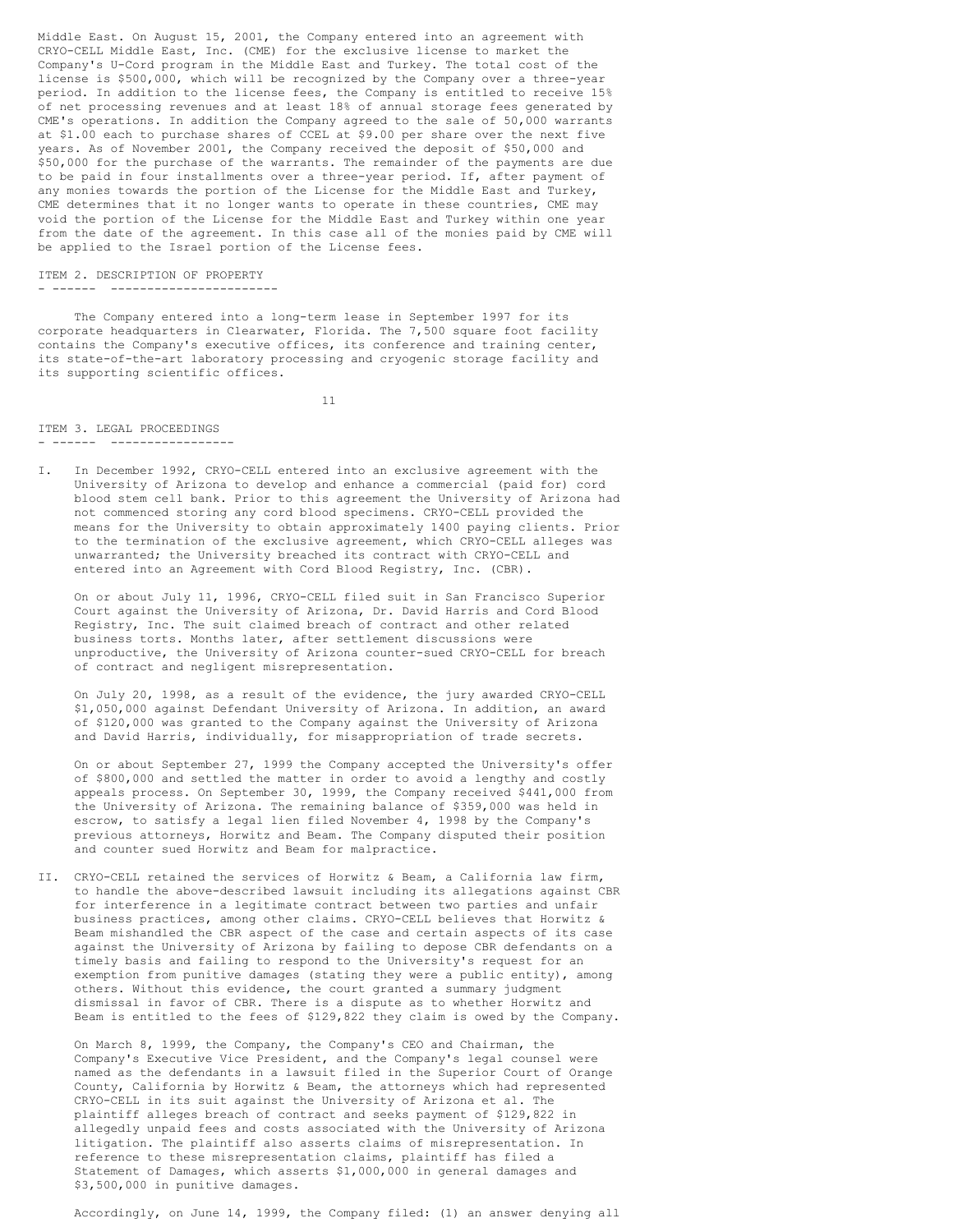liability; (2) a counterclaim for breach of contract and malpractice, seeking in excess of \$1 million in compensatory damages arising from the malpractice; (3) a motion to dismiss the individual defendants for lack of jurisdiction; and (4) a motion to dismiss all punitive damages allegations against the Company.

On December 17, 1999, Judge Alicemarie H. Stotler of the United States District Court in the Central District of California, issued an Order in which she: (1) granted CRYO-CELL International, Inc.'s ("CRYO-CELL") Motion to Strike Punitive Damages and Dismiss Part of the Complaint; (2) granted Daniel

12

Richard's, Mark Richard's and Gerald F. Maass' (the "Individual Defendants") Motion to Dismiss Complaint for Lack of Personal Jurisdiction; and (3) granted in part and denied in part Horwitz & Beam, Inc.'s ("H&B") Motion for Order Dismissing Counterclaim and/or Strike Portions Thereof. The net effect of this order was to reframe the Complaint as a fee dispute, as opposed to a multi-million dollar claim for fraud against CRYO-CELL and its corporate officers. By its order, the Court has barred recovery in this action against the Individual Defendants, and has reduced CRYO-CELL's exposure from over \$3.5 million dollars to \$129,822, plus a possible award of attorneys' fees.

CRYO-CELL established an escrow in the amount of \$359,000 to cover the disputed legal fees (\$129,822) and the 20% recovery of the judgment against the University of Arizona and David Harris. The Company requested the release of approximately \$70,000 from escrow, which is the excess of 20% of the \$800,000 actual settlement amount. The overage is a result of CRYO-CELL's settlement of the \$1,170,000 original jury award.

On June 1, 2001, the Company entered into a settlement of the litigation Horwitz & Beam v. CRYO-CELL International, Inc. pending in Federal District Court for the Central District of California. The settlement includes the release of all claims against CRYO-CELL. It also provides for the release of all claims that CRYO-CELL had against Horwitz & Beam (and certain Horwitz & Beam attorneys), arising from Horwitz & Beam's prior representation of the Company in litigation against the University of Arizona and David Harris.

Under the terms of the settlement, CRYO-CELL and Horwitz & Beam are to split \$376,984, previously held in escrow pending resolution of the dispute. Each party will bear its own attorney's fees and costs. On June 22, 2001, the Company received \$188,492, which under the terms of the settlement was fifty percent of the monies held in escrow. A gain on settlement has been recognized in the third quarter of fiscal 2001.

III. In July 1999, the Company entered into a 20-year exclusive agreement with The Cancer Group Institute, LLC, a cancer information service. The agreement dealt with the establishment of a business for the preservation of tumor tissue relative to cancer treatment protocols. Cancer Group and Michael Braham were to be provided options in CCEL stock when their efforts resulted in 100 oncologists submitting patients' tumor tissue to CRYO-CELL. The Cancer Group represented that its Web site, www.cancergroup.com was -------------------

accessed by approximately 25,000 oncologists, radiologists and cancer patients daily. Relying on this information, in December 1999, the Company obtained an option to purchase The Cancer Group Institute and all of its assets, including its Web site, www.cancergroup.com. On or about September 20, 2001, The Cancer Group Institute, LLC, a Florida Limited Liability Company and Michael Braham, an individual filed a lawsuit against the Company. The suit alleges that CRYO-CELL breached a contract with both The Cancer Group, LLC and Michael Braham, individually, by not providing the options and seeks an unspecified amount of damages. CRYO-CELL feels that the suit is without merit and has filed a countersuit claiming breach of contract against The Cancer Group, LLC and Michael Braham. The Company, in its answer, alleges that The Cancer Group did not perform under the contract, never produced any oncologist's samples and is not entitled to the contract's benefits. The Company has also petitioned for recession, requesting a judgment against the Plaintiff that the parties be returned to status quo ante. CRYO-CELL had previously paid \$100,000 for an option to purchase The Cancer Group.

IV. On January 30, 2002, the Company was served with a complaint by its former President and Chief Operating Officer, Wanda Dearth. The complaint alleges that the Company breached an agreement with Ms. Dearth and is seeking damages and attorney's fees.

The Company's Board of Directors terminated Ms. Dearth's employment on December 19, 2001. The

13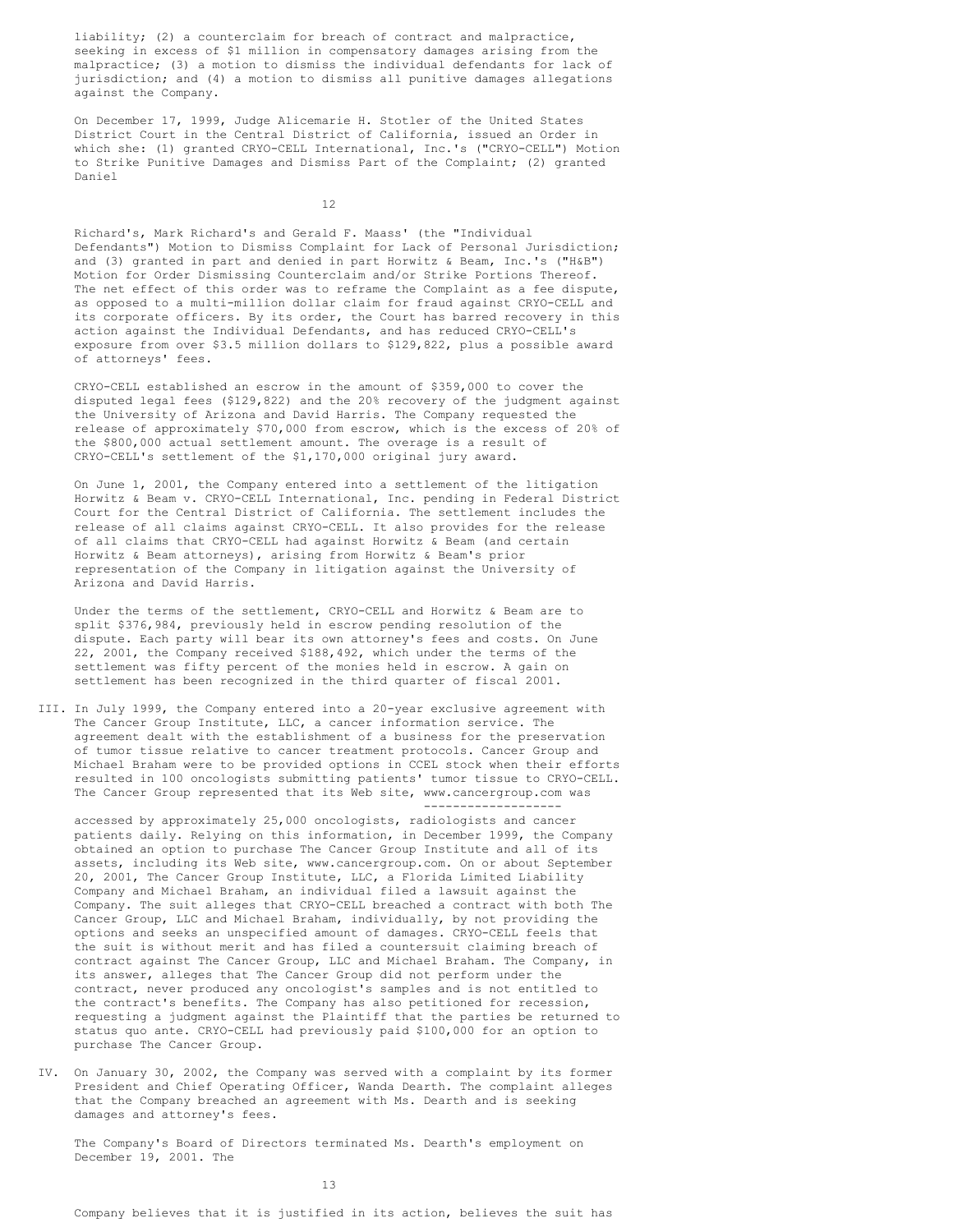no merit and is considering its legal options, including filing a countersuit.

- V. On February 22, 2002 the Company received a complaint filed by Pharmastem Therapeutics, Inc. alleging patent infringement. Pharmastem, a Delaware corporation, has named eight companies active in cord blood banking in the suit which seeks an injunction against the companies, an unspecified amount of damages or royalties, treble damages and attorney's fees.
- VI. The Company has consulted with their patent attorney who believes that the asserted patents are not valid and even if valid, believes that CRYO-CELL's business of collecting, processing and cryopreserving cord blood cells does not infringe either of the asserted patents. The Company also notes that it believes that the corresponding patents in other jurisdictions outside the United States have been invalidated.

ITEM 4. SUBMISSION OF MATTERS TO A VOTE OF SECURITY HOLDERS

- ------ ---------------------------------------------------

None.

# 14

PART II

ITEM 5. MARKET FOR THE REGISTRANT'S COMMON EQUITY AND RELATED STOCKHOLDER - ------ -----------------------------------------------------------------

MATTERS -------

In January 1997, the Company's stock began trading on the NASDAQ Small Cap market. The Company's common stock traded on the Over-The-Counter market since January 10, 1991, the date of the Company's initial public offering. The following table shows, for the calendar periods indicated, the high and low closing bid quotations for the Company's common stock as reported by the Dow Jones Retrieval Service. The quotations represent inter-dealer prices without retail mark-up, markdown or commission and may not represent actual transactions.

|                   | High  | Low  |
|-------------------|-------|------|
|                   |       |      |
|                   |       |      |
| 2000              |       |      |
|                   |       |      |
| February 29, 2000 | 7.47  |      |
| May 31, 2000      | 5.38  | 4.94 |
| August 31, 2000   | 4.75  | 4.50 |
| November 30, 2000 | 2.32  | 1.94 |
|                   |       |      |
| 2001              |       |      |
|                   |       |      |
| February 28, 2001 | 5.03  | 2.19 |
| May 31, 2001      | 5.22  | 3.19 |
| August 31, 2001   | 10.26 | 4.91 |
| November 30, 2001 | 7.10  | 3.75 |

The Company has not declared any cash dividends on its common stock and does not expect to do so in the near future.

As of February 28, 2002 the Registrant had 413 shareholders of record, and management believes there are approximately 1,500 additional beneficial holders of the Company's common stock.

## ITEM 6. MANAGEMENT'S DISCUSSION AND ANALYSIS OR PLAN OF OPERATION - ------ ---------------------------------------------------------

The following discussion and analysis of the financial condition and results of operations of the Company for the two years ended November 30, 2001, should be read in conjunction with the financial statements and related notes as well as other information contained in this Annual Report on Form 10-KSB.

## Overview

The Company is engaged in cryogenic cellular storage and the design and development of cellular storage devices used in its cellular storage programs. Since its inception, the Company's activities have involved the design and development of its cellular storage unit ("CCEL Cellular Storage Unit") and in securing patents on the same. While the Company's patented cellular storage unit is capable of multi-faceted storage, the Company's primary focus has been the cryopreservation of umbilical cord blood stem cells for autologous/sibling use. Historically, the Company has been financed primarily through both the private and public equity markets and is currently the only public company offering the private storage of cord blood.

The revenue recognized to date has been a combination of sales of its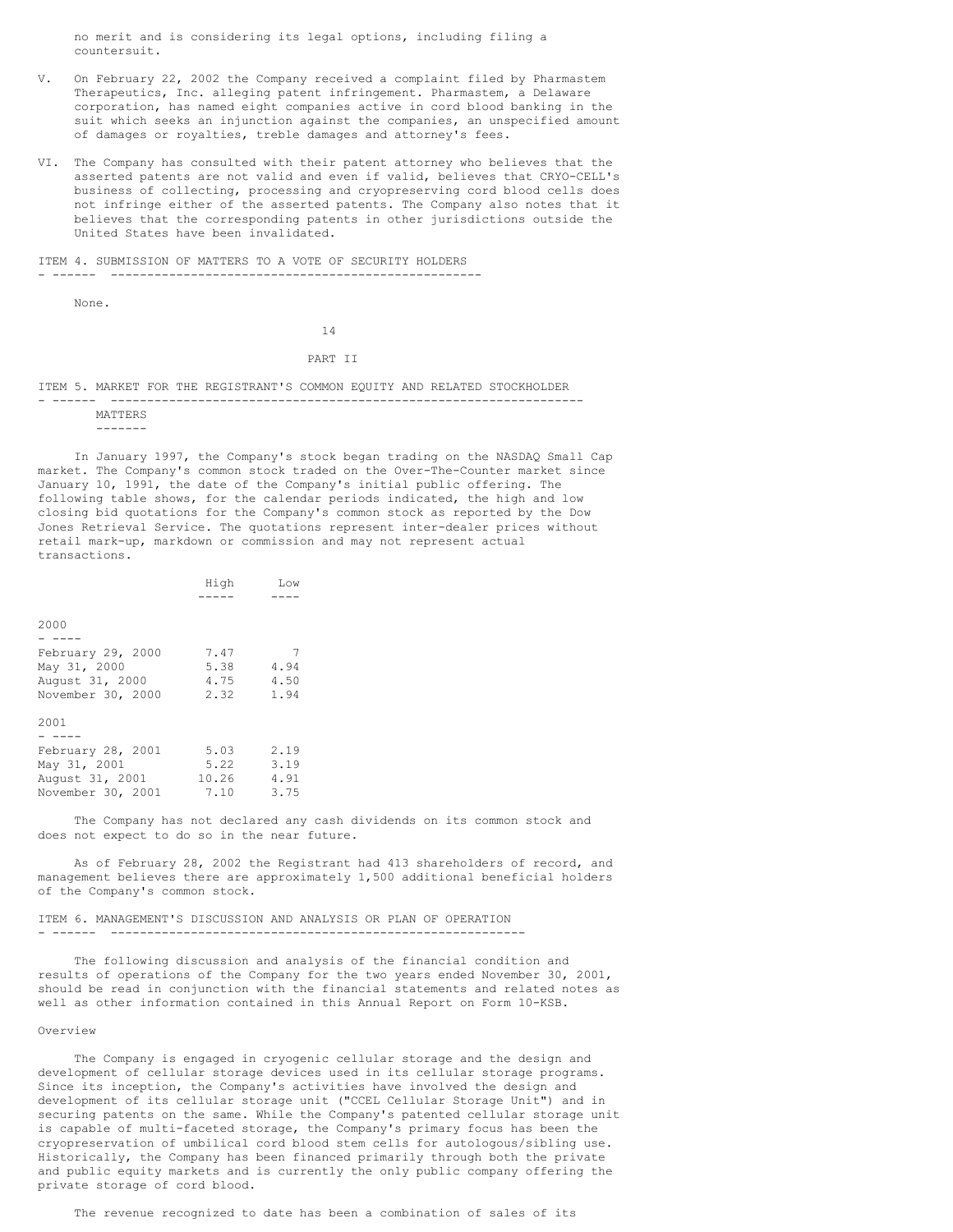U-Cord program to customers and the sale of Revenue Sharing Agreements to investors. The most recent Revenue Sharing Agreement was memorialized during fiscal Second Quarter, 2001.

15

#### Results of Operations

Sales. For the fiscal year ended November 30, 2001, the Company had revenues of \$5,648,463 compared to \$2,109,342 in the prior fiscal year. Fiscal 2001 revenues included \$750,000 from the sale of a Revenue Sharing Agreement and \$4,898,463 in sales to its customers. Therefore, actual processing and storage revenue from sales to customers increased \$2,789,121 or 232%. The increase in revenues reflects the significant growth in processing and storage revenue associated with the Company's U-Cord stem cell program.

Cost of Sales. For the fiscal year ended November 30, 2001 cost of sales were \$1,656,048 as compared to \$859,357 in 2000. The increase represents the associated expenses resulting from the processing and testing of the U-Cord specimens in the Company's state-of-the-art laboratory in Clearwater, Florida and the additional lab operations support necessary to support the growth of the Company's cellular processing and storage program.

Marketing, General and Administrative Expenses. Marketing, general and administrative expenses during the fiscal year ended November 30, 2001, were \$3,950,759 as compared to \$2,853,776 in 2000. This increase reflects, in part, the expenses of additional executive management, market development, clinical services expansion and related expenses to support the growth of the Company's cellular storage program.

Research, Development and Related Engineering Expenses. Research, development and related engineering expenses during the fiscal year ended November 30, 2001, were \$51,067 as compared to \$275,803 in 2000. The expenses incurred in 2001 reflect the funding of the research project between the Company's subsidiary, CCEL Bio-Therapies, Inc. and the University of South Florida at Tampa. The reduction reflects the impact of previous investments regarding the Company's third generation cellular storage system.

Other Income and (Expense). During fiscal 2001 and 2000, the Company recognized \$700,000 and \$465,000 of the \$1,400,000 received from the sale of the Company's European marketing rights to COLTEC, Ltd. In 2001 the Company sold an exclusive territorial license for Mexico, Ecuador and Central America for \$600,000, As the obligations of the Company have been completed at November 30, 2001, the Company has recognized \$500,000 in revenues and the balance will be recorded in operations in fiscal 2002. The Company also sold an exclusive license for the territory of Israel and the territory of Turkey and the Middle East. This license has the option to cancel the Turkey and Middle East portion of the license until October 2002 while the Israeli portion is non-cancelable. As the obligations of the Company have not been performed as at November 30, 2001, the entire \$1,000,000 has been reflected as unearned income.

## Liquidity and Capital Resources

At November 30, 2001, the Company had cash and cash equivalents of \$5,540,751 as compared to \$2,695,795 in 2000. The increase in cash and cash equivalents was primarily due to the \$3,837,955 that the Company received from the exercise of 785,450 shares of the Company's common stock.

Through February 28, 2002, the Company's sources of cash have been from sales of its U-Cord program to customers, the issuance of common stock from the exercise of common stock options, the sales of Revenue Sharing Agreements and the sale of subsidiary stock (prior to 1998).

The Company anticipates that its cash reserves and its cash flows from operations will be sufficient to fund its future growth. Cash flows from operations will depend primarily on increasing revenues resulting from an extensive U-Cord cellular storage marketing campaign. The Company's direct sales of its U-Cord cellular storage program have increased significantly due to the public awareness created through its activities with Lamaze Publishing, the Company's Web site and other forms of marketing exposure.

16

Factors That May Affect Future Results and Market Price of Stock

The Company operates in a rapidly changing environment that involves numerous risks, some of which are beyond the Company's control. The following discussion highlights some of the risks the Company faces.

Market Acceptance for Cryopreservation of Stem Cells. The market for cryopreservation of stem cells has gained increasing support from the medical community. While the market is still relatively new, the Company believes it will gain in popularity due, in part, to the increasing medical attention given to stem cell technology. The Company is relying upon significant market growth to meet revenue projections.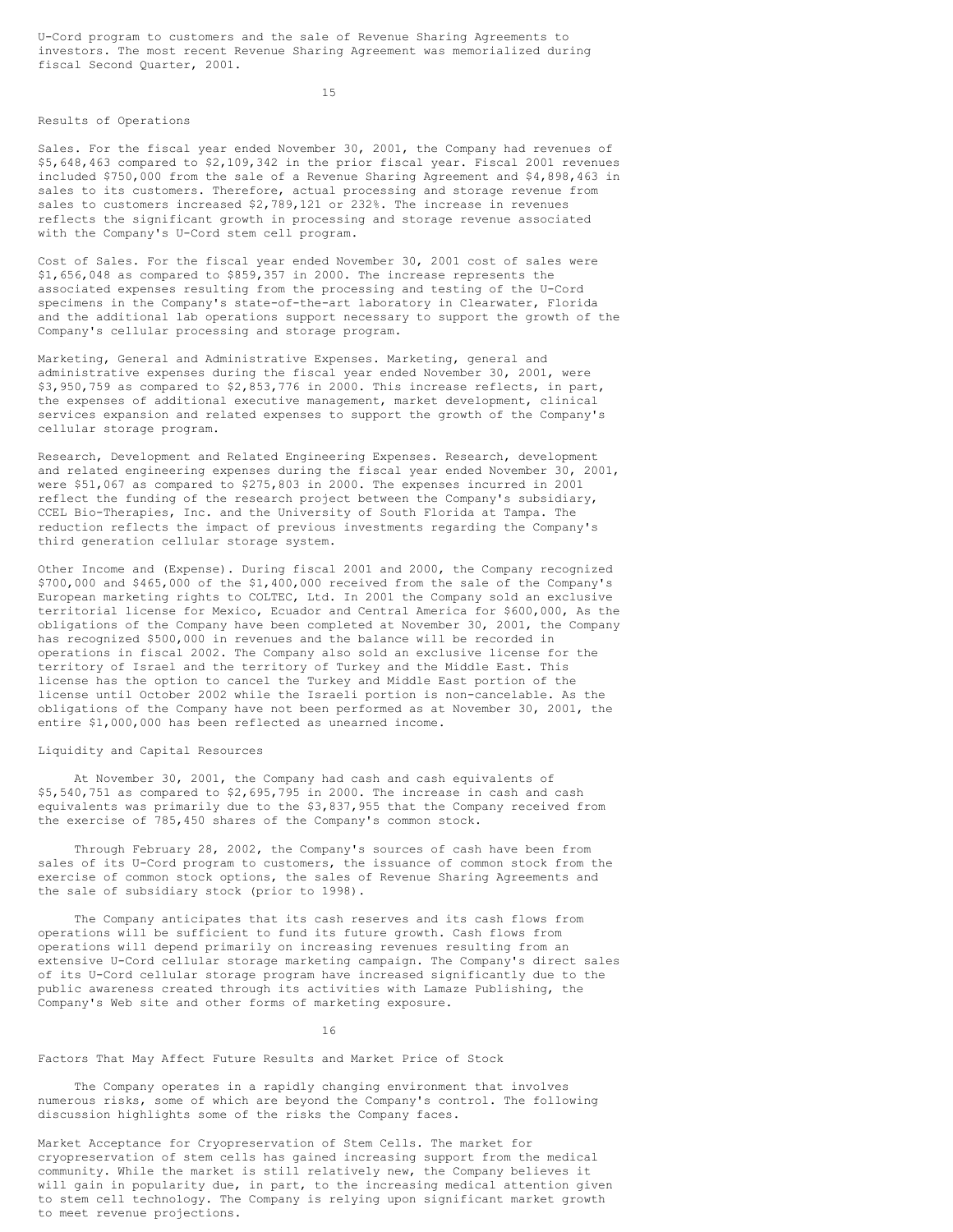Possible Need for Additional Capital. The Company currently has in excess of \$5,000,000 in cash and cash equivalents and has sufficient operating capital for at least the next 12 to 18 months. There can be no assurance that sales will continue to increase or even maintain current levels. The Company believes there will be no need to raise additional capital in the next twelve months. There can be no assurance that such capital, if needed, will be available.

Competitive Environment. In the Company's opinion, the potential medical benefits for cryopreserved stem cells is likely to attract additional competitors in the market. The Company believes its storage technology and marketing edge will still enable it to offer a more affordable service than its competition and believes it can compete successfully on the bases of volume and pricing advantage.

Uneven Pattern of Quarterly Operating Results. The Company's revenues in general, and in particular its Revenue Sharing Agreement revenues, are difficult to forecast and can vary from quarter to quarter due to various factors, including the relatively long sales cycles for these Agreements and the size and timing of the individual Agreement transactions. Notwithstanding the revenues from Revenue Sharing Agreements, the Company's sales from its U-Cord(TM) program are increasing significantly and the Company believes it can rely on these sources of revenues to a greater extent during fiscal year 2002 and beyond.

Management of Growth. The Company anticipates rapid growth and plans to capitalize on this growth. The Company's future operating results will depend on the Company's ability to manage this anticipated growth, hire and retain qualified employees, properly generate revenues and control expenses. A decline in the growth rate of revenues without a corresponding reduction in expense growth could have a material adverse effect on the Company's business, results of operations, cash flows and financial condition.

Enforcement of the Company's Intellectual Property Rights. The Company relies on the protections provided under applicable patent, copyright, trademark and trade secret laws. It also relies on confidentiality agreements and licensing arrangements to establish and protect its rights on its products and services. Despite the Company's continuing best efforts to protect these properties, it may be possible for unauthorized third parties to copy certain portions of the Company's products or to reverse engineer or obtain and use technology or other information that the Company regards as proprietary. In addition, the laws of certain countries do not protect the Company's proprietary rights to the same extent as do the laws of the United States. Accordingly there can be no assurances that the Company will be able to protect its proprietary technologies and other intellectual property against unauthorized third party copying or use.

International Sales. During fiscal 2000 and 2001, the Company expanded into Europe, Mexico, Israel and the Middle East. The Company is negotiating to expand into additional international markets and has ongoing discussions in this regard. Growth in international business will be subject to the risks attendant thereto, including the general economic conditions in each country, the effects of varying tax structures, the difficulty in managing an organization operating in various countries, changes in regulatory requirements, compliance with foreign laws and regulations and possible longer payment cycles in certain countries.

17

#### ITEM 7. FINANCIAL STATEMENTS - ------ --------------------

The financial statements and supplementary data listed in the accompanying Index to Financial Statements are attached as part of this report.

#### FINANCIAL STATEMENTS

The following consolidated financial statements of CRYO-CELL International, Inc. are included in Item 7:

| Independent Accountants' Report                                                                                       | 19  |
|-----------------------------------------------------------------------------------------------------------------------|-----|
| Consolidated Balance Sheets as at November 30, 2001 and 2000                                                          | F1. |
| Consolidated Statements of Operations and Comprehensive Income/Loss<br>For the Years Ended November 30, 2001 and 2000 | F3. |
| Consolidated Statements of Cash Flows<br>For the Years Ended November 30, 2001 and 2000                               | F4  |
| Consolidated Statements of Stockholders' Equity                                                                       | F6. |
| Notes to Consolidated Financial Statements                                                                            | F7  |

All other schedules for which provision is made in the applicable accounting regulation of the Securities and Exchange Commission are not required under the related instructions or are inapplicable, and therefore have been omitted.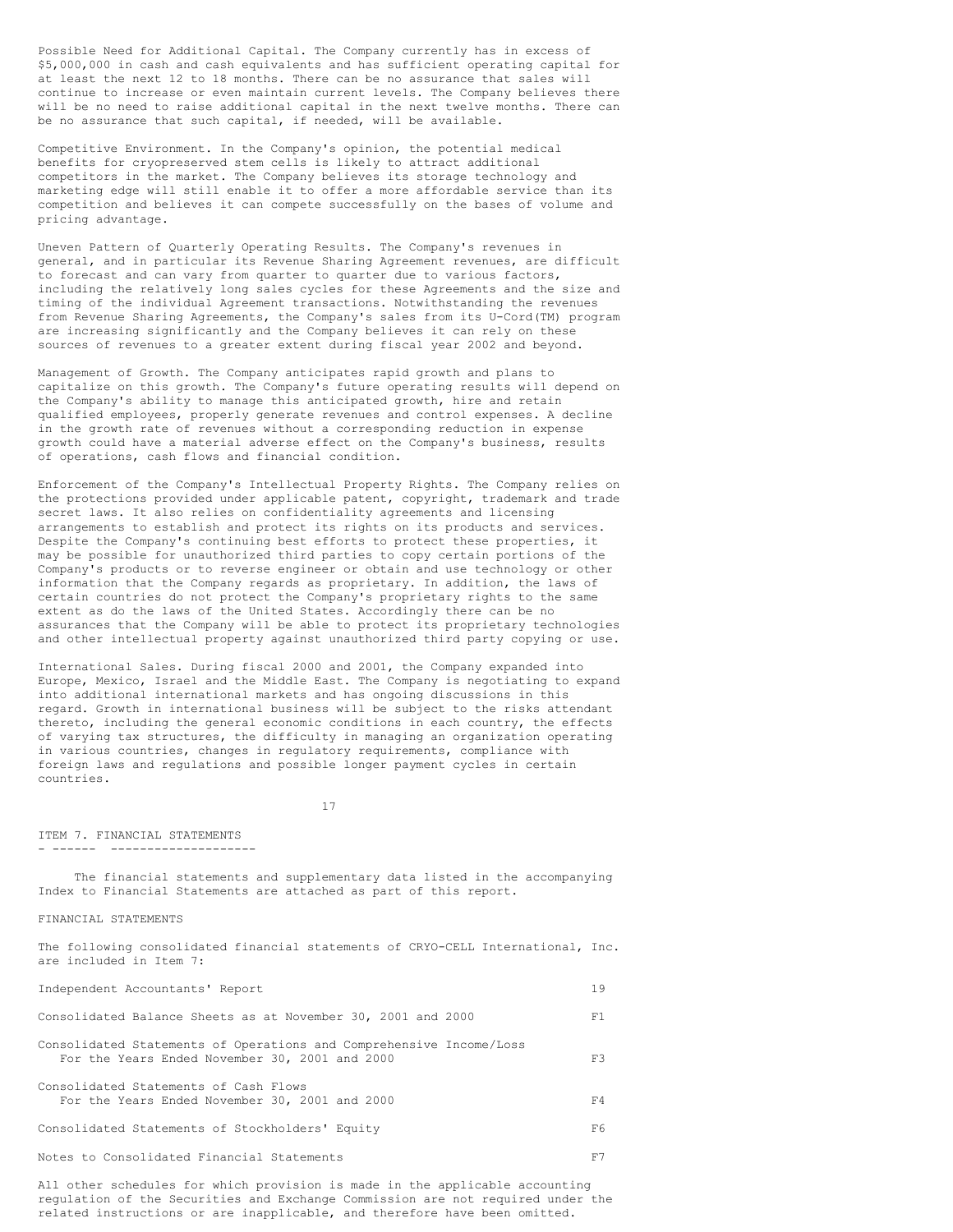WEINICK SANDERS LEVENTHAL & CO., LLP 1515 Broadway New York, NY 10036-5788 212-869-3333 212-764-3060

INDEPENDENT ACCOUNTANTS' REPORT -------------------------------

To the Board of Directors CRYO-CELL International, Inc.

We have audited the accompanying consolidated balance sheets of CRYO-CELL International, Inc. and subsidiaries as of November 30, 2001 and 2000, and the related consolidated statements of operations and comprehensive income (loss), cash flows and stockholders' equity for the years then ended. These financial statements are the responsibility of the Company's management. Our responsibility is to express an opinion on these financial statements based on our audits.

We conducted our audits in accordance with auditing standards generally accepted in the United States of America. Those standards require that we plan and perform the audits to obtain reasonable assurance about whether the financial statements are free of material misstatement. An audit includes examining, on a test basis, evidence supporting the amounts and disclosures in the financial statements. An audit also includes assessing the accounting principles used and significant estimates made by management, as well as evaluating the overall financial statement presentation. We believe that our audits provide a reasonable basis for our opinion.

In our opinion, the consolidated financial statements referred to above present fairly, in all material respects, the consolidated financial position of CRYO-CELL International, Inc. and subsidiaries as of November 30, 2001 and 2000, and the consolidated results of their operations and their cash flows for the years then ended in conformity with accounting principles generally accepted in the United States of America.

Weinick Sanders Leventhal & Co., LLP New York, N. Y. February 2, 2002, except for Note 4 as to which the date is February 22, 2002

19

## CRYO-CELL INTERNATIONAL, INC. AND SUBSIDIARIES

#### CONSOLIDATED BALANCE SHEETS

#### A S S E T S -----------

|                                                                                     | November 30,              |                                  |  |
|-------------------------------------------------------------------------------------|---------------------------|----------------------------------|--|
|                                                                                     | . <u>.</u> .              | 2001 2000<br>---------           |  |
| Current assets:                                                                     |                           |                                  |  |
| Cash and cash equivalents                                                           | $$5,540,751$ $$2,695,794$ |                                  |  |
| Marketable securities                                                               |                           | 260,996 429,428                  |  |
| Accounts receivable and advances (net of<br>allowances for doubtful accounts of     |                           |                                  |  |
| \$34,000 in 2001 and \$29,000 in 2000)                                              |                           | 215,308 131,573                  |  |
| Receivable - litigation                                                             |                           | 69,178                           |  |
| Receivable - affiliates                                                             | 1,300,000                 |                                  |  |
| Receivable - revenue sharing agreement                                              |                           | 370,000 380,000                  |  |
| Prepaid expenses and other current assets                                           |                           | 275,087 174,817                  |  |
| Total current assets                                                                | ___________               | 7,962,142 3,880,790<br>--------- |  |
| Property and equipment - at cost, less<br>accumulated depreciation and amortization |                           | 3, 184, 883 3, 018, 708          |  |
| Other assets:                                                                       |                           |                                  |  |
| Intangible assets (net of accumulated<br>amortization of \$64,944 in 2001 and       |                           |                                  |  |
| \$57,018 in 2000)                                                                   |                           | 119,662 108,675                  |  |
| Investments in European affiliates                                                  | 3,100,000                 | 1,000,000                        |  |
| Investment in Saneron CCEL Therapeutics, Inc.                                       | 2,431,871                 |                                  |  |
| Option to purchase a business                                                       |                           | 212,713 100,000                  |  |
| Loan receivable                                                                     |                           | $-- 100,000$                     |  |
| Deposits with vendors and others                                                    |                           | 383,075 29,195                   |  |
|                                                                                     | ____________ _____        |                                  |  |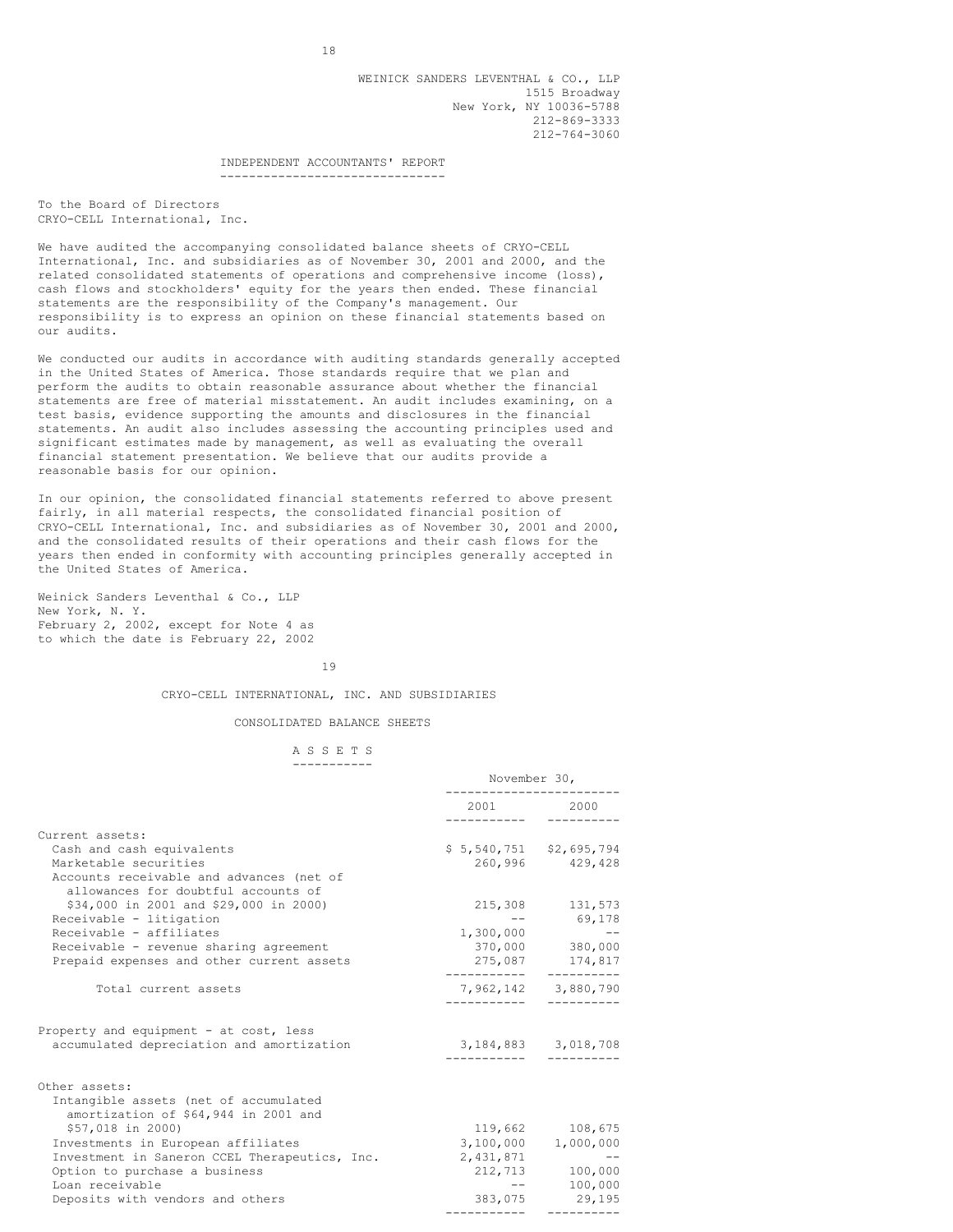Total other assets 6,247,321 1,337,870 ----------- ----------

\$17,394,346 \$8,237,368

=========== ==========

The accompanying notes are an integral part of these consolidated financial statements.

F1

CRYO-CELL INTERNATIONAL, INC. AND SUBSIDIARIES

CONSOLIDATED BALANCE SHEETS (Continued)

LIABILITIES AND STOCKHOLDERS' EQUITY ------------------------------------

|                                                                          | November 30,               |                                           |  |
|--------------------------------------------------------------------------|----------------------------|-------------------------------------------|--|
|                                                                          | 2001 2000                  | ------------      -----------             |  |
|                                                                          |                            |                                           |  |
| Current liabilities:<br>Note payable - Investment Bank                   | $$467,000$ \$              |                                           |  |
| Accounts payable                                                         | 114,942                    | 92,911                                    |  |
| Accrued expenses and                                                     |                            |                                           |  |
| other current liabilities                                                |                            | 248,380 182,782                           |  |
| Current portion of obligations<br>under capital leases                   | 1,510                      | 3,122                                     |  |
|                                                                          |                            | -----------                               |  |
| Total current liabilities                                                |                            | 831,832 278,815                           |  |
|                                                                          | ------------               |                                           |  |
| Other liabilities:                                                       |                            |                                           |  |
| Unearned revenues                                                        |                            | 2,009,942 1,279,683                       |  |
| Deposits                                                                 |                            | 23,725 28,725                             |  |
| Obligations under capital leases -                                       |                            |                                           |  |
| net of current portion                                                   |                            | 7,579 14,530<br>----------                |  |
| Total other liabilities                                                  |                            | 2,041,246 1,322,938                       |  |
|                                                                          |                            |                                           |  |
| Stockholders' equity:                                                    |                            |                                           |  |
| Preferred stock (500,000, \$.01 par value                                |                            |                                           |  |
| shares authorized and unissued)                                          |                            |                                           |  |
| Common stock (20,000,000, \$.01 par value                                |                            |                                           |  |
| shares authorized; 11,326,379 at<br>2001 and 10, 135, 629 at 2000 issued |                            |                                           |  |
| and outstanding)                                                         | 113,285                    | 101,327                                   |  |
| Additional paid-in capital                                               |                            | 21, 986, 961 15, 214, 215                 |  |
| Additional paid-in capital - stock options                               | 309,757                    | 124,010                                   |  |
| Accumulated other comprehensive income<br>Accumulated deficit            | 42,496                     | 26,928<br>$(7, 931, 231)$ $(8, 830, 865)$ |  |
|                                                                          | -----------                | -----------                               |  |
| Total stockholders' equity                                               | 14,521,268<br>------------ | 6,635,615<br>----------                   |  |
|                                                                          | \$17,394,346               | \$8,237,368                               |  |
|                                                                          | ===========                |                                           |  |

The accompanying notes are an integral part of these consolidated financial statements.

 $F<sub>2</sub>$ 

CRYO-CELL INTERNATIONAL, INC. AND SUBSIDIARIES

CONSOLIDATED STATEMENTS OF OPERATIONS AND COMPREHENSIVE INCOME (LOSS)

## <TABLE> <CAPTION>

|                                                                                                                                                  |                                  | For the Years Ended<br>November 30.                                 |
|--------------------------------------------------------------------------------------------------------------------------------------------------|----------------------------------|---------------------------------------------------------------------|
|                                                                                                                                                  | 2001                             | 2000                                                                |
| $<$ S><br>Revenues                                                                                                                               | < <sub></sub>                    | < <sub><br/><math>\$5,648,463</math> <math>\$2,109,342</math></sub> |
| Costs and expenses:<br>Cost of sales<br>Marketing, general and administrative expenses<br>Research, development and related engineering expenses | 1,656,048<br>3,950,759<br>51,067 | 859,357<br>2,853,776<br>275,803                                     |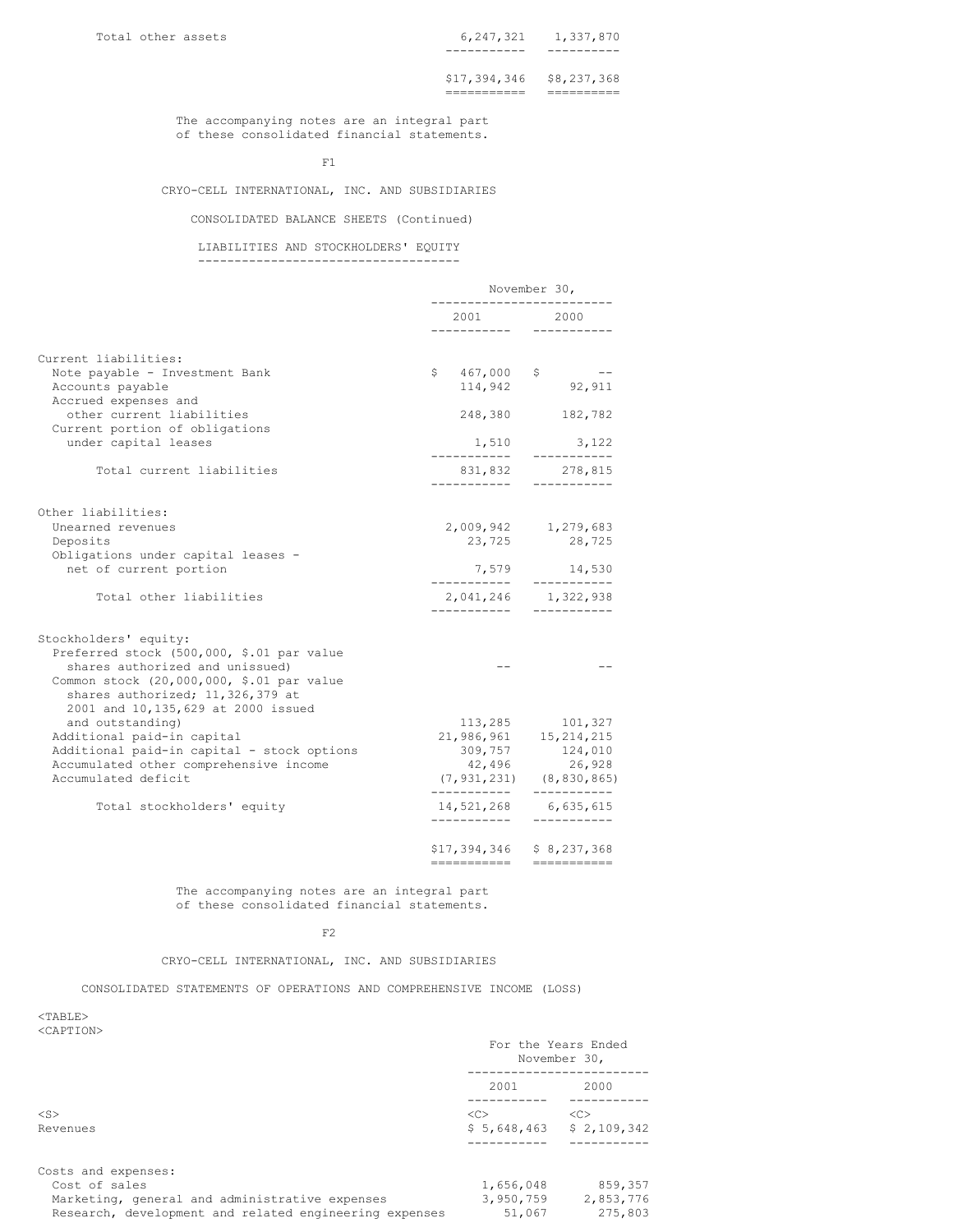| Depreciation and amortization                                                                                                                                             | ___________                                   | 476,478 281,457<br>-----------                                                                                                                                                                                                                                                                                                                                                                                                                                                                                                 |  |
|---------------------------------------------------------------------------------------------------------------------------------------------------------------------------|-----------------------------------------------|--------------------------------------------------------------------------------------------------------------------------------------------------------------------------------------------------------------------------------------------------------------------------------------------------------------------------------------------------------------------------------------------------------------------------------------------------------------------------------------------------------------------------------|--|
| Total costs and expenses                                                                                                                                                  | 6,134,352<br>------------                     | 4,270,393<br>-----------                                                                                                                                                                                                                                                                                                                                                                                                                                                                                                       |  |
| Operating loss                                                                                                                                                            | ------------                                  | $(485, 889)$ $(2, 161, 051)$                                                                                                                                                                                                                                                                                                                                                                                                                                                                                                   |  |
| Other income and (expenses):<br>Interest income<br>Interest expense<br>Sales of marketing rights<br>Gain (loss) on sale of marketable securities<br>Litigation settlement | (10, 482)<br>1,220,454<br>119,314             | 110,765 121,835<br>(2, 212)<br>465,000<br>$(131, 899)$ $85, 750$                                                                                                                                                                                                                                                                                                                                                                                                                                                               |  |
| Total other income                                                                                                                                                        | -------------------------<br>___________      | 1,308,152 670,373<br>-----------                                                                                                                                                                                                                                                                                                                                                                                                                                                                                               |  |
| Income (loss) before minority interest<br>and equity in earnings of affiliates                                                                                            | ------------                                  | 822,263 (1,490,678)<br>-----------                                                                                                                                                                                                                                                                                                                                                                                                                                                                                             |  |
| Minority interest<br>Equity in earnings of affiliates                                                                                                                     | 23,400<br>53,971<br>77,371                    | -----------                                                                                                                                                                                                                                                                                                                                                                                                                                                                                                                    |  |
| Net income (loss)                                                                                                                                                         | ------------<br>$\mathsf{S}^-$<br>=========== | -----------<br>899,634 (\$1,490,678)<br>$\begin{array}{cccccccccccccc} \multicolumn{2}{c}{} & \multicolumn{2}{c}{} & \multicolumn{2}{c}{} & \multicolumn{2}{c}{} & \multicolumn{2}{c}{} & \multicolumn{2}{c}{} & \multicolumn{2}{c}{} & \multicolumn{2}{c}{} & \multicolumn{2}{c}{} & \multicolumn{2}{c}{} & \multicolumn{2}{c}{} & \multicolumn{2}{c}{} & \multicolumn{2}{c}{} & \multicolumn{2}{c}{} & \multicolumn{2}{c}{} & \multicolumn{2}{c}{} & \multicolumn{2}{c}{} & \multicolumn{2}{c}{} & \multicolumn{2}{c}{} & \$ |  |
| Net income (loss) per share - basic and diluted                                                                                                                           | ===========                                   | $$0.09$ (\$0.15)<br>$\begin{array}{cccccccccc} \multicolumn{2}{c}{} & \multicolumn{2}{c}{} & \multicolumn{2}{c}{} & \multicolumn{2}{c}{} & \multicolumn{2}{c}{} & \multicolumn{2}{c}{} & \multicolumn{2}{c}{} & \multicolumn{2}{c}{} & \multicolumn{2}{c}{} & \multicolumn{2}{c}{} & \multicolumn{2}{c}{} & \multicolumn{2}{c}{} & \multicolumn{2}{c}{} & \multicolumn{2}{c}{} & \multicolumn{2}{c}{} & \multicolumn{2}{c}{} & \multicolumn{2}{c}{} & \multicolumn{2}{c}{} & \multicolumn{2}{c}{} & \mult$                     |  |
| Number of shares used in computation -<br>Basic and diluted                                                                                                               | 10,582,434<br>------------                    | 9,757,789<br>------------                                                                                                                                                                                                                                                                                                                                                                                                                                                                                                      |  |
| Comprehensive income (loss):<br>Net income (loss)<br>Other comprehensive income (loss):<br>Net increase in value of marketable securities                                 | 15,568<br>-----------                         | $$899,634$ $$1,490,678$<br>98,138<br>___________                                                                                                                                                                                                                                                                                                                                                                                                                                                                               |  |
| Comprehensive income (loss)                                                                                                                                               | ===========                                   | $$915, 202$ $$1, 392, 540)$<br>===========                                                                                                                                                                                                                                                                                                                                                                                                                                                                                     |  |
| Per share - basic and diluted                                                                                                                                             | \$0.09<br>===========       ===========       | (50.14)                                                                                                                                                                                                                                                                                                                                                                                                                                                                                                                        |  |

 $<$ /TABLE $>$ 

The accompanying notes are an integral part of these consolidated financial statements.

F3

CRYO-CELL INTERNATIONAL, INC. AND SUBSIDIARIES CONSOLIDATED STATEMENTS OF CASH FLOWS

<TABLE> <CAPTION>

| NUAE 1 1 UNZ                                                                                | For the Years Ended<br>November 30, |               |                       |
|---------------------------------------------------------------------------------------------|-------------------------------------|---------------|-----------------------|
|                                                                                             |                                     |               | $2001$ $2000(*)$      |
| $<$ S>                                                                                      | $<<$ $>$                            |               | $\langle C \rangle$   |
| Cash flows from operating activities:                                                       |                                     |               |                       |
| Net income (loss)                                                                           | $\mathsf{S}^-$                      |               | 899,634 (\$1,490,678) |
| Adjustments to reconcile net income (loss) to<br>net cash provided by operating activities: |                                     |               |                       |
| Depreciation and amortization                                                               |                                     |               | 512,628 313,488       |
| Loss (gain) on sale of marketable securities                                                |                                     | 131,899       | (85, 750)             |
| Issuance of common stock and common stock options                                           |                                     |               |                       |
| for interest and services rendered                                                          |                                     |               | 740,697 315,532       |
| Unearned revenue, deposits                                                                  |                                     | 725,259       | 1,038,323             |
| Equity in earnings of affilates                                                             |                                     | (53, 971)     |                       |
| Minority interest                                                                           |                                     | (23, 400)     |                       |
| Increase in allowance for doubtful accounts                                                 |                                     | 5,000         | 14,000                |
| Increase (decrease) in cash flows as a result of                                            |                                     |               |                       |
| changes in asset and liability account balances:                                            |                                     |               |                       |
| Accounts receivable and advances                                                            |                                     | (88, 735)     | (88, 025)             |
| Receivable - litigation                                                                     |                                     | 69,178        |                       |
| Receivable - affiliates                                                                     |                                     | (1, 300, 000) |                       |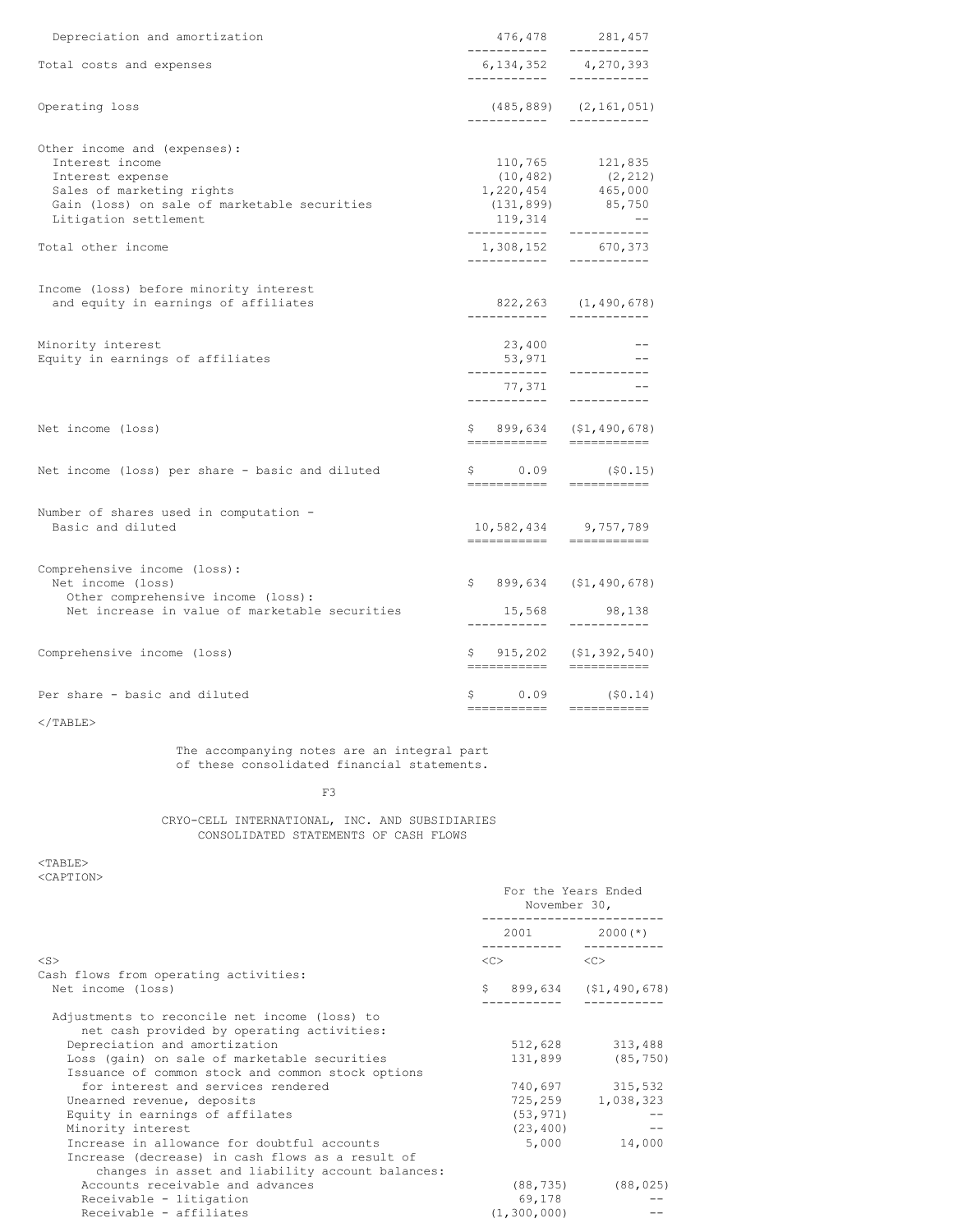| Receivable - revenue sharing agreement<br>Prepaid expenses and other current assets<br>Deposits and all other<br>Accounts payable<br>Accrued expenses and other current liabilities                                                                                       | $(100, 270)$ 26,339                             | 10,000 70,000<br>$(357, 561)$ 53,486<br>22,031 57,222<br>65,598 15,593                  |
|---------------------------------------------------------------------------------------------------------------------------------------------------------------------------------------------------------------------------------------------------------------------------|-------------------------------------------------|-----------------------------------------------------------------------------------------|
| Total adjustments                                                                                                                                                                                                                                                         |                                                 | 358,353 1,730,208                                                                       |
| Net cash provided by operating activities                                                                                                                                                                                                                                 |                                                 | 1,257,987 239,530                                                                       |
| Cash flows from investing activities:<br>Option to purchase a business<br>Investments in European affiliates<br>Loan receivable - Saneron<br>Purchases of marketable securities<br>Proceeds from the sale of marketable securities<br>Purchases of property and equipment | $(300, 000)$ $(1, 000, 000)$<br>$52,101$ 60,397 | $---(100,000)$<br>$(350, 000)$ $(100, 000)$<br>$-$ (2,500)<br>$(666, 609)$ $(510, 422)$ |
| Net cash used in investing activities                                                                                                                                                                                                                                     |                                                 | $(1, 264, 508)$ $(1, 652, 525)$                                                         |
| Cash flows from financing activities:<br>Proceeds from note payable<br>Proceeds from sale of common stock<br>Proceeds from exercise of stock options and warrants 2,368,540 2,540,203<br>Repayment of capital leases                                                      |                                                 | $467,000$ --<br>24,500 21,000<br>$(8, 563)$ $(7, 604)$                                  |
| Net cash provided by financing activities                                                                                                                                                                                                                                 |                                                 | 2,851,477 2,553,599                                                                     |
| Increase in cash and cash equivalents                                                                                                                                                                                                                                     |                                                 | 2,844,956 1,140,604                                                                     |
| Cash and cash equivalents at beginning of year                                                                                                                                                                                                                            | ------------                                    | 2,695,794 1,555,190<br>-----------                                                      |
| Cash and cash equivalents at end of year                                                                                                                                                                                                                                  | $$5,540,750$ $$2,695,794$<br>===========        | $=$ ============                                                                        |

 $<$ /TABLE>

# (\*) Reclassified for comparability.

The accompanying notes are an integral part of these consolidated financial statements.

F4

# CRYO-CELL INTERNATIONAL, INC. AND SUBSIDIARIES

CONSOLIDATED STATEMENTS OF CASH FLOWS (Continued)

|                                                                                                                                                                  | For the Years Ended<br>November 30,          |                          |  |
|------------------------------------------------------------------------------------------------------------------------------------------------------------------|----------------------------------------------|--------------------------|--|
|                                                                                                                                                                  | 2001 2000                                    |                          |  |
| Supplemental Disclosures of Cash Flow Information:<br>Cash payments made during the year for:                                                                    |                                              |                          |  |
| <b>Tnterest</b>                                                                                                                                                  | $$1,732 \t$2,212$<br>==========              |                          |  |
| Supplemental Schedules of Non-Cash Investing<br>and Financing Activities:<br>Common stock and common stock options issued<br>in satisfaction of liabilities for: |                                              |                          |  |
| Property assets                                                                                                                                                  | $\frac{1}{2}$ -- $\frac{1}{2}$ 90,772        |                          |  |
| Legal services                                                                                                                                                   | ====================<br>$$123,470 \t$99,390$ |                          |  |
| Other services                                                                                                                                                   | enenenen enenene<br>$$617, 227$ $$188, 762$  |                          |  |
| Compensation                                                                                                                                                     | -----------<br>$$ - - $ 55,804$              | ========                 |  |
| Financing costs                                                                                                                                                  | ====================<br>$$22,430$ $$25,750$  |                          |  |
| Items received for issuance of common stock:                                                                                                                     | ==========                                   | eeeeeee                  |  |
| Investments in affiliates                                                                                                                                        | \$3,724,000 \$                               |                          |  |
| Option to purchase a business                                                                                                                                    | ==========<br>\$112,713<br>-----------       | S<br>$=$ = = = = = = = = |  |

The accompanying notes are an integral part of these consolidated financial statements.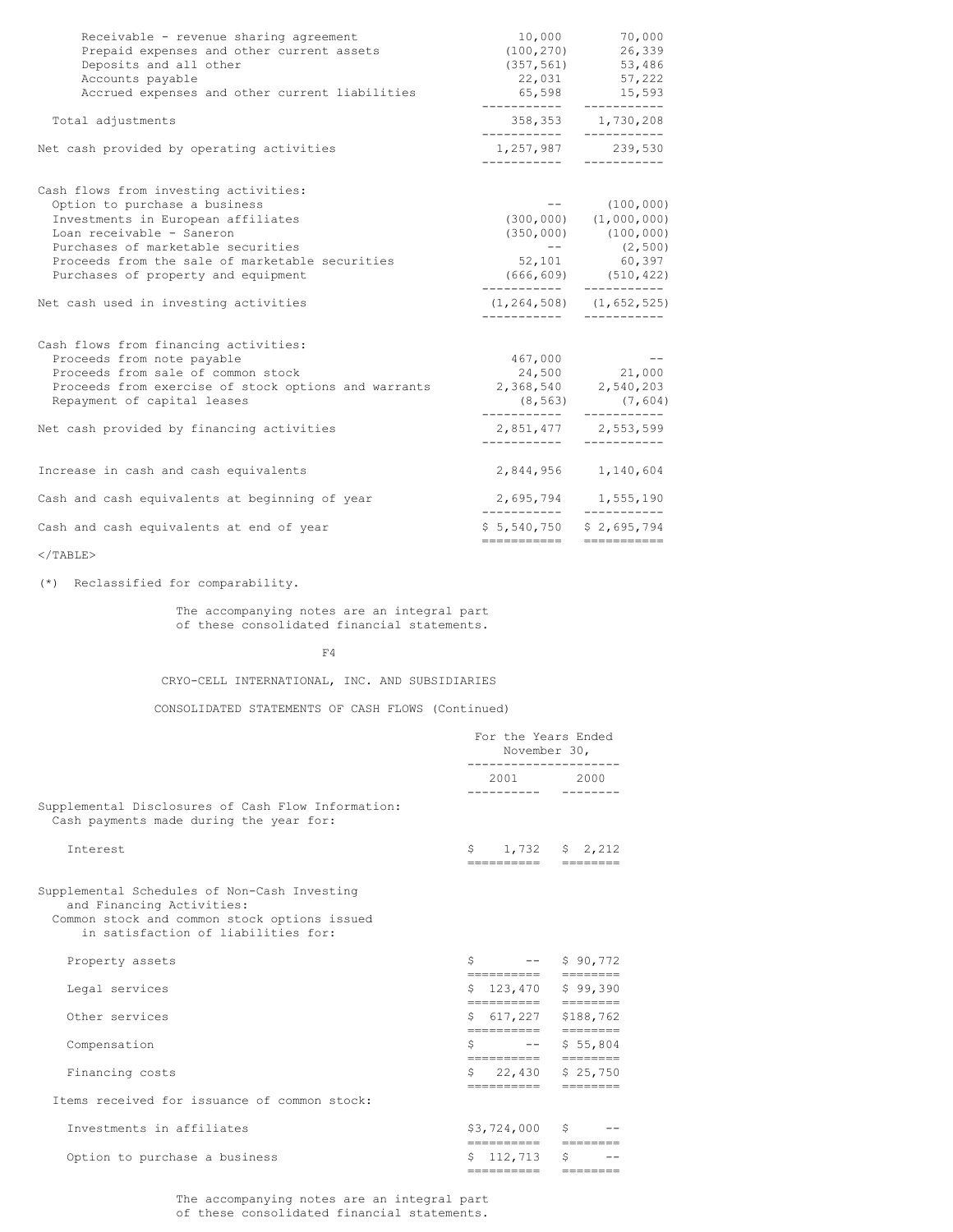CRYO-CELL INTERNATIONAL, INC. AND SUBSIDIARIES

CONSOLIDATED STATEMENTS OF STOCKHOLDERS' EQUITY

FOR THE YEARS ENDED NOVEMBER 30, 2001 AND 2000

## <TABLE> <CAPTION>

| Total                                                                      | Common Stock             |                       | Additional                  | Additional<br>Paid-in<br>Capital | Accumulated<br>Other<br>Comprehensive |                               |
|----------------------------------------------------------------------------|--------------------------|-----------------------|-----------------------------|----------------------------------|---------------------------------------|-------------------------------|
|                                                                            |                          | -----------------     | Paid-In                     | Stock                            | Income                                |                               |
| Accumulated<br>Stockholders'                                               | Shares                   | Amount                | Capital                     | Options                          | (Loss)                                | Deficit                       |
| Equity                                                                     | --------                 | $- - - - - - - -$     |                             |                                  |                                       |                               |
| -------------                                                              |                          |                       |                             |                                  |                                       |                               |
| $<$ S $>$<br><<                                                            | <<>                      | <<                    | <<                          | <<                               | <<>                                   | <<                            |
| Balance, December 1, 1999<br>$(57, 340, 187)$ \$ 5,032,223                 | 9,193,155                | \$ 91,932             | \$12,351,688                | \$<br>$- -$                      | (571, 210)                            |                               |
| Issuance of shares<br>21,000                                               | 5,000                    | 50                    | 20,950                      | $- -$                            | $- -$                                 |                               |
| Shares issued upon exercise<br>of options                                  | 879,250                  | 8,793                 | 2,531,410                   | $- -$                            | $\qquad \qquad -$                     |                               |
| 2,540,203<br>$\sim 100$<br>Shares issued for services rendered<br>164,142  | 27,484                   | 275                   | 163,867                     | $- -$                            | $- -$                                 |                               |
| Shares issued for compensation<br>55,805                                   | 10,550                   | 105                   | 55,700                      | $\qquad \qquad -$                | $- -$                                 |                               |
| Shares issued for property assets<br>90,772                                | 17,190                   | 172                   | 90,600                      | $- \, -$                         | $- -$                                 |                               |
| Options issued for services rendered<br>124,010                            | $--$                     | $\qquad \qquad -$     | $--$                        | 124,010                          | $- -$                                 |                               |
| Net increase in value of<br>marketable securities                          | $- -$                    | $- -$                 | $ -$                        | $ -$                             | 98,138                                |                               |
| 98,138<br>Net loss                                                         | $-$                      |                       | $ -$                        |                                  | $-$                                   |                               |
| $(1, 490, 678)$ $(1, 490, 678)$                                            |                          | --------              | -----------                 |                                  |                                       |                               |
| ____________<br>Balance, November 30, 2000                                 | 10,132,629               | 101,327               | 15,214,215                  | 124,010                          | 26,928                                | (8, 830, 865)                 |
| 6,635,615<br>Issuance of shares<br>24,500<br><b>All Contracts</b>          | 7,000                    | 70                    | 24,430                      | $ -$                             | $- -$                                 |                               |
| Sale of warrants<br>300,000                                                |                          |                       | 300,000                     |                                  |                                       |                               |
| Shares issued upon exercise of<br>options                                  | 794,050                  | 7,940                 | 3,860,601                   | $- -$                            | $- -$                                 |                               |
| 3,868,541<br>Shares issued for services rendered<br>554,950                | 117,950                  | 1,170                 | 553,780                     | $- -$                            | $- -$                                 |                               |
| Shares issued for investment in<br>affiliates                              | 277,750                  | 2,778                 | 2,033,935                   |                                  |                                       |                               |
| 2,036,713<br>$\sim 100$<br>Options issued for services rendered<br>185,747 | $--$                     | $- -$                 | $--$                        | 185,747                          | $ -$                                  |                               |
| Net increase in value of                                                   |                          |                       |                             |                                  |                                       |                               |
| marketable securities<br>15,568                                            |                          |                       |                             |                                  | 15,568                                |                               |
| Net income<br>899,634<br>899,634                                           | $ -$                     | $ -$                  | $ -$                        |                                  | $ -$                                  |                               |
|                                                                            |                          |                       |                             |                                  |                                       |                               |
| ------------<br>Balance, November 30, 2001<br>\$14,521,268                 | 11,329,379<br>========== | \$113,285<br>-------- | \$21,986,961<br>----------- | \$309,757<br>========            | \$42,496<br>========                  | (57, 931, 231)<br>=========== |
| ------------                                                               |                          |                       |                             |                                  |                                       |                               |

 $<$ /TABLE $>$ 

The accompanying notes are an integral part of these consolidated financial statements.

F6

CRYO-CELL INTERNATIONAL, INC. AND SUBSIDIARIES

NOTES TO CONSOLIDATED FINANCIAL STATEMENTS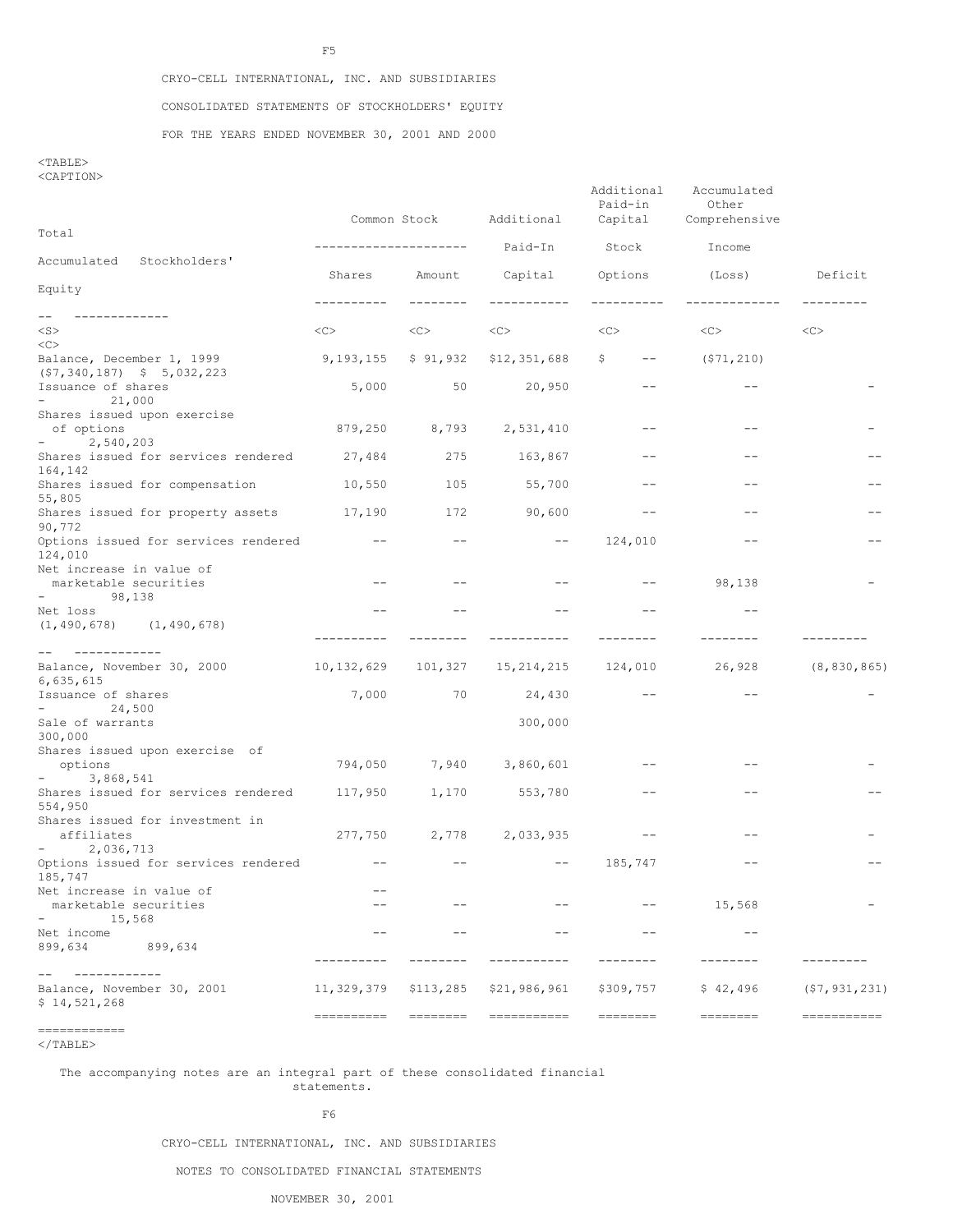#### NOTE 1 - SUMMARY OF SIGNIFICANT ACCOUNTING POLICIES.

#### (a) Description of Business:

The Company was incorporated in Delaware on September 11, 1989. The Company is engaged in cellular storage and the design and development of cellular storage devices used in its storage programs. The revenues recognized to date have been a combination of sales of its U-Cord program to customers and the sale of Revenue Sharing Agreements to investors. During 2001 the Company's primary focus has been the further development of the cellular storage of umbilical cord blood stem cells (U-Cord Program) in its Clearwater, Florida laboratory and the continued development of the CCEL III Cellular Storage Unit.

The Company formed its then wholly owned Delaware subsidiaries, Safti-Cell, Inc., CCEL Immune System Technologies, Inc., Stem Cell Preservation Technologies, Inc. (formerly CCEL Expansion Technologies, Inc.) and CCEL Bio-Therapies, Inc., in 1993. In 2000 the Company formed Tumor Tissue Technology, Inc. and Stem Cell Preservation, Inc. As of November 30, 2001, no shares had been issued for any of these subsidiaries except for Stem Cell Preservation Technologies, Inc. (Note 2).

In September 1998 the Company acquired Medical Marketing Network, Inc., (MMN) a New York corporation, as part of a marketing agreement. This corporation has not had any financial activity since its inception and none of the consideration paid in conjunction with the agreement was assigned to the purchase of MMN. The accompanying consolidated financial statements as at November 30, 2001 and for the year then ended include the accounts of the Company and all of its wholly owned subsidiaries all of which are inactive. All intercompany transactions have been eliminated in the consolidation.

On October 10, 2001, Saneron Therapeutics, Inc. merged into one of the Company's wholly owned subsidiaries, CCEL Bio-Therapies, Inc. (CCBT), which then changed its name to Saneron CCEL Therapeutics, Inc. (SCT). As part of the merger, the Company contributed 260,000 shares of its common stock, whose fair value was \$1,375,400, and 195,000 common shares of another of its subsidiaries, Stem Cell Preservation Technologies, Inc., whose fair value was \$3,900. At the conclusion of the merger, the Company retained a 43.42% minority interest in SCT. The accompanying financial statements reflect the accounts of CCBT in 2000 and through the date of merger in 2001. For the period from the date of merger through and as at November 30, 2001, the investment in SCT is reflected at equity.

F7

NOTE 1 - SUMMARY OF SIGNIFICANT ACCOUNTING POLICIES. (Continued)

(a) Description of Business: (Continued)

On September 20, 2001, the Board of Directors authorized the exchange of a 90% interest in one of its subsidiaries, Safti-Cell, Inc., to Redrock Partners. Redrock Partners will contribute land and construct a state of the art storage and preservation facility in Arizona. Prior to the exchange this subsidiary had no assets, liabilities or equity. In May 2001 the Redrock Partners paid \$200,000 to acquire purchase warrants that expire on May 31, 2006 for 100,000 shares of the Company's common stock at \$6.00 per share. One of the Redrock Partners became a director of the Company in October 2001. All of the partners of the Redrock Partners are shareholders of the Company.

In September 2000, the Company purchased a 6% equity interest in CRYO-CELL Europe, N V (CRYOC) for \$1,000,000. In fiscal 2001 the Company through a subsidiary, Stem Cell Preservation Technologies, Inc. (SCPT), acquired an additional 1% for \$150,000.

The Company on August 29, 2001 purchased 21.9% of Cryo-Cell Italia, S.r.l. (Italia) from CRYOC for \$1,800,000. SCPT in October 2001 acquired a 2.19% interest in Italia from CRYOC for \$150,000. The purchase price of the interests in Italia by both the Company and SCPT included a 21.9% and 2.19%, interest, respectively, in a yet to be formed umbilical cord blood bank entity which is planned to commence operations in the Iberian Peninsula. The Company has the first right of refusal to purchase from CRYOC its remaining 18.91% interest in Italia. On October 3, 2001, the Company issued CRYOC 17,750 shares of the Company's common stock whose fair value at issuance was \$112,713 as payment for an option to acquire an additional 60% interest in CRYOC for \$13,500,000. The option is for one year and is payable in shares of the Company's common stock. The Company may, at its discretion, extend the option to acquire the additional 60% interest for an additional 120 days for no additional consideration if the Company demonstrates to CRYOC that it is in active negotiations with any other company which has expressed an interest in seeing the option exercised. Both the 7% investment in CRYOC and the effective 23.171% investment in Italia are reflected in the accompanying financial statements at cost. The final execution of this agreement is deemed to be a non cash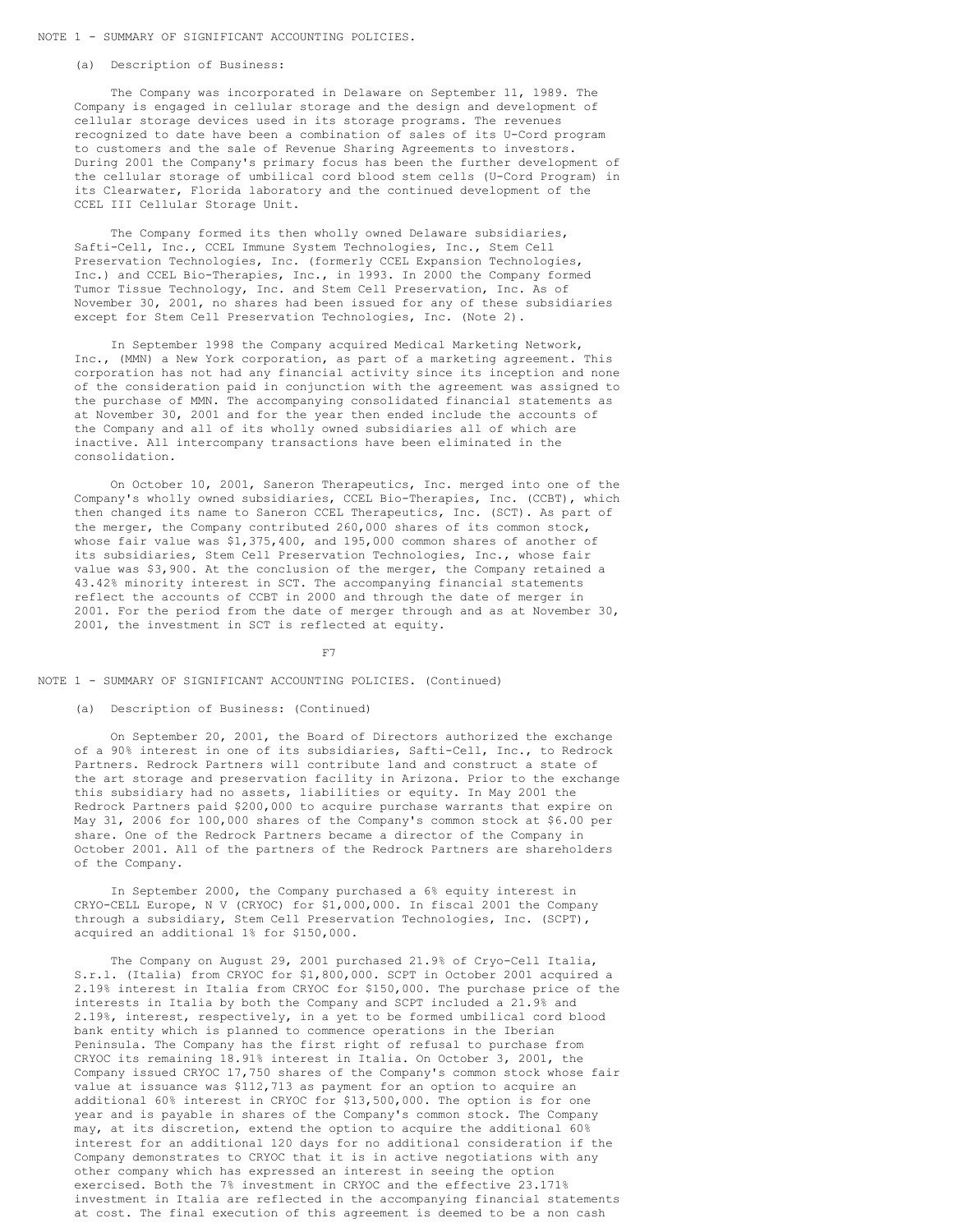# NOTE 1 - SUMMARY OF SIGNIFICANT ACCOUNTING POLICIES. (Continued)

#### (b) Revenue Recognition:

The Company recognizes revenue from cellular storage ratably over the contractual storage period and from processing fees upon the completion of processing.

Revenue is recognized when the Company enters into a Revenue Sharing Agreement and the payment pursuant to the agreement has been satisfactorily assured. In fiscal 2001 and 2000, \$720,454 and \$465,000, respectively, were recognized as income from the sale of the marketing rights of the Company's U-Cord program to CRYOC (formerly COLTEC, Ltd., an affiliated company). In 2001 the Company sold an exclusive territorial license for Mexico, Ecuador and Central America for \$600,000. As the obligations of the Company have been completed at November 30, 2001, the Company has recognized \$500,000 in other income and the balance will be recorded in operations in fiscal 2002. The license is for an initial term of two years and is renewable at the licensee's discretion in perpetuity. The Company also sold an exclusive license for the territory of Israel and the territory of Turkey and the Middle East. This licensee has the option to cancel the Turkey and Middle East portion of the license until October 2002 while the Israeli portion is non-cancelable. As the obligations of the Company have not been performed as at November 30, 2001, the entire \$1,000,000 has been reflected as unearned income. In 2001, the Company sold a 37.5% interest in a revenue sharing agreement to two investors affiliated with the Company for the State of Texas for \$750,000, all of which was recognized in revenue in fiscal 2001.

## (c) Basis of Presentation:

The accompanying financial statements have been prepared in accordance with accounting principles generally accepted in the United States of America.

(d) Concentrations of Risks:

Financial instruments that potentially subject the Company to concentrations of credit risk are principally cash and cash equivalent accounts in financial institutions, which often exceed the Federal Depository Insurance limit. The Company places its cash with high quality financial institutions and believes it is not exposed to any significant credit risk.

CRYO-CELL depends on one company for the collection kits and for the manufacture of its CCEL II cellular storage unit and several companies are involved in manufacturing different components of the CCEL III cellular storage unit. However, the Company believes that alternative manufacturing sources are available.

F9

NOTE 1 - SUMMARY OF SIGNIFICANT ACCOUNTING POLICIES. (Continued)

(e) Use of Estimates:

The preparation of financial statements in conformity with accounting principles generally accepted in the United States of America requires management to make estimates and assumptions that affect the amounts and disclosures reported in the financial statements and accompanying notes. Accordingly, actual results could differ from those estimates.

# (f) Reclassifications:

Reclassifications have been made to the prior year's Consolidated Financial Statements to conform to the fiscal 2001 presentation.

# (g) Cash and Cash Equivalents:

Cash and equivalents consist of highly liquid investments with a maturity date at acquisition of three months or less.

# (h) Marketable Securities:

The Company accounts for marketable securities in accordance with Statement of Financial Accounting Standards No. 115, "Accounting for Certain Investments in Debt and Equity Securities." All of the Company's marketable securities are classified as available-for-sale as of the balance sheet date and are stated at fair value, with unrealized gains and losses recorded as a component of stockholders' equity (See Note 3).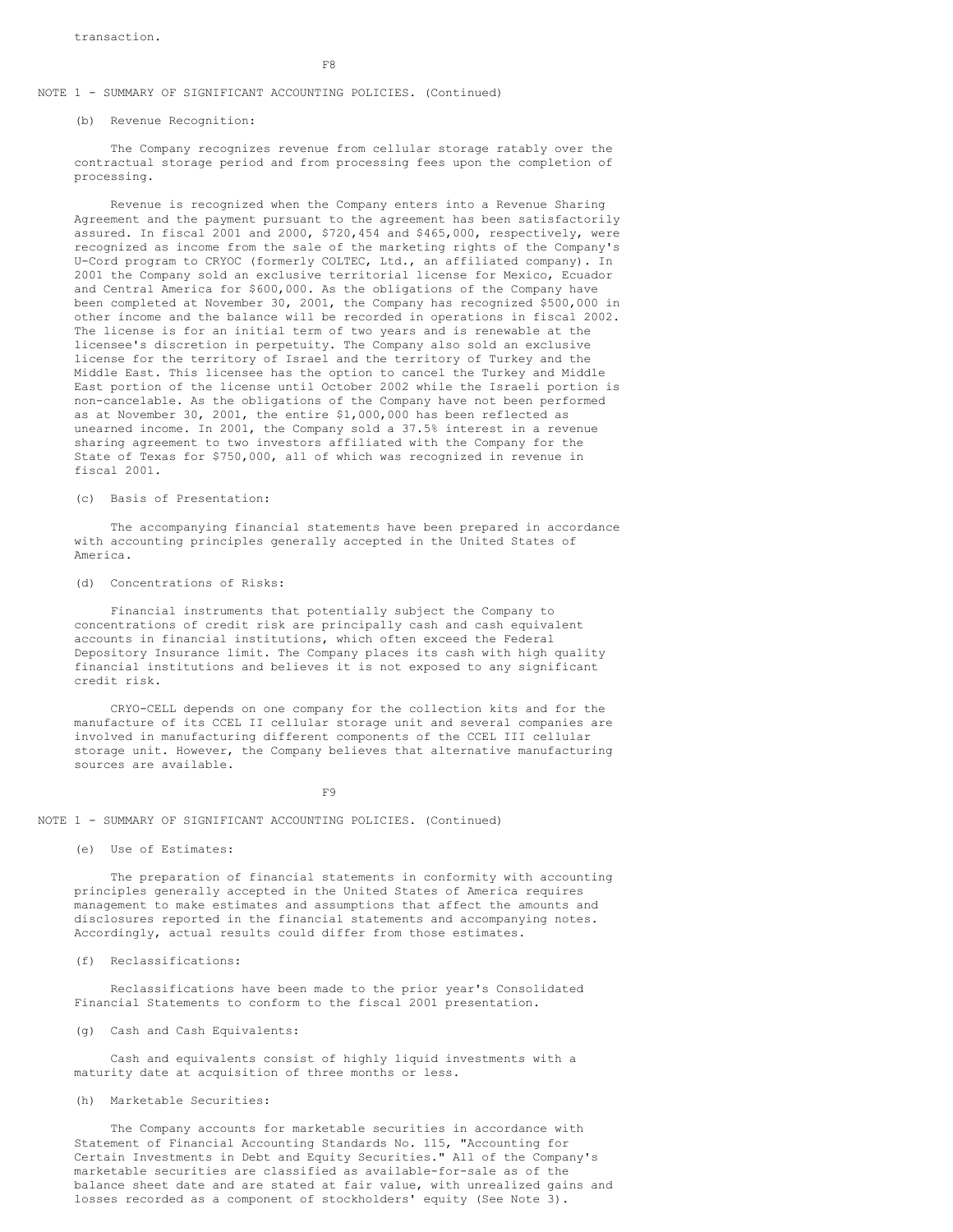#### (i) Receivables:

In fiscal 2001, receivables consist of the balance due from the sale of a partial State Revenue Sharing Agreement (See Note 13), and amounts due from clients that have enrolled in the U-Cord processing and storage program.

## (j) Intangible Assets:

Costs incurred in connection with filing patent and trademark applications are capitalized. Patents and trademarks granted are amortized on a straight-line basis over estimated useful lives of 10 and 3 years, respectively. Abandoned patents are expensed in the year of abandonment.

F10

#### NOTE 1 - SUMMARY OF SIGNIFICANT ACCOUNTING POLICIES. (Continued)

## (k) Property and Equipment:

Property and equipment are stated at cost. Depreciation is provided primarily by the straight-line method over the estimated useful lives of the related assets. Leasehold improvements are amortized over the shorter of the respective life of the lease or the estimated useful lives of the improvements. Upon the sale or retirement of depreciable assets, the cost and related accumulated depreciation will be removed from the accounts and the resulting profit or loss will be reflected in income. Expenditures for maintenance, repairs and minor betterments are charged to income as incurred. Estimated useful lives of property and equipment are as follows:

|                        | Machinery and equipment |  | $5 - 10$ years |
|------------------------|-------------------------|--|----------------|
| Furniture and fixtures |                         |  | $5 - 7$ years  |
| Condominium            |                         |  | 27.5 years     |

## (l) Long-Lived Assets:

Long-lived assets and identifiable intangibles to be held and used are reviewed for impairment whenever events or changes in circumstances indicate that the carrying amount may not be recoverable as proscribed under Statement of Financial Accounting Standards No. 121, "Accounting for the Impairment of Long-Lived Assets and for Long-Lived Assets to be Disposed of "("SFAS 121"). Impairment is measured by comparing the carrying value of the long-lived asset to the estimated undiscounted future cash flows expected to result from uses of the assets and their eventual disposition. At November 30, 2001 and 2000, the carrying values of the Company's other assets and liabilities approximated their estimated fair values. -

(m) Research, Development Costs and Related Engineering Costs:

Research, development and related engineering costs are expensed as incurred.

(n) Cost of Sales:

Cost of sales represents the associated expenses resulting from the processing, testing and storage of the U-Cord specimens.

#### F11

## NOTE 1 - SUMMARY OF SIGNIFICANT ACCOUNTING POLICIES. (Continued)

(o) Income (Loss) per Common Share:

In 1998, the Company adopted the provisions of Statement of Financial Accounting Standards No. 128, "Earnings Per Share" ("SFAS 128") which requires the disclosure of basic and diluted earnings per common share for all periods presented. Basic and diluted earnings per share are calculated based on the weighted average number of common shares outstanding during the period. Diluted earnings per share also give effect to the dilutive effect of stock options and warrants (calculated based on the treasury stock method). The Company does not present diluted earnings per share, as the effect of potentially dilutive shares from stock is antidilutive. As a result, adoption of SFAS 128 has not affected the basic and diluted losses per common share reported in any period.

# (p) Employees Stock Plans:

The Company accounts for its stock options in accordance with the provisions of the Accounting Principles Board (APB) Opinion No. 25, "Accounting for Stock Issued to Employees." In accordance with SFAS No. 123, "Accounting for Stock-Based Compensation," the Company continues to apply the provisions of APB No. 25 for purposes of determining net income and has adopted the pro forma disclosure requirement of SFAS No. 123 effective December 1, 1996.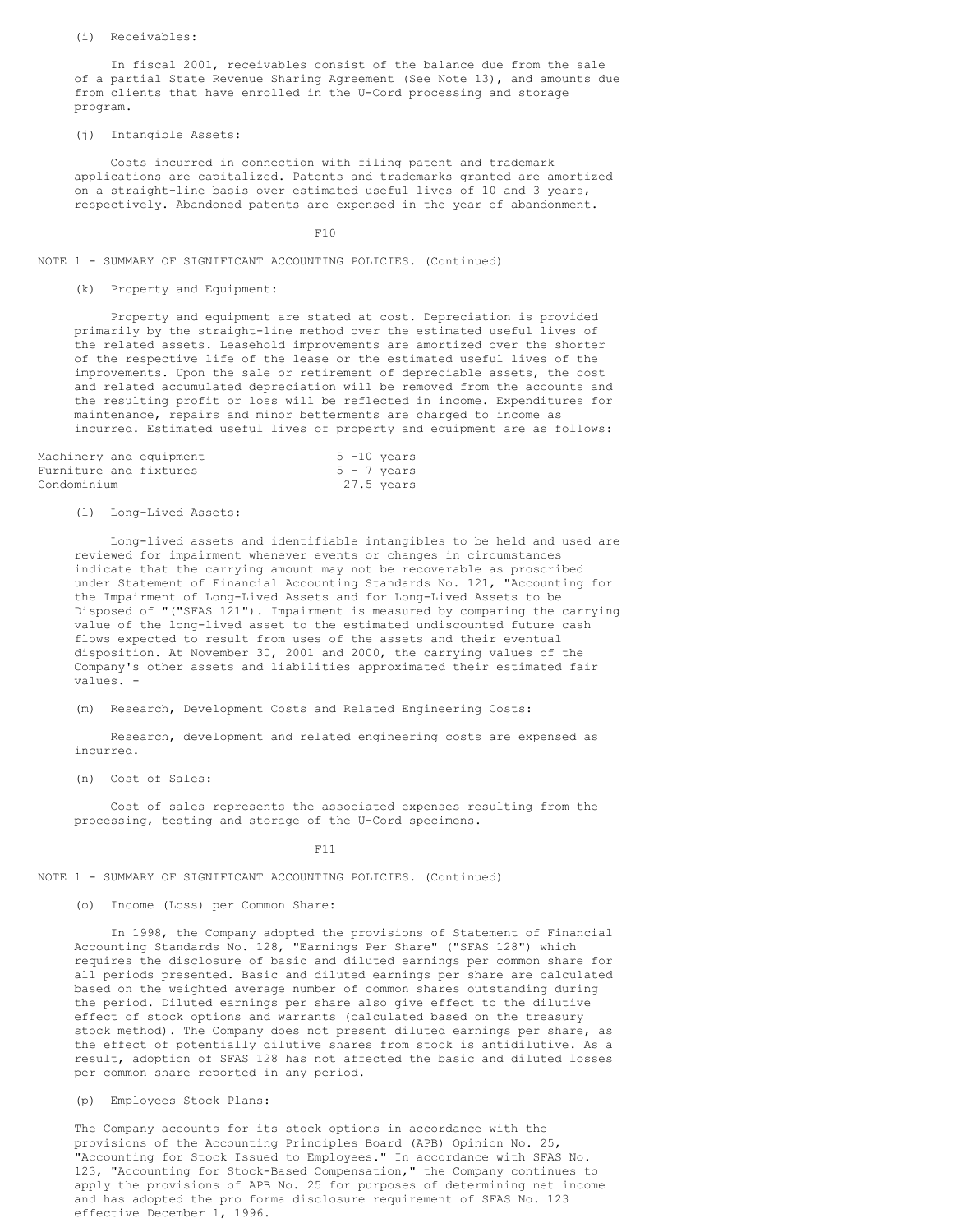(q) Recently Issued Accounting Pronouncements:

In June 2001, the FASB issued SFAS No. 141, "Business Combinations", and SFAS No. 142, "Goodwill and Other Assets". Under these new standards, all acquisitions subsequent to June 30, 2001 must be accounted for under the purchase method of accounting, and purchased goodwill is no longer amortized over its useful life. Rather, goodwill will be subject to a periodic impairment test based upon its fair value.

In August 2001, the FASB issued SFAS No. 143, "Accounting for Asset Retirement Obligations" (SFAS 143). SFAS 143 establishes accounting standards for recognition and measurement of a liability for the costs of asset retirement obligations. Under SFAS 143, the costs of retiring an asset will be recorded as a liability when the retirement obligation arises, and will be amortized to expense over the life of the asset.

In October 2001, the FASB issued SFAS No. 144, "Accounting for the Impairment or Disposal of Long-Lived Assets". This pronouncement addresses financial accounting for the impairment or disposal of long-lived assets and discontinued operations.

The Company believes the adoption of these pronouncements will not have a material impact on the Company.

F12

NOTE 2 - STEM CELL PRESERVATION TECHNOLOGIES, INC.

The Board of Directors of the Company declared a dividend payable in shares of common stock of the Company's subsidiary, Stem Cell Preservation Technologies, Inc. (SCPT) on July 25, 2001. The Company's shareholders are to receive three (3) shares of SCPT common stock for every four (4) shares of the Company's common stock the Company's shareholders own as of record date of August 31, 2001. An independent appraisal valued SCPT as of August 31, 2001 at \$62,500 or less than \$0.01 per share, as adjusted for the September 2001 forward split of 1,350 to 1.

The Board of Directors on August 21, 2001 reserved 1,000,000 shares of the common shares of SCPT (as adjusted for the September 2001 forward split) that Cryo-Cell International, Inc. would own after the dividend is paid for the purpose of incentives for the recruiting of and rewarding of key SCPT executives. SCPT cancelled these shares and retired these shares. As of November 30, 2001, three officers and directors of SCPT had received stock grants of 25,000 common shares each under this plan for services rendered and 925,000 common shares are available for future issuance. The fair value of the shares granted was \$1,500, which was charged to operations.

The Company's Board of Directors on August 29, 2001 granted options to purchase an aggregate of 850,000 common shares of SCPT at \$0.02 per share to four officers of the Company. The grant price was in excess of the fair value of the shares at the date of grant. Three of the officers exercised their options for 805,000 common shares and at November 30, 2001 an option to the Company's former President (See Legal Proceedings) was not exercised. The Board of Directors of the Company also authorized the issuance of 195,000 common shares of SCPT to Saneron CCEL Therapeutics, Inc. (See Note 4 (a)).

In July 2001, SCPT entered into a financing agreement with Financial Holdings and Investments Corp. (FHIC) whereby SCPT was to borrow \$500,000 as evidenced by an 8% interest bearing note payable no later than thirteen months from the date of the note provided SCPT shall repay \$300,000 of the principal if and when SCPT realizes \$1,500,000 from the sale of its securities. FHIC's subsidiary is the placement agent for the sale of SCPT's securities. SCPT agreed to issue FHIC 250,000 of its common shares, as adjusted for the September 2001 forward split, as additional compensation. SCPT's counsel also received 45,000 common shares from SCPT for its legal services in connection with the agreement. Both issuances of shares were valued at their fair value of \$5,900 (\$0.02 per share) and are reflected in the accompanying financial statements as deferred financing costs. FHIC had loaned SCPT only \$467,000 by November 30, 2001. SCPT used \$300,000 of the proceeds received as payment for its investments in Cryo-Cell Europe NV and Cryo-Cell Italia, S.r.l. (See Note 4). Of the 13,065,000 issued and outstanding common shares of SCPT at November 30, 2001, the Company owned 11,695,000 (89.5%) shares. Upon the payment of the dividend, the Company will own approximately 3,200,000 (24.5%) shares of SCPT.

F13

# NOTE 2 - STEM CELL PRESERVATION TECHNOLOGIES, INC. (Continued)

On November 1, 2001, SCPT offered for sale 1,250,000 shares of its common stock at \$2.00 per share in a private placement offering through a placement agent, Newbridge Securities Corporation - a subsidiary of FHIC.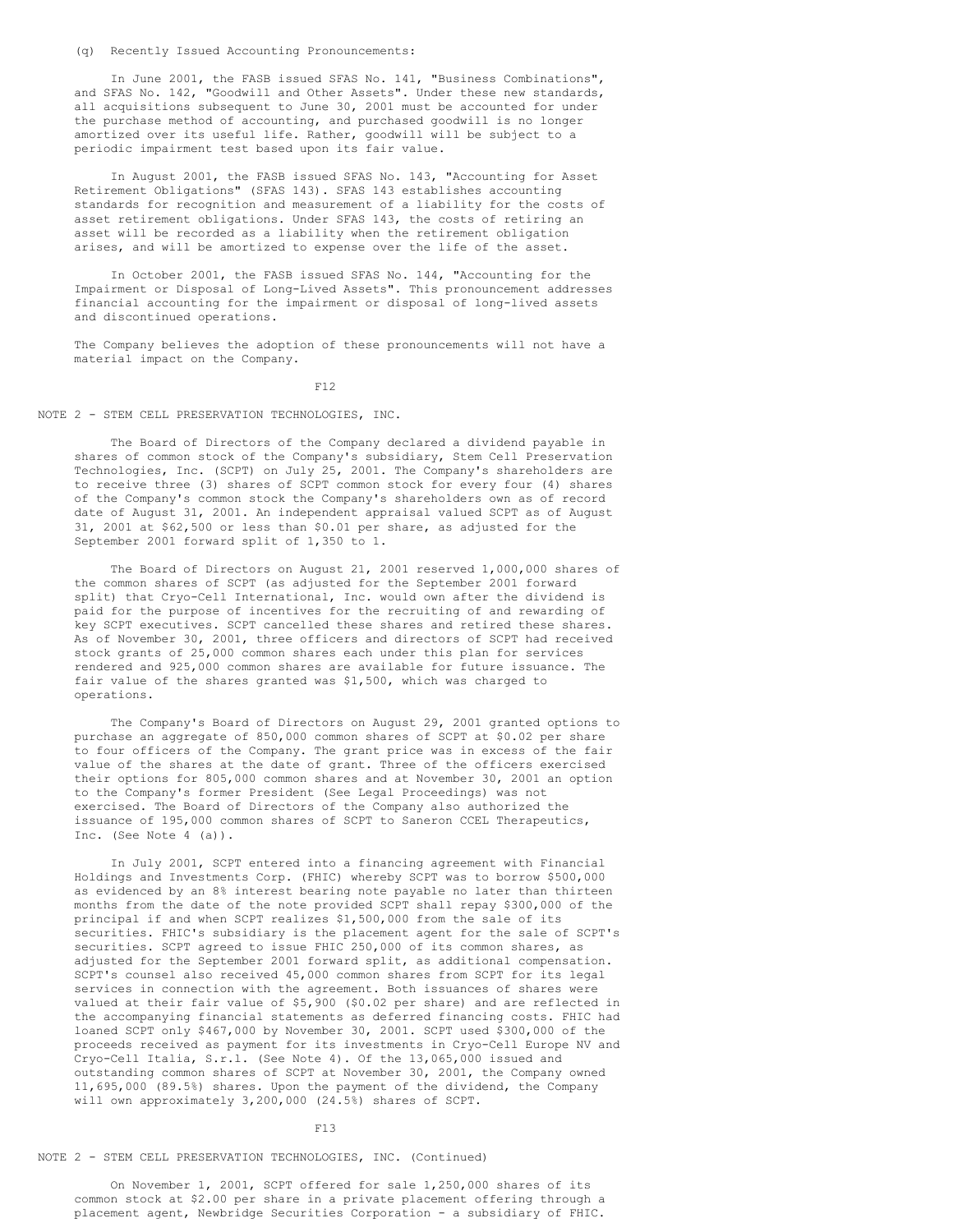The placement agent is to receive a commission of 10% of the proceeds from the offering plus a non-accountable expense reimbursement of 3% of the gross sale proceeds. The Placement Agent also is to receive five (5) year warrants exercisable at \$2.20 per share. The number of shares purchasable under these warrants will be equal to 10% of the shares sold under the private offering. The number of shares sold under the offering may be increased to 2,500,000. The offering period originally terminated on December 31, 2001 but was extended until February 28, 2002. In January 2002, SCPT received the initial proceeds, net of placement agent fees, from the sale of the securities of \$100,920 for 58,000 common shares. If all of the 1,250,000 common shares are sold under this offering, the Company will own approximately 22.4% of SCPT after the dividend is paid.

## NOTE 3 - MARKETABLE SECURITIES.

#### (a) Return on Investment Corporation:

In August 2000 Return on Investment Corporation (ROI) merged into Net/Tech International, Inc. (NTTI). ROI exchanged one share of common stock for twenty shares of NTTI common stock. In November 1998 the Company's ownership percentage in NTTI decreased to less than 20% of the outstanding shares of NTTI. In previous years, the Company accounted for its investment in NTTI using the equity method but as of the date upon which its ownership percentage fell below 20% the Company used the guidance in SFAS 115 "Accounting for Certain Investments in Debt and Equity Securities", as described above, to account for the investment. Since NTTI stock was thinly traded and subject to considerable price fluctuation, if the Company were to attempt to sell large blocks of shares, it was unlikely that the Company would be able to obtain the exchange market value as listed. This security was therefore subject to considerable market risk as well as certain trading restrictions that limit the number of shares that can be sold during a 90-day period.

The Company recognized losses under the equity method for the NTTI investment during 1998 reducing the cost basis of the stock to \$0. The proceeds from the sale and realized gains on the sale of the stock during 1998 were both \$515,574. The unrealized gain has been recorded as a component of stockholders' equity in the amount of \$222,316 and \$326,928 to reflect the fair market value of the investment as of November 30, 2001 and 2000, respectively.

F14

## NOTE 3 - MARKETABLE SECURITIES. (Continued)

## (b) Other Securities:

In 1997 the Company acquired 100,000 shares of an equity security in payment for the sale of a Revenue Sharing Agreement. The original cost as determined by the trading price on the date of acquisition was \$400,000. During February and March 2001, the Company sold 46,000 shares. The gross proceeds for the sales were \$52,101, which resulted in a loss of \$131,899, which is recognized as a loss on sale of securities. The fair value of this security as of November 30, 2001 and 2000 was \$36,180 and \$100,000 respectively and the unrealized holding loss on this security was \$179,820 and \$300,000 as of November 30, 2001 and 2000, respectively.

# NOTE 4 - INVESTMENTS IN AFFILIATES.

## (a) Saneron CCEL Therapeutics, Inc.:

On October 10, 2001, the Company's subsidiary, CCEL Bio-Therapies, Inc. (CCBT), effected the July 10, 2001 merger agreement with Saneron Therapeutics, Inc. (STI) with CCBT remaining as survivor. The STI shareholders received 56.58% of the merged entity and the Company retained a 43.42% interest. Prior to the merger, CCBT was inactive and had no assets or liabilities. The agreement required the Company to (i) contribute to CCBT 260,000 shares of its common stock (which were actually issued on February 14, 2002) and 195,000 shares of common stock of its subsidiary, SCPT, (ii) convert an advance of \$150,000 to STI to capital, (iii) assign certain licenses for stem cell research between the Company, The University of South Florida and the University of South Florida Research Foundation, including all obligations that the Company had under such license agreements, and, (iv) change CCBT's name to Saneron CCEL Therapeutics, Inc. The fair value of the assets contributed by the Company aggregated \$2,377,900. STI at the merger date had a historical capital deficiency of \$10,000, which included intangible assets that were not assigned any value by its management. The intangible assets of STI consist of patents and all marketing rights thereto, licenses, research and development, and future research grants of approximately \$3,000,000, all of which were not assigned a value by management. The merger caused the recognition of \$3,248,600 in goodwill on the books of CCBT, which, as at November 30, 2001, is not considered to be impaired by management. The Company recognized \$53,971 in income in 2001 from this minority owned subsidiary under the equity method.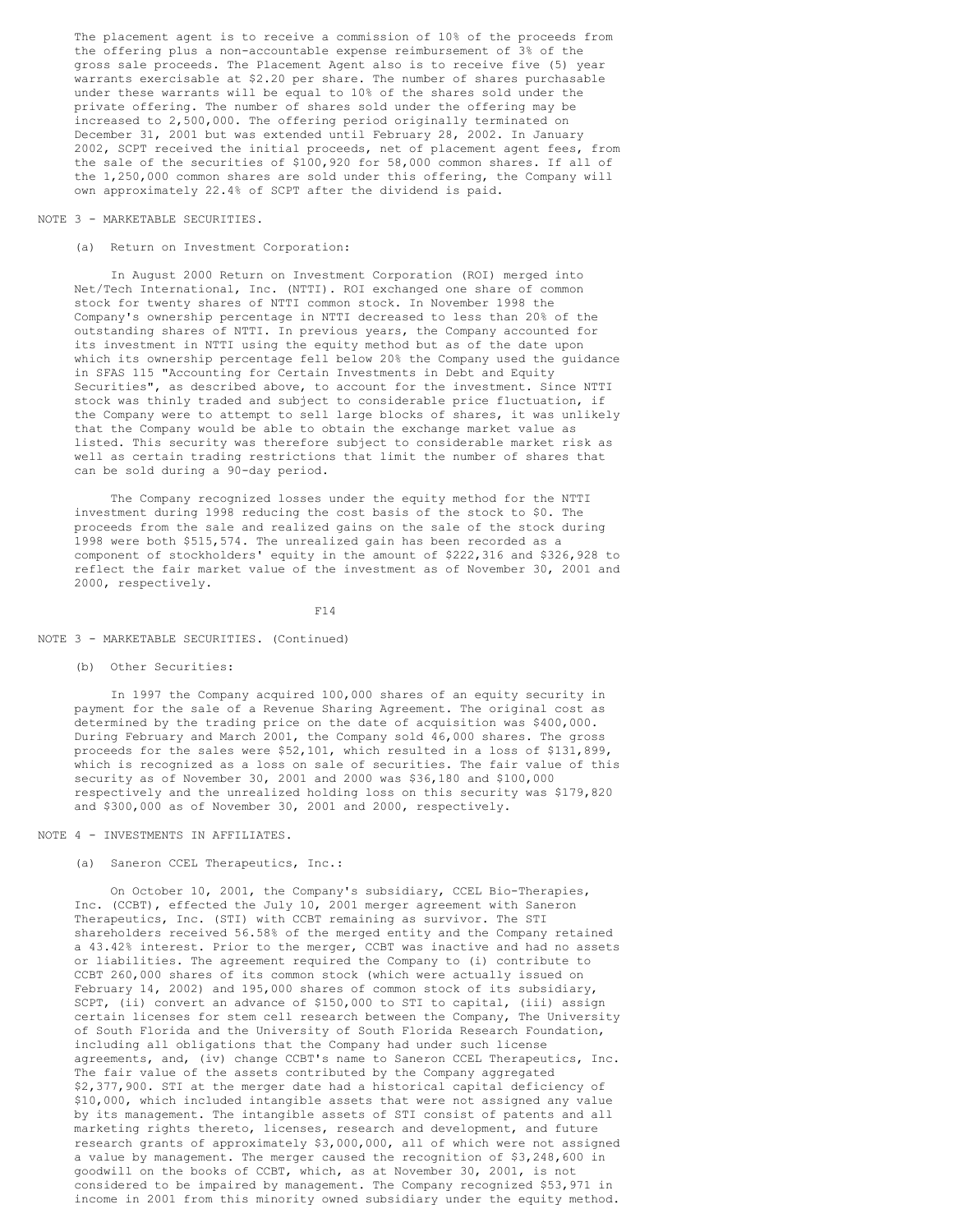#### NOTE 4 - INVESTMENTS IN AFFILIATES. (Continued)

(b) CRYO-CELL Europe N V:

On September 28, 2000, the Company purchased a 6% equity interest in CRYO-CELL Europe, N V (CRYOC) for \$1,000,000. The Company's decision to make this investment was based on the decision of a large insurance company to provide coverage to its pregnant policyholders. In October 2001 the Company's subsidiary, Stem Cell Preservation Technologies, Inc. (SCPT) acquired a 1% interest in CRYOC for \$150,000. On October 3, 2001, the Company issued CRYOC 17,750 shares of the Company's common stock, whose fair value at issuance was \$112,713, as payment for an option to acquire an additional 60% interest in CRYOC for \$13,500,000. The option is for one year and is payable in shares of the Company's common stock or other securities acceptable to CRYOC. The Company may, at its discretion, extend the option to acquire the 60% interest for an additional 120 days for no additional consideration if the Company demonstrates to CRYOC that it is in active negotiations with any other company which has expressed an interest in seeing the option exercised. The Company accounts for its investment in CRYOC at cost.

## (c) CRYO-CELL Italia, S.r.l.:

SCPT simultaneous with its investment in CRYOC acquired a 2.19% interest in CRYO-CELL Italia, S.r.l. (Italia) from CRYOC for \$150,000. The Company on August 29, 2001 purchased 21.9% of Italia from CRYOC for \$1,800,000. The investments in Italia are for an umbilical cord bank to be opened in a facility which is partially owned or supported by the Vatican. The purchase price of the interests in Italia by both the Company and SCPT included a 21.9% and 2.19% interest, respectively, in a yet to be formed umbilical cord blood bank entity which is planned to commence operations in the Iberian Peninsula. The Company also received a first right of refusal to purchase from CRYOC its remaining 18.91% interest in Italia. The excess of cost of the investment in Italia over the book value of Italia at the time of acquisition was approximately \$1,850,000. At November 30, 2001, this goodwill is not considered by management to be impaired. The Company reflects its effective 23.172% interest in Italia under the equity method, which approximates the cost of the investment. The final execution of this agreement is deemed to be a non-cash transaction.

F16

#### NOTE 5 - PROPERTY AND EQUIPMENT.

The major classes of property and equipment are as follows:

|             |                          | November 30, |                |  |
|-------------|--------------------------|--------------|----------------|--|
|             |                          | 2001         | 2000           |  |
|             |                          |              |                |  |
| Condominium |                          | \$<br>85,000 | 85,000<br>S.   |  |
|             | Furniture and equipment  | 1,197,127    | 819,222        |  |
|             | Cellular storage units   | 1,171,240    | 1,171,240      |  |
|             | Leasehold improvements   | 189.377      | 157,837        |  |
| Equipment   |                          | 1,531,137    | 1,287,973      |  |
|             |                          | 4,173,881    | .<br>3,521,272 |  |
| Less:       | Accumulated depreciation |              |                |  |
|             | and amortization         | 988,998      | 502,564        |  |
|             |                          |              |                |  |
|             |                          | \$3,184,883  | \$3,018,708    |  |
|             |                          |              |                |  |

Depreciation expense charged to operations was \$500,434 in 2001 and \$305,628 in 2000.

#### NOTE 6 - INTANGIBLE ASSETS.

The Company has patented technology on automatic cryogenic preservation and has received patents for additional functions of the cryogenic unit for an additional unit that incorporates a multi-chambered design, and for a process for controlled freezing/thawing. The Company has been granted patents in several countries. During fiscal 2000, the Company was assigned the patent rights to the HygieneGuard System and a loan receivable of \$60,000, which was subsequently collected. Under the terms of the agreement, the Company sold 250,000 shares of Net Tech International, Inc. shares back to that company (See Note 3). The Company amortizes the patents over their useful lives. Amortization charged to operations in 2001 was \$10,944 and \$ \$7,860 in 2000.

NOTE 7 - ACCRUED EXPENSES AND OTHER CURRENT LIABILITIES.

Accrued expenses and other current liabilities are as follows: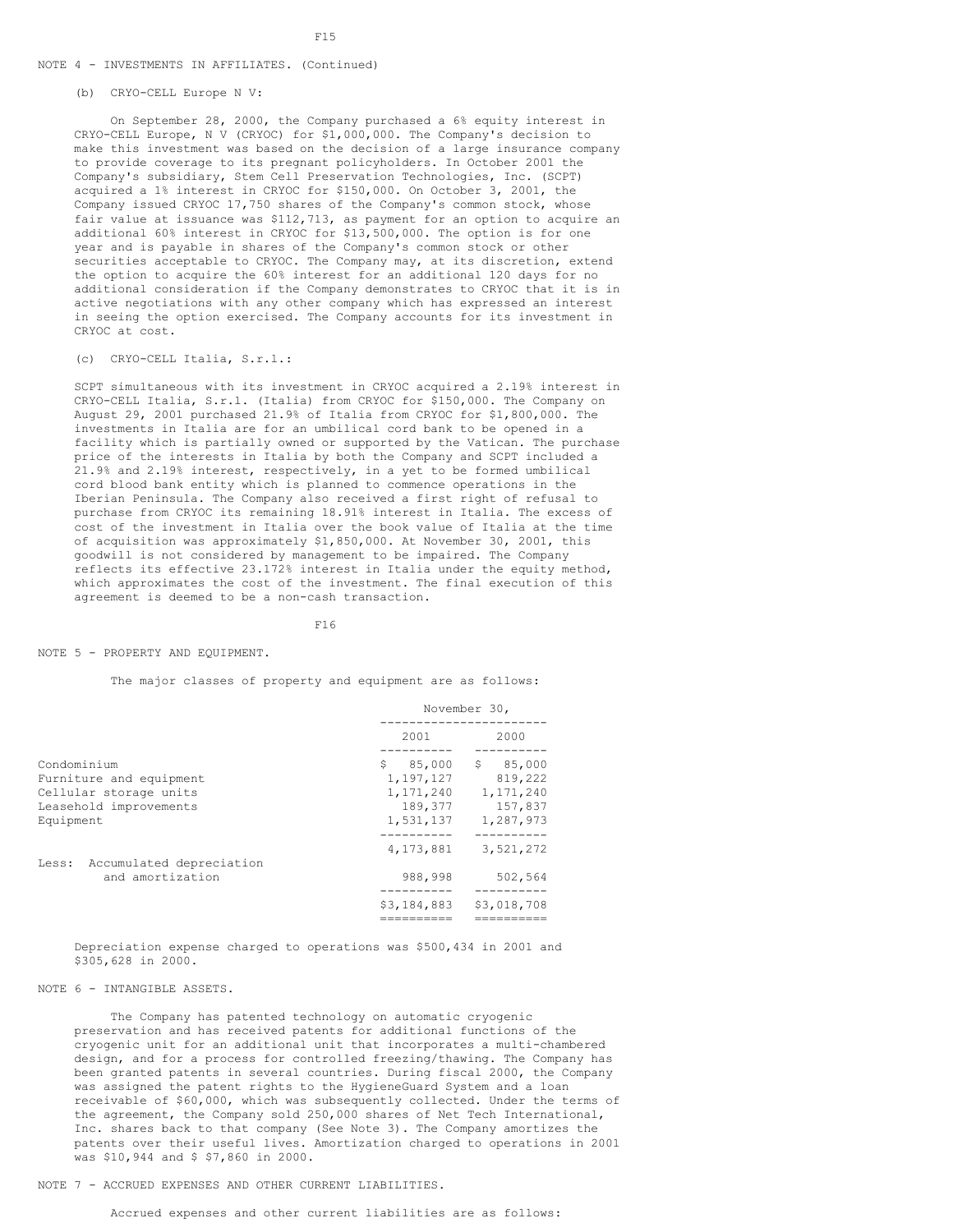|                              |           | November 30, |  |
|------------------------------|-----------|--------------|--|
|                              | 2001      | 2000         |  |
|                              |           |              |  |
| Consultants and patent costs | \$31,000  | \$41,356     |  |
| Legal and accounting         | 90,000    | 47,125       |  |
| Payroll and payroll taxes    | 62,633    | 48,117       |  |
| General expenses             | 64,747    | 46.184       |  |
|                              |           |              |  |
|                              | \$248,380 | \$182,782    |  |
|                              |           |              |  |

F17

NOTE 8 - INCOME TAXES.

The Company has no provisions for current or deferred income taxes for the years ended November 30, 2001 and 2000.

Under the asset and liability method of SFAS No. 109 "Accounting for Income Taxes", deferred tax assets and liabilities are recognized for the estimated future tax consequences attributable to differences between financial statement carrying amounts of existing assets and liabilities and their respective tax bases. Deferred tax assets and liabilities are measured using enacted tax rates expected to be recovered or settled. As of November 2001 and 2000 the tax effects of temporary differences that give rise to the deferred tax assets are as follows:

|                                  | November 30,              |           |  |
|----------------------------------|---------------------------|-----------|--|
|                                  | 2001                      | 2000      |  |
|                                  |                           |           |  |
| Deferred tax assets:             |                           |           |  |
| Net operating loss carryforwards | $$2,192,760$ $$2,098,666$ |           |  |
| Tax over book basis in           |                           |           |  |
| unconsolidated affiliate         | 235,208                   | 297,042   |  |
| Valuation reserves               | 11,348                    | 50,448    |  |
| Depreciation and other           | (93, 738)                 | (42, 469) |  |
|                                  |                           |           |  |
|                                  | 2,345,578                 | 2,403,687 |  |
| Valuation allowance<br>Less:     | 2,345,578                 | 2,403,687 |  |
|                                  |                           |           |  |
|                                  | Ŝ                         | Ŝ         |  |
|                                  |                           |           |  |

The Company has unused net operating losses available for carryforward to offset future federal taxable income. The Tax Reform Act of 1986 contains provisions that limit the utilization of net operating losses if there has been an "ownership change". Such an "ownership change" as described in Section 382 of the Internal Revenue code may limit the Company's utilization of its net operating loss carryforwards. The net operating loss carryforwards expire during the following year and amounts:

| Year | Amount       |
|------|--------------|
|      |              |
| 2006 | \$<br>88,000 |
| 2008 | 295,000      |
| 2009 | 536,000      |
| 2010 | 296,000      |
| 2012 | 1,009,000    |
| 2013 | 1,783,000    |
| 2014 | 57,000       |
| 2015 | 1,358,000    |
| 2016 | 669,000      |
|      |              |
|      | \$6,091,000  |
|      |              |
|      |              |

F18

NOTE 8 - INCOME TAXES. (Continued)

A reconciliation of income tax benefits with the amount of tax computed by applying the federal statutory rate to pretax income follows:

<TABLE> <CAPTION>

## For the Years Ended November 30,

|           |  |                                         | 2001          | $\approx$              | 2000           | 욲 |
|-----------|--|-----------------------------------------|---------------|------------------------|----------------|---|
|           |  |                                         |               |                        |                |   |
| $<$ S $>$ |  |                                         | < <sub></sub> | $\langle \cap \rangle$ | < <sub></sub>  |   |
|           |  | Income (loss) before income tax benefit | \$899,634     |                        | (51, 490, 678) |   |
|           |  |                                         | -------       |                        | ---------      |   |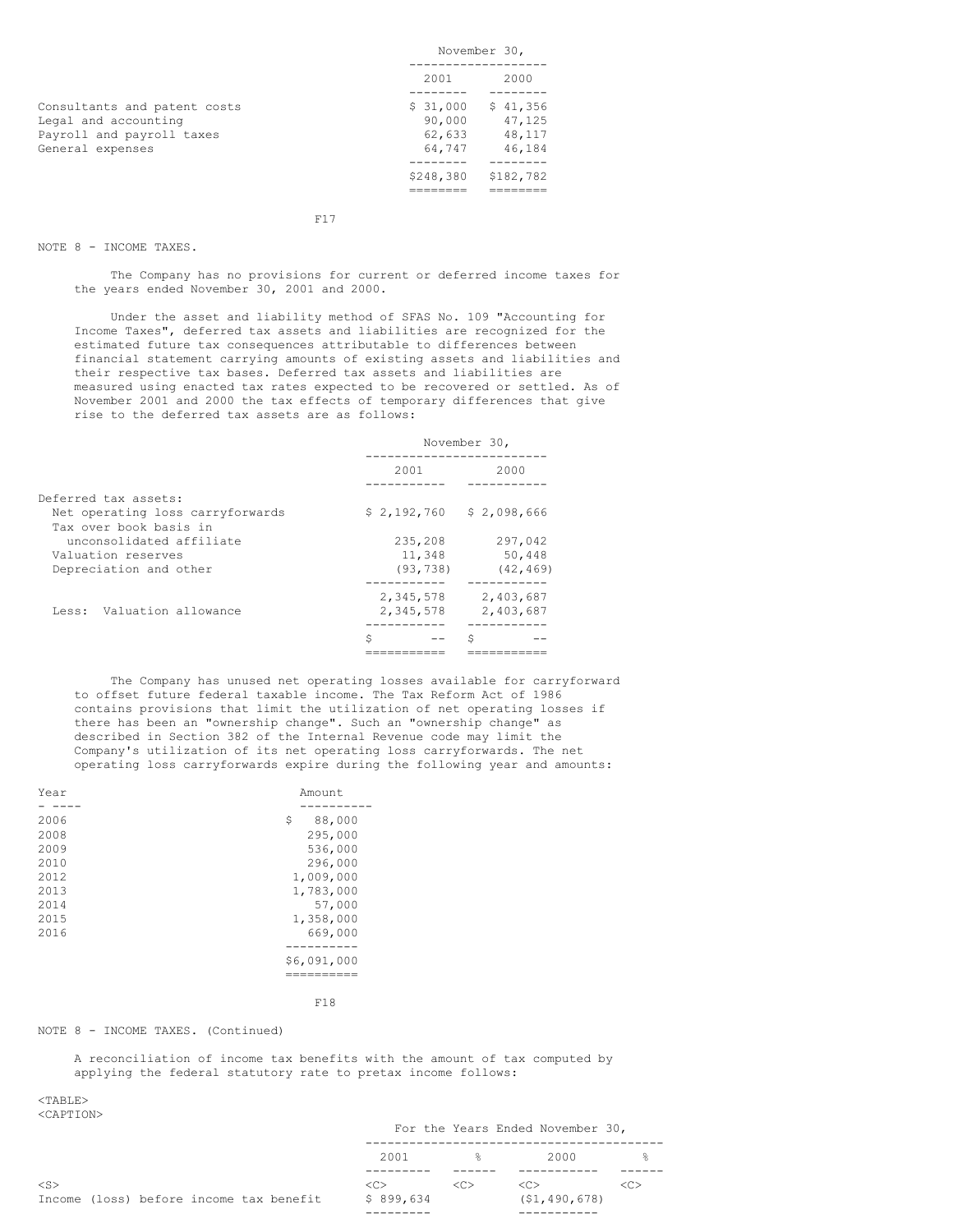| Tax expense at statutory rate<br>State taxes | 305,876<br>17,993 | 34.00<br>2.00 | (5506, 831)<br>(29.814) | (34.00)<br>(2.00) |
|----------------------------------------------|-------------------|---------------|-------------------------|-------------------|
| Compensatory element of stock options        | (603,275)         | (67.06)       |                         |                   |
| Increase (decrease) in valuation allowance   | (58, 109)         | (6.40)        | 450,950                 | 30.25             |
| Other                                        | 337,515           | 37.46         | 85,695                  | 5.75              |
|                                              |                   |               |                         |                   |
| Total income taxes                           |                   | $- -$         |                         |                   |
|                                              |                   |               |                         |                   |

</TABLE>

NOTE 9 - STOCKHOLDERS' EQUITY.

(a) Common Stock Issuances:

During 2000, the Company received \$21,000 in cash proceeds from the sales of 5,000 shares of its common stock through private placements. The Company issued 879,250 common shares to option holders who exercised their options in 2000 for an aggregate of \$2,540,203. In fiscal 2001, the Company received \$24,500 in cash proceeds from the sales of 7,000 shares of its common stock. The Company also issued 794,050 common shares to option holders who exercised these options in 2001 for \$3,868,540. The Company received \$300,000 in proceeds from the sale of warrants to purchase 100,000 shares of its common stock at \$6.00 per share and 100,000 shares of its common stock at \$9.00 per share.

The Company made payments for compensation, consulting, property assets and professional legal services rendered through the issuance of 117,950 shares in 2001 and 55,224 shares in 2000 of its common stock. The fair value of the shares issued was \$554,950 in 2001 and \$310,719 in 2000.

The compensatory element of stock options granted to consultants that was charged to operations aggregated \$185,747 and \$124,010 in 2001 and 2000, respectively. These options expire through 2006.

(b) Employee Incentive Stock Option Plan:

In 2000 the Company adopted an Employee Incentive stock Option Plan, and has reserved 1,500,000 shares of the Company's common stock for issuance under the Plan. Employee options under the Plan have a term of five years from the date of grant and vesting begins one year from the date of grant. The options are exercisable for a period of 90 days after termination.

F19

NOTE 9 - STOCKHOLDERS' EQUITY. (Continued)

(c) Stock Options:

Stock option activity for the two years ended November 30, 2001, was as follows:

|                                                  | Number<br>of Shares                  | Weighted<br>Average<br>Exercise<br>Price |
|--------------------------------------------------|--------------------------------------|------------------------------------------|
| Outstanding and exercisable at December 1, 1999  | 2,241,000                            | \$3.94                                   |
| Granted<br>Exercised<br>Terminated               | 1,231,500<br>(823,000)<br>(245, 500) | 6.43<br>2.92<br>3.81                     |
| Outstanding and exercisable At November 30, 2000 | 2,404,000                            | 3.94                                     |
| Granted<br>Exercised<br>Terminated               | 389,500<br>(771, 050)<br>(167, 400)  | 6.88<br>4.91<br>4.12                     |
| Outstanding and exercisable at November 30, 2001 | 1,855,050<br>==========              | \$<br>5.60<br>========                   |

Significant option groups outstanding at November 30, 2001 and related price and life information follows:

|  | Range of Exercise Price | Outstanding | Weighted Average<br>Exercise Price | Weighted Average<br>Remaining<br>Contractual Life |
|--|-------------------------|-------------|------------------------------------|---------------------------------------------------|
|  | $$1.00$ to $$2.00$      | 61,250      | \$2.00                             | . 4                                               |
|  | $$2.01$ to $$3.00$      | 196,900     | \$2.84                             | 1.6                                               |
|  | $$3.01$ to $$4.00$      | 74,500      | \$3.67                             | 2.8                                               |
|  | \$4.01 to \$ 5.00       | 791,900     | \$4.81                             | 2.1                                               |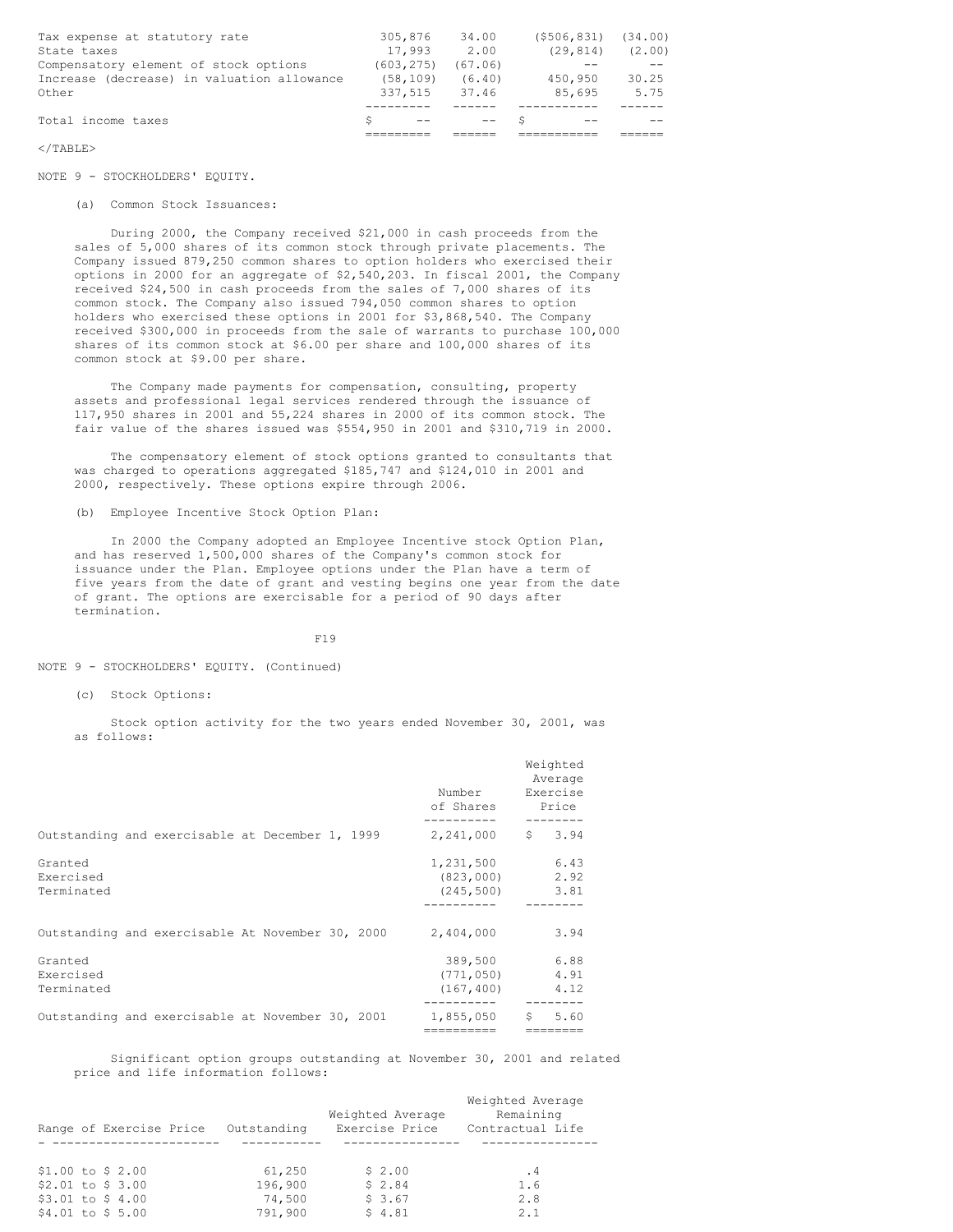| $$5.01$ to \$ 6.00 | 197,500   | \$5.95  | 2.7 |
|--------------------|-----------|---------|-----|
| \$6.00 to \$7.00   | 113,000   | \$6.94  | 2.8 |
| $$7.01$ to $$8.00$ | 215,000   | \$7.66  | 1.9 |
| $$8.01$ to \$ 9.00 | 103,000   | \$8.99  | 2.8 |
| \$9.01 to \$10.00  | 102,000   | \$10.00 | 2.7 |
|                    | 1,855,050 |         |     |

 $F20$ 

#### NOTE 9 - STOCKHOLDERS' EQUITY. (Continued)

(c) Stock Options: (Continued)

The Company applies Accounting Principles Board Opinion No. 25, "Accounting for Stock Issued to Employees" (APB 25) and related Interpretations in accounting for its stock options granted to employees and SFAS No.123, "Accounting for Stock-Based Compensation" for all options granted to non employees. Under APB 25, compensation expense is recognized for the amount of the excess of the market price over the exercise price on the date of the grant. Had the compensation expense been determined based upon the fair value at the grant date consistent with the alternative fair value accounting provided for under SFAS No.123, the Company's net income and net income per share would have been \$347,710 and \$0.03 for the year ended November 30, 2001, and the net loss and net loss per share for the year ended November 30, 2000 would have been (\$2,340,717) and (\$0.23), respectively. The weighted average fair value at the date of grant for options granted during the years ended November 30, 2001 and 2000 was \$2.68 and \$2.68 per option, respectively. The Black-Scholes option-pricing model was developed for use in estimating the fair value of traded options that are fully transferable. The Company's options have the characteristics significantly different from those of traded options. In addition, option valuation models require the input of highly subjective assumptions, including the expected stock price volatility. Since the Company's stock issued upon exercise of the options for Non-Employee's is restricted stock, a reduction of 30% of the trading price of the stock at the date of grant has been applied to account for this restriction.

Other variables used to determine the fair value of the options for fiscal 2001 and 2000 were as follows:

|                                                                                                                   | For the Years Ended<br>November 30,                                                       |                                                                     |  |
|-------------------------------------------------------------------------------------------------------------------|-------------------------------------------------------------------------------------------|---------------------------------------------------------------------|--|
|                                                                                                                   | 2001                                                                                      | 2000                                                                |  |
| Weighted average values:<br>Expected dividends<br>Expected volatility<br>Risk free interest rate<br>Expected life | ∩‰<br>$109$ <sup>2</sup> - 119 <sup>2</sup><br>$4.78\text{-}4.90\text{-}8$<br>$2-4$ years | 0 %<br>$109$ % $-119$ %<br>$4.78\text{-}4.90\text{-}8$<br>2-4 years |  |

F21

## NOTE 9 - STOCKHOLDERS' EQUITY. (Continued)

(c) Stock Options: (Continued)

Weighted average grant date fair values are shown below for options granted in 2001 and 2000.

|                               | Weighted Average<br>Fair Value/Share | Weighted Average<br>Exercise Price/Share |
|-------------------------------|--------------------------------------|------------------------------------------|
|                               |                                      |                                          |
| 2001                          |                                      |                                          |
|                               |                                      |                                          |
| Stock price - exercise price  | $S$ $-$                              |                                          |
| Stock price * exercise price  | \$4.52                               | \$4.52                                   |
| Stock price ** exercise price | \$2.17                               | \$2.17                                   |
| 2000                          |                                      |                                          |
|                               |                                      |                                          |
| Stock price - exercise price  | $S = -$                              |                                          |
| Stock price * exercise price  | \$2.38                               | \$2.38                                   |
| Stock price ** exercise price | \$.36                                | \$.36                                    |

The pro forma effect on net income is not representative of the pro forma effect on net income in future periods because it does not take into consideration pro forma compensation expense related to grants made in prior periods.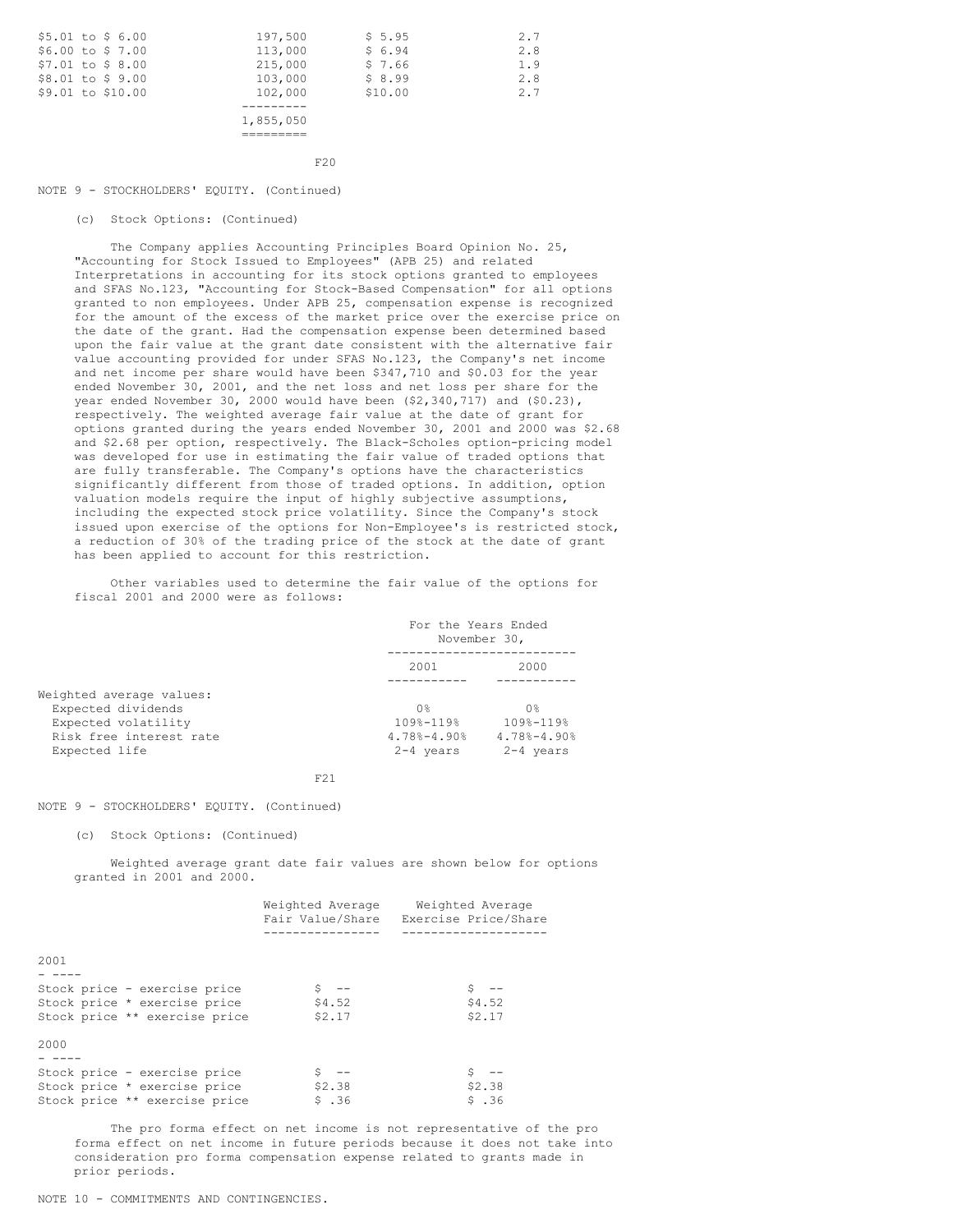In June 1998, the Company entered into an agreement with World Medical Match, a non-profit corporation, whose mission includes assisting the poor with funds to provide them access to medical matching opportunities. The agreement states that World Medical Match granted the Company \$50,000 (which the Company received) for the purpose of paying for 200 U-CordTM stem cell collection kits and the first year of cryogenic storage for the benefit of indigent expectant parents. The Company is currently working with local medical practices, hospitals and other medical industry organizations to implement this project.

As part of a September 1998 agreement between a consultant and the Company, CRYO-CELL committed to issue 200,000 shares of the Company's restricted common stock in exchange for marketing services to be provided by the consultant and his team of subcontractors. The original contract was for a five-year period that provided for the issuance of 10,000 shares of stock upon the signing of the agreement, 40,000 shares upon the implementation of the marketing program and increments of 50,000 shares to be issued at various times during the contract period. In November 1999 the agreement was renegotiated with the 50,000 common shares previously issued to the consultant representing payment in full.

Grater than

\*\* less Than

## F<sub>22</sub>

#### NOTE 10 - COMMITMENTS AND CONTINGENCIES. (Continued)

In January 2000 the Company extended its marketing agreement with Lamaze Publishing Company to sponsor the Lamaze "You and Your Baby" tutorial tape and full-page advertisements in the Lamaze Parent Magazine at a cost of \$223,585 and \$213,362 for 2001 and 2000, respectively. In July 1999, the Company was informed that Lamaze Publishing Company was acquired by iVillage, Inc., a leading online women's network. The Company's agreements with Lamaze will remain in tact, including the exclusivity provisions as the only cord blood preservation company on the Lamaze "You and Your Baby" educational videotape through the year 2003.

On April 6, 2000, the Company entered into a renewable two-year agreement with COLTEC, Ltd. for the exclusive license to market the Company's U-CORD program in Europe. The marketing rights allow COLTEC, Ltd. to directly market the U-CORD program, sell revenue sharing agreements or further sub-license the marketing rights throughout Europe. The Company received \$1,400,000 in cash in 2000 of which \$465,000 and \$700,000 are recorded as licensing fee income in fiscal 2000 and 2001, respectively. The Company is also entitled to licensing fees of 10.5% to 20% of adjusted U-CORD processing and storage revenues to be generated in Europe of which \$20,454 is reflected in income in 2001. The agreement granted COLTEC, Ltd. a three-year option to purchase 100,000 shares of the Company's common stock at \$8.00 per share and up to 100,000 additional options at \$12.00 per share as needed which was issued in 2001 at \$10.00 per share. Both of the options were exercised on August 28, 2001 for an aggregate of \$1,8000,000. Subsequent to the licensing agreement date, COLTEC, Ltd. formed a corporation, CRYO-CELL Europe, B.V. to engage in the cryogenic cellular storage business under the agreement. On September 19, 2000, the Company entered into an agreement to purchase approximately 6% of CRYO-CELL Europe, B.V. In October and November 2000, the Company paid \$1,000,000 for 38,760 shares of the capital stock of CRYO-CELL Europe, B.V. The Company owned these shares on January 24, 2001.

On October 15,2001 the Company signed a renewable two-year agreement with Cryo-Cell De Mexico, S.A. De C.V. (CCEL MEX) whereby the Company granted CCEL MEX an exclusive license for the operation and commercialization of the CRYO-CELL U-CORD program in Mexico, Equador and Central America which includes the collection, processing and storage of umbilical stem cells as well as allowing CCEL MEX exclusive rights to sublicense the U-CORD program in these geographic areas. The price for the license to CCEL MEX is \$600,000 of which \$200,000 has been paid to the Company in fiscal 2001 and the balance is to be paid in equal \$200,000 installments in June 2002 and November 2003. The Company is entitled to licensing fees of 15% to 25% of adjusted U-CORD processing and storage revenues to be generated in Mexico, Equador and Central America as well as 10% from the money received by CCEL MEX for the granting of sublicenses. The Company has no other obligations to CCEL MEX other than to provide technical assistance and training so that it can be self-operational. These procedures were substantially completed by November 30, 2001. Accordingly, the Company recognized \$425,000 in licensing fee revenue in fiscal 2001 with respect to this agreement.

F23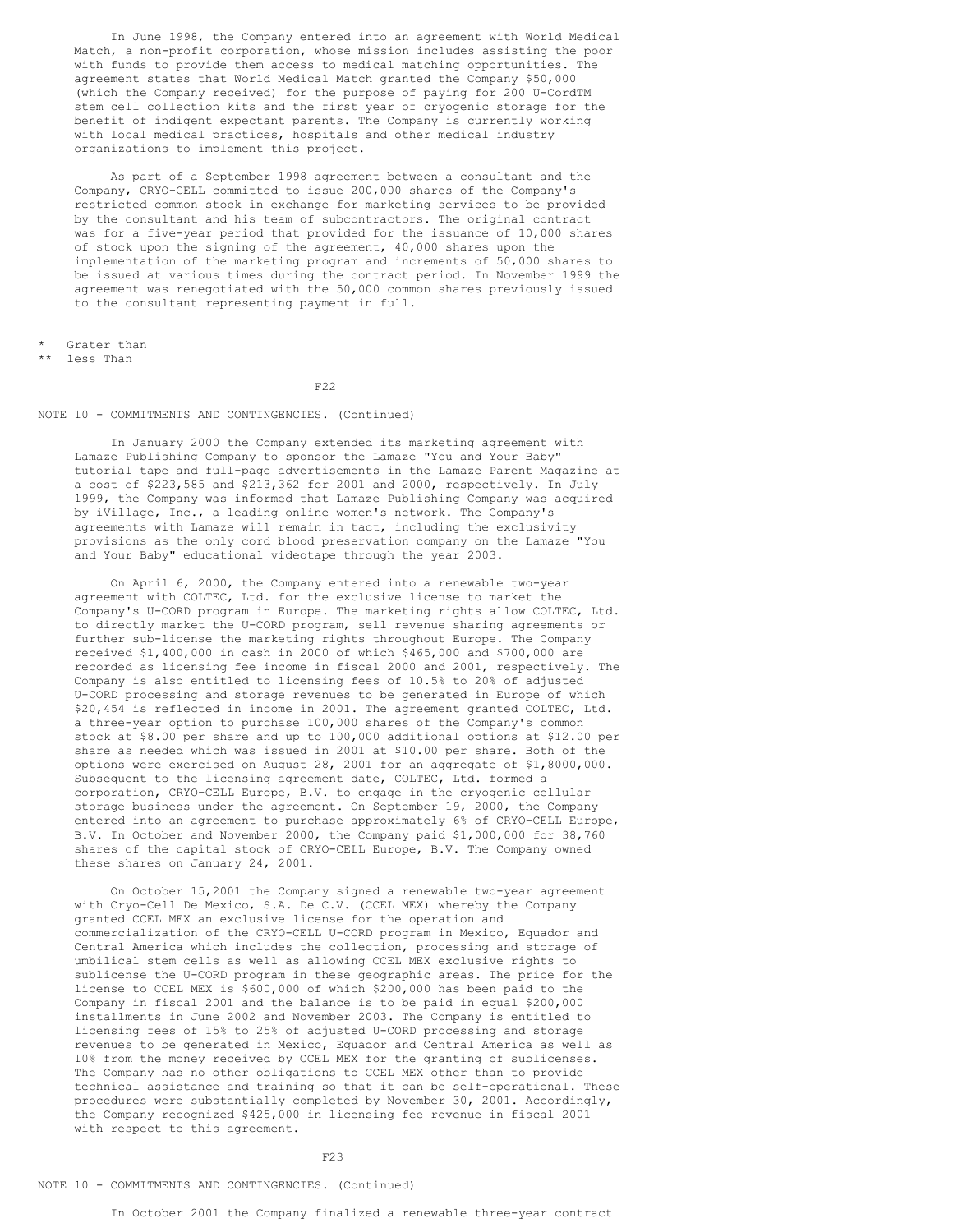with Cryo-Cell Middle East, Inc. (CCEL ME) for the exclusive license to market the Company's U-CORD program in Israel, the Middle East and Turkey. The license allows CCEL ME to directly market the Company's U-CORD program and further sublicense the marketing rights throughout Israel, Turkey, Jordan, Lebanon, Egypt, Saudi Arabia, Kuwait, Qatar, United Arab Emirates (including Dubai), Bahrain, Oman and Yemen ("the Licensed Area"). The agreement provides for the Company to receive \$1,000,000, (allocated \$500,000 to Israel and \$500,000 to Turkey and the Middle East), of which it received \$100,000 in fiscal 2001 and the balance being payable in three installments of \$200,000 due July 2002, February 2003 and November 2003 and one installment of \$300,000 due July 2004. The Company is also entitled to licensing fees of 10.5% to 18% of adjusted U-CORD processing and storage revenues to be generated in the Licensed Area as well as 10% from the money received by CCEL ME for the granting of sublicenses. CCEL ME has up to one year to terminate the Turkey and Middle East portion of this agreement. The Company is required to train and provide technical and marketing support to CCEL ME. As of November 30, 2001, little, if any, of the obligations of the Company were performed. In addition, the Company sold 50,000 of its common stock warrants (\$1.00 each) in fiscal 2001, expiring July 9, 2006, to the chief operating officer of CCEL ME and an entity affiliated to him to purchase an equal number of common shares of the Company at a strike price of \$9.00. The Company did not recognize licensing fee revenue in fiscal 2001 with respect to this agreement.

#### NOTE 11 - LEASES.

The Company leases a building under an operating lease for its storage, laboratory and general office facilities. The lease, expiring in 2004, includes provisions for escalations and related costs. Rent charged to operations was \$143,385 and \$143,589 in 2001 and 2000, respectively.

The Company leases a liquid nitrogen storage tank under an operating lease, which expires in 2002. The lease payments are \$695 per month.

The Company leased an apartment under an annual renewable operating lease for \$700 per month, which expired at October 31, 2000 and was not renewed.

#### F24

# NOTE 11 - LEASES. (Continued)

The Company is obligated under capital leases that expire at various dates during the next four years. Assets under capital leases are depreciated over estimated useful lives of seven to ten years. The following is a summary of assets under capital leases as of November 30, 2001 and 2000, which are included in the accompanying consolidated financial statements under the caption of property and equipment:

|                                                |                          | November 30,       |                    |  |
|------------------------------------------------|--------------------------|--------------------|--------------------|--|
|                                                |                          | 2001               | 2000               |  |
|                                                |                          |                    |                    |  |
| Leasehold improvements<br>Laboratory equipment |                          | \$12,909<br>30,282 | \$12,909<br>30,282 |  |
|                                                |                          | ------             | ------             |  |
| Less:                                          | Accumulated depreciation | 43,191             | 43,191             |  |
|                                                | and amortization         | 16,863             | 11,991             |  |
|                                                |                          |                    |                    |  |
|                                                |                          | \$26,328           | \$31,200           |  |
|                                                |                          |                    |                    |  |

The future minimum rental payments under these operating and capital leases, as of November 30, 2001, are as follows:

| Years Ended                | Capital | Operating |
|----------------------------|---------|-----------|
| November 30,               | Leases  | Leases    |
|                            |         | -------   |
| 2002                       | \$7.863 | \$151,515 |
| 2003                       | 1,406   | 149,534   |
| 2004                       |         | 129,216   |
|                            |         |           |
| Total future minimum       |         |           |
| rental payments            | 9.269   | 430,265   |
| Less: Amounts representing | 180     |           |
| interest                   | -----   |           |
|                            | \$9,089 | \$430,265 |
|                            |         |           |
|                            |         |           |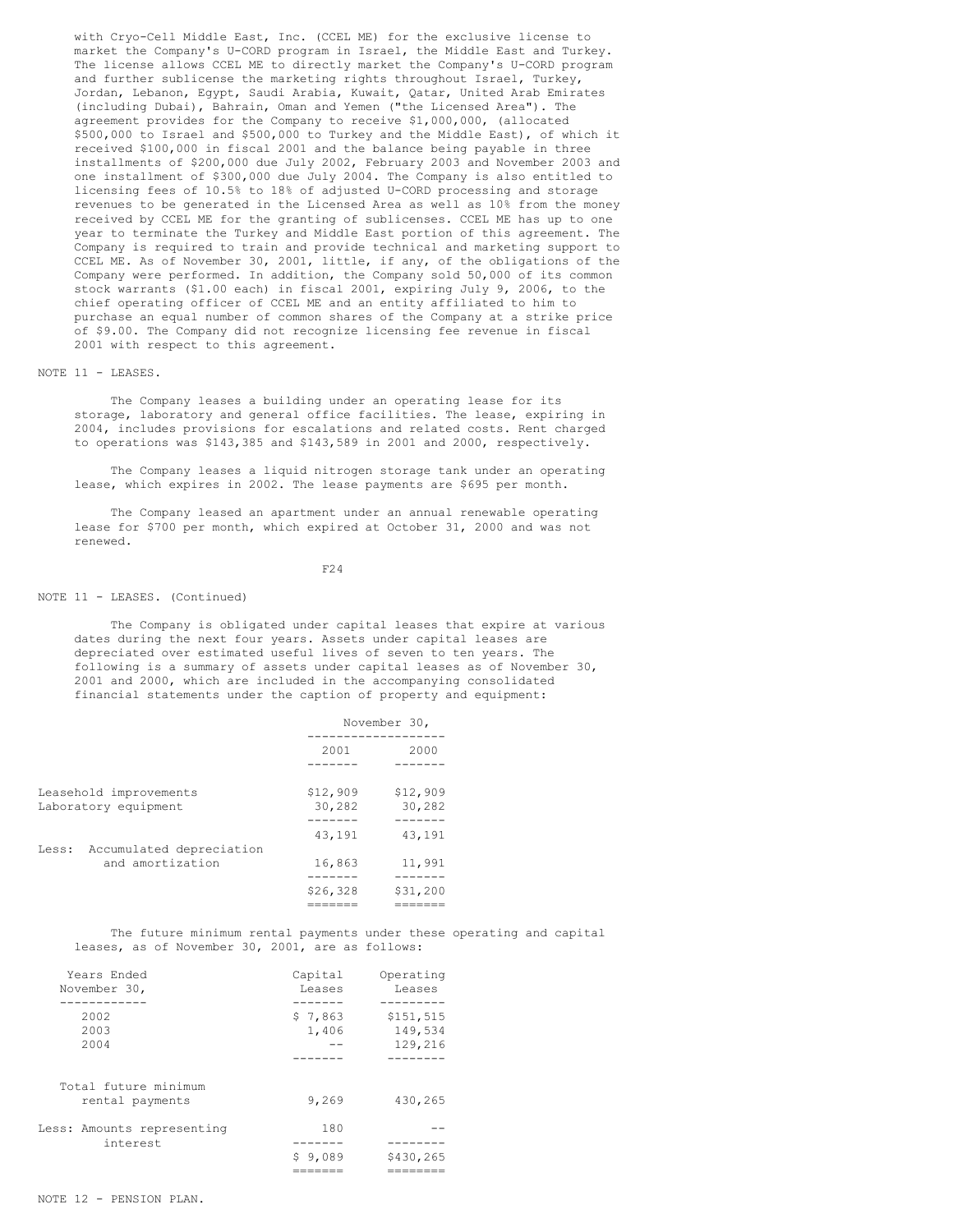In January 1997, the Company adopted a 401(k) retirement plan, which allows eligible employees to allocate up to 15% of their salaries to such plan. The Company does not make any matching contributions to this plan.

## F25

# NOTE 13 - AGREEMENTS.

## (a) Arizona:

On February 9, 1999, the previous agreements with the Company's Arizona Revenue Sharing investors were modified and replaced by a Revenue Sharing Agreement for the state of Florida for a price of \$1,000,000. Under the terms of this agreement the Company credited the \$450,000 investors had previously paid toward the purchase of the Revenue Sharing Agreement. The balance of \$550,000 will be paid through their Revenue Sharing entitlements to their share of net storage revenues. The Revenue Sharing Agreement applies to net storage revenues originating from specimens from within the state of Florida. The Revenue Sharing Agreement entitles the investors to net revenues from a maximum of 33,000 storage spaces.

## (b) Illinois:

In 1996, the Company signed agreements with a group of investors entitling them to an on-going 50% share in the Company's portion of net storage revenues generated by specimens stored in the Illinois Masonic Medical Center. The agreements were modified in 1998 to entitle the investors to a 50% share of the Company's portion of net revenues relating to specimens originating in Illinois and its contiguous states and stored in Clearwater, Florida for a maximum of up to 33,000 spaces.

#### (c) Bio-Stor International, Inc.:

On February 26, 1999, the Company entered into a modified Revenue Sharing Agreement for the state of New York. The Company will credit the \$900,000 Bio-Stor International, Inc. had previously paid toward the purchase of 90% of the Company's 50% portion of net storage revenues generated from the specimens originating from the Company's clients in the state of New York for up to 33,000 shared spaces. This agreement supersedes all other agreements between Bio-Stor International, Inc and the Company.

## (d) Tenet Health System Hospitals, Inc.:

On November 30, 1996, the Company signed agreements with OrNda HealthCorp. Two "one-third" Revenue Sharing Agreements were purchased in which OrNda paid the Company \$666,666. OrNda was acquired by Tenet Healthcare Corporation, which agreed to be bound by the terms of the OrNda agreements. The agreements were renegotiated and the Company can store all Tenet originated specimens at its headquarter's lab in Clearwater, Florida while paying Tenet a revenue sharing entitlement.

F26

## NOTE 13 - AGREEMENTS. (Continued)

#### (e) Saggi Capital:

In November 1998, the Company entered into an investor relations agreement with Saggi Capital Corporation. Saggi Capital agreed to provide various business consulting and investor relations services for the Company. In January 2000, the Company renewed its contract with Saggi Capital. The Company has terminated this agreement effective January 2001.

#### (f) New Jersey:

On November 30, 1999, the Company entered into agreements with two investors entitling them to on-going shares in a portion of CRYO-CELL's net storage revenue generated by specimens originating from within the state of New Jersey. Deposits totaling \$50,000 were received upon signing of the agreements and the remaining \$450,000, was originally due in May 2000. In May 2000 the original due date for the remaining balance was extended to April 2001. As of November 30, 2001 the remaining balance due is \$370,000. Upon receipt of the balance due the investors will be entitled to a portion of net storage revenues generated to a maximum of 33,000 storage spaces.

### (g) Texas:

On May 31, 2001 the Company entered into an agreement with two investors affiliated with the Company entitling them to on-going shares in a portion of CRYO-CELL's net storage revenue generated by specimens originating from within the State of Texas for a price of \$750,000. An initial deposit of \$50,000 was received upon signing of the agreement and the remaining balance of \$700,000 was paid on August 30, 2001. The investors are entitled to a 37.5% share of net storage revenues originating in the State of Texas to a maximum of 33,000 storage spaces.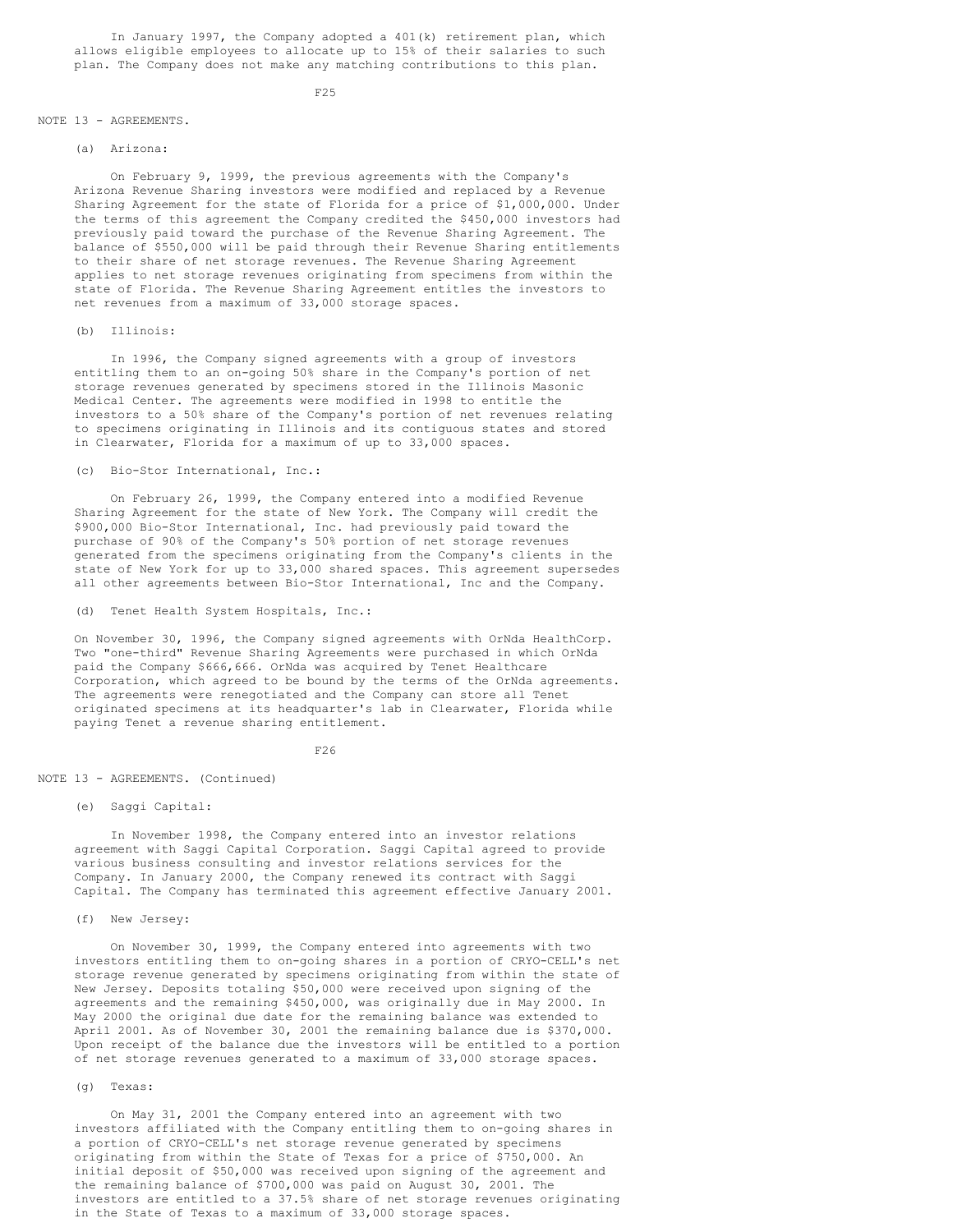(h) Women & Infants' Hospital of Rhode Island:

In June 1998, the Company signed an agreement with Women & Infants' Hospital of Rhode Island ("hospital") for the establishment of a commercial placental/umbilical cord blood bank at their Providence, Rhode Island medical facility. The hospital required a deposit of \$50,000 to be placed in escrow. The \$50,000 had been classified as cash on the balance sheet. During the second quarter of 2001, the agreement was mutually terminated and the escrow was received by the Company.

#### (i) Other Agreements:

On November 5, 1998 an agreement previously entered into by the Company with a private investor was revised. Per the terms of the original agreement, the investor had purchased 10% of a Revenue Sharing Agreement in the state of New Jersey. The new agreement has transferred the \$100,000 investment to the state of New York. Under the revised agreement the investor will receive 10% of the 50% share in CRYO-CELL's portion of net storage revenues generated by the specimens originating from the Company's clients in the state of New York for up to 33,000 spaces.

F27

#### NOTE 14 - LEGAL PROCEEDINGS.

In 1996, The Company filed suit in San Francisco Superior Court against the University of Arizona, Dr. David Harris and Cord Blood Registry, Inc. (CBR). In 1998 the trial jury awarded \$1,050,000 against Defendant University of Arizona. In addition, an award of \$120,000 was granted against the University of Arizona and David Harris, individually, for misappropriation of trade secrets. In September 1999 the Company accepted the University's settlement offer of \$800,000 of which \$441,000 was received and the remaining balance of \$359,000 was being held in escrow, to satisfy a legal lien filed by the Company's previous attorneys, Horwitz and Beam. The Company disputed their position and counter sued Horwitz and Beam for malpractice. The Company reflected a reduced settlement award of \$510,178 as a gain on litigation in 1999. This reduction was for a contractual 20% contingency fee (\$160,000) payable to Horowitz and Beam and \$129,822 in contested legal fees that the Company feels are not due and owing under the contract. When the \$289,822 is netted against the \$359,000 held in escrow the result is a receivable balance of \$69,178, which was reflected as a receivable at November 30, 2000. On June 1, 2001, the Company entered into a settlement of the litigation. Under the terms of the settlement the Company and Horowitz and Beam are to split \$376,984 previously held in escrow pending resolution of the dispute. On June 22, 2001, the Company received \$188,492.

In December 2001, the Board of Directors terminated the President of the Company for cause. In January 2002, this terminated employee instituted an action in Florida State court for breach of her employment contract and wrongful termination. Although counsel for the Company is not able to render an opinion on the ultimate outcome of the action, counsel believes the Board had cause to terminate this officer. Management believes the Company has adequate defenses and will vigorously defend against the action.

In July 1999, the Company entered into a 20-year exclusive agreement with The Cancer Group Institute, LLC, a cancer information service. The agreement dealt with the establishment of a business for the preservation of tumor tissue relative to cancer treatment protocols. Cancer Group and Michael Braham were to be provided options in CCEL stock when their efforts resulted in 100 oncologists submitting patients' tumor tissue to CRYO-CELL. The Cancer Group represented that is Web site, www.cancergroup.com was -------------------

accessed by approximately 25,000 oncologists, radiologists and cancer patients daily. Relying on this information, in December 1999, the Company obtained an option to purchase The Cancer Group Institute and all of its assets, including its Web site, www.cancergroup.com. -------------------

On or about September 20, 2001, The Cancer Group Institute, LLC, a Florida Limited Liability Company and Michael Braham, an individual filed a lawsuit against the Company. The suit alleges that CRYO-CELL breached a contract with both The Cancer Group, LLC and Michael Braham, individually, by not providing the options and seeks an unspecified amount of damages.

#### F28

## NOTE 14 - LEGAL PROCEEDINGS. (Continued)

CRYO-CELL feels that the suit is without merit and has filed a countersuit claiming breach of contract against The Cancer Group, LLC and Michael Braham. The Company, in its answer, alleges that The Cancer Group did not perform under the contract, never produced any oncologist's samples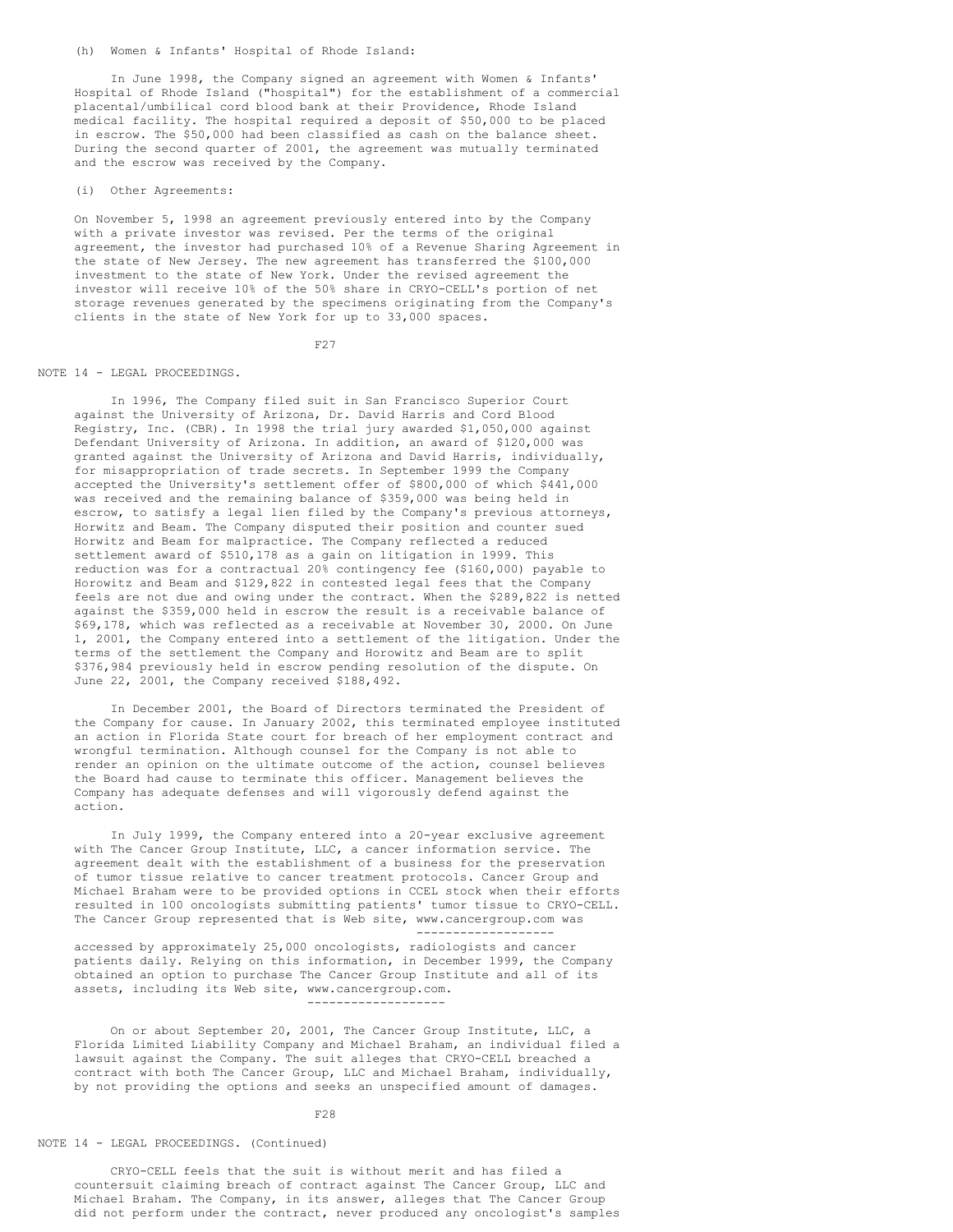and is not entitled to the contract's benefits. The Company has also petitioned for recession, requesting a judgment against the Plaintiff that the parties be returned to status quo ante. CRYO-CELL had previously paid \$100,000 for an option to purchase The Cancer Group.

On February 22, 2002 the Company received a complaint filed by Pharmastem Therapeutics, Inc. (Pharmastem) alleging patent infringement. Pharmastem, a Delaware corporation, has named eight companies active in cord blood banking in the suit which seeks an injunction against the companies and an unspecified amount of damages or royalties, treble damages and attorney's fees. The Company believes that the asserted patents of Pharmastem are not valid and that CRYO-CELL's business of collecting, processing and cryopreserving cord blood cells does not infringe on either of the asserted patents.

NOTE 15 - QUARTERLY FINANCIAL INFORMATION (UNAUDITED).

|                               | 2001                    | 1st Quarter 2nd Quarter<br>----------- | -----------                | 3rd Quarter 4th Quarter<br>-----------                                   | ---------                  |
|-------------------------------|-------------------------|----------------------------------------|----------------------------|--------------------------------------------------------------------------|----------------------------|
| Net income (loss)             |                         | (\$287,784)<br>----------              | \$642,016<br>===========   | $$272,144$ $$273,258$<br>-----------                                     |                            |
|                               | Income (loss) per share | (50.03)<br>===========                 | $S \t 0.06$<br>=========== | $S \t 0.03$<br>eeeeeeeeee -                                              | $S \t 0.02$<br>=========== |
| Shares used in<br>computation |                         | ==========                             | ===========                | 10, 142, 485   10, 194, 831   10, 384, 844   11, 194, 768<br>=========== | ===========                |
|                               | 2000                    | 1st Ouarter 2nd Ouarter<br>----------- | -----------                | 3rd Quarter 4th Quarter<br>-----------                                   | -----------                |
| Net loss                      |                         | =========                              | =========                  | $(5352, 356)$ $(5325, 617)$ $(5260, 499)$ $(5552, 206)$<br>==========    | ==========                 |
| Loss per share                |                         | (S0.04)<br>=========                   | (50.03)<br>=========       | (50.03)<br>==========                                                    | (50.05)<br>==========      |
| Shares used in<br>computation |                         | 9,294,435<br>========                  | 9,895,148<br>========      | 10,072,120<br>==========                                                 | 10,118,015<br>=========    |

F29

#### Part III

Documents incorporated by reference: The information required by Part III of Form 10-KSB is incorporated by reference to the Issuer's definitive proxy statement relating to the 2001 Annual Meeting of Shareholders which is expected to be filed with Securities and Exchange Commission on or about March 30, 2002.

PART IV

ITEM 13. EXHIBITS AND REPORTS ON FORM 8-K

- ------- --------------------------------

- a) Exhibits
	- 3.1 Certificate of Incorporation (1)<br>3.11 Amendment to Certificate of Inco Amendment to Certificate of Incorporation 3.2 By-Laws (1) 3.21 Board Minutes to Amendment of By-Laws<br>10.11 Agreement with InstaCool of North Ame Agreement with InstaCool of North America, Inc. (2) 10.12 Agreement with the University of Arizona (2) Agreement with Illinois Masonic Medical Center (4) 10.14 Agreement with Bio-Stor (4) Agreement with Gamida-MedEquip (4) 10.16 Agreement with ORNDA HealthCorp (Tenet HealthSystem Hospitals,Inc.) (4) 10.17 Convertible Note from Net/Tech International, Inc. Dated November 30, 1995 (3) 10.18 Amended Agreement with Bio-Stor (5) 10.19 Agreement with Dublind Partners, Inc.<br>10.20 Agreement with Medical Marketing Netw Agreement with Medical Marketing Network, Inc. 21 List of Subsidiaries (3)
	- (1) Incorporated by reference to the Company's Registration Statement on Form S-1 (No. 33-34360).
	- (2) Incorporated by reference to the Company's Annual Report on Form 10-KSB for the year ended November 30, 1994.
	- (3) Incorporated by reference to the Company's Annual Report on Form 10-KSB for the year ended November 30, 1995.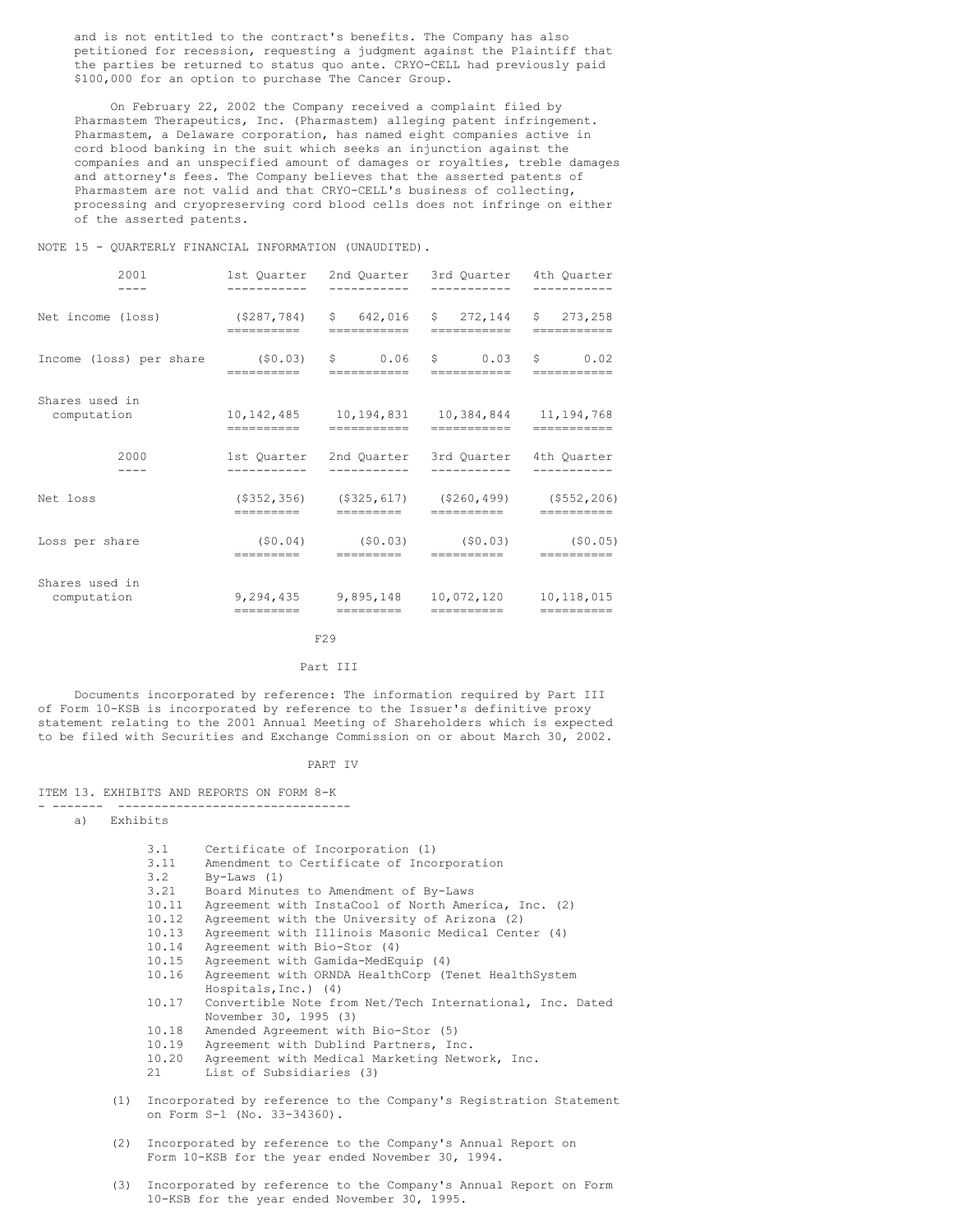- (4) Incorporated by reference to the Company's Annual Report on Form 10-KSB for the year ended November 30, 1996.
- (5) Incorporated by reference to the Company's Annual Report on Form 10-KSB for the year ended November 30, 1997.
- (6) Incorporated by reference to the Company's Annual Report on Form 10-KSB for the year ended November 30, 1998.
- (7) Incorporated by reference to the Company's Annual Report on Form 10-KSB for the year ended November 30, 1999.
- (8) Incorporated by reference to the Company's Annual Report on Form 10-KSB for the year ended November 30, 2000.
- (b) Reports on Form 8-K.
	- (1) Form 8-K filed September 12, 1997 Resignation of William C. Hardy as President, Chief Operating Officer and member of the Board. Resignation of Leonard Green from the Board of Directors.
	- (2) Form 8-K filed November 18, 1997 Company filed a multi-count lawsuit in the United States District Court, Northern District of New York claiming that Stainless Design Corporation of Saugerties, New York breached its contract.
	- (3) Form 8-K filed February 16, 2000 The judge issued an order in which she (1) granted the Company's motion to strike punitive damages and dismiss part of the complaint, (2) granted Daniel Richard's, Mark Richard's and Gerald Maass' motion to dismiss complaint for lack of personal jurisdiction, and (3) granted in part and denied in part Horwitz & Beam, Inc.'s motion for order dismissing counterclaim and/or strike portions thereof.
	- (4) Form 8-K filed June 6, 2000 Appointment of Wanda D. Dearth as President and Chief Operating Officer.
	- (5) Form 8-K filed November 6, 2001 The Cancer Group Institute, LLC and Michael Braham filed a lawsuit against the Company alleging breach of contract.
	- (6) Form 8-K filed December 19, 2001 Termination of Wanda D. Dearth as President, Chief Operating Officer and as a member of the Board.
	- (7) Form 8-K filed February 1, 2002 Wanda D. Dearth filed a lawsuit against the Company alleging breach of contract.
	- (8) Form 8-K filed February 19, 2002 Appointment of John V. Hargiss as President and Chief Operating Officer.
	- (9) Form 8-K filed March 1, 2002 Pharmastem Therapeutics, Inc. filed a lawsuit alleging patent infringement.

Supplemental Information to be furnished with reports filed pursuant to Section 15(d).

(c) No annual reports or proxy material have been sent to security holders for the current fiscal year. Copies of any such report or proxy material so furnished to security holders subsequent to the filing of the annual report on this form will be furnished to the Commission when sent to security holders.

#### SIGNATURES

In accordance with Section 13 or 15(d) of the Securities Exchange Act of 1934, the Registrant has duly caused this report to be signed on its behalf by the undersigned thereunto duly authorized.

CRYO-CELL INTERNATIONAL, INC.

By: /s/ Daniel D. Richard

-------------------------------------- Daniel D. Richard, Chief Executive Officer

Dated: March 15 , 2002

In accordance with the Securities Exchange Act of 1934, this report has been signed below by the following persons in the capacities indicated: